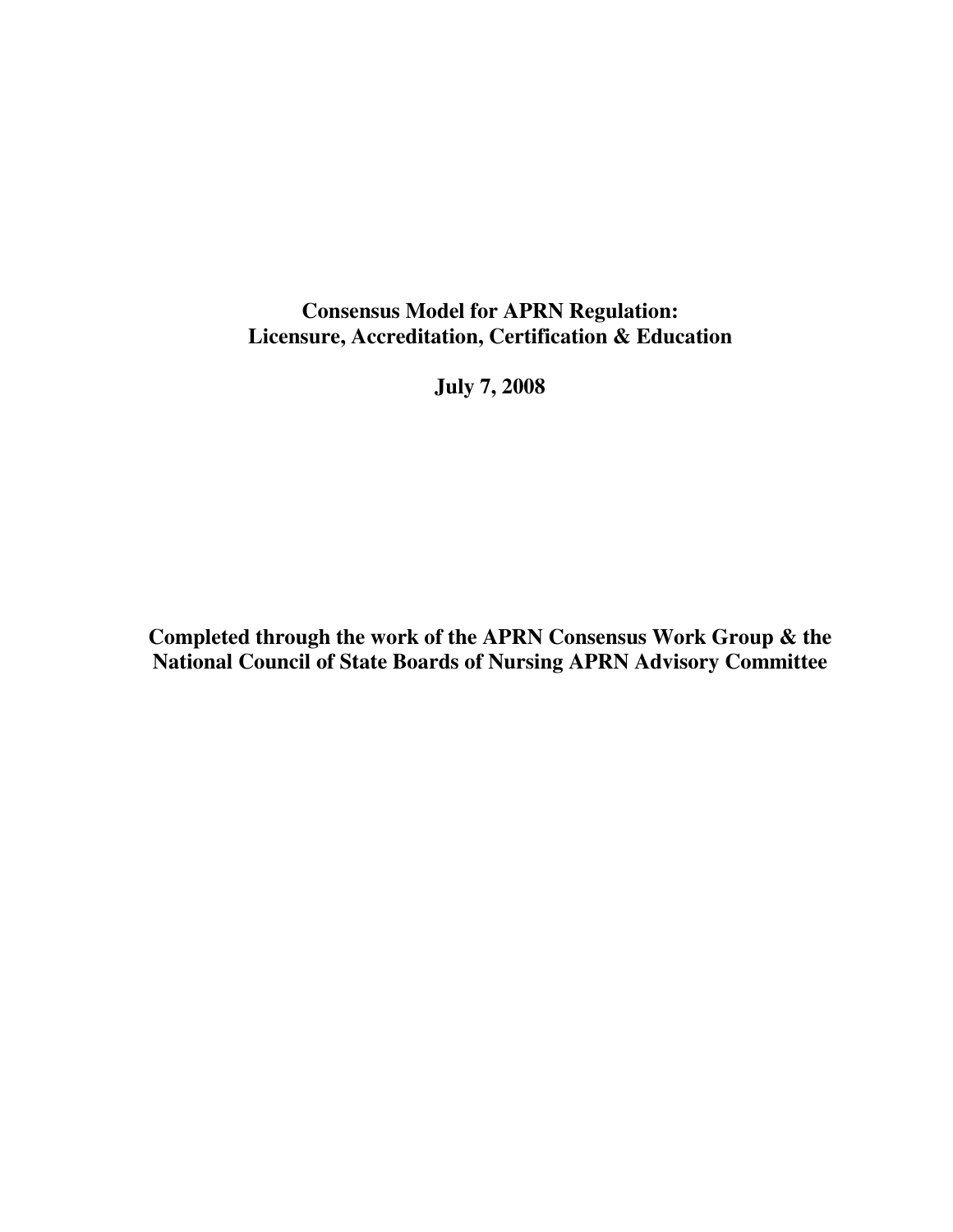*The APRN Consensus Work Group and the APRN Joint Dialogue Group members would like to recognize the significant contribution to the development of this report made by Jean Johnson, PhD, RN-C, FAAN, Senior Associate Dean, Health Sciences, George Washington School of Medicine and Health Sciences. Consensus could not have been reached without her experienced and dedicated facilitation of these two national, multi-organizational groups.*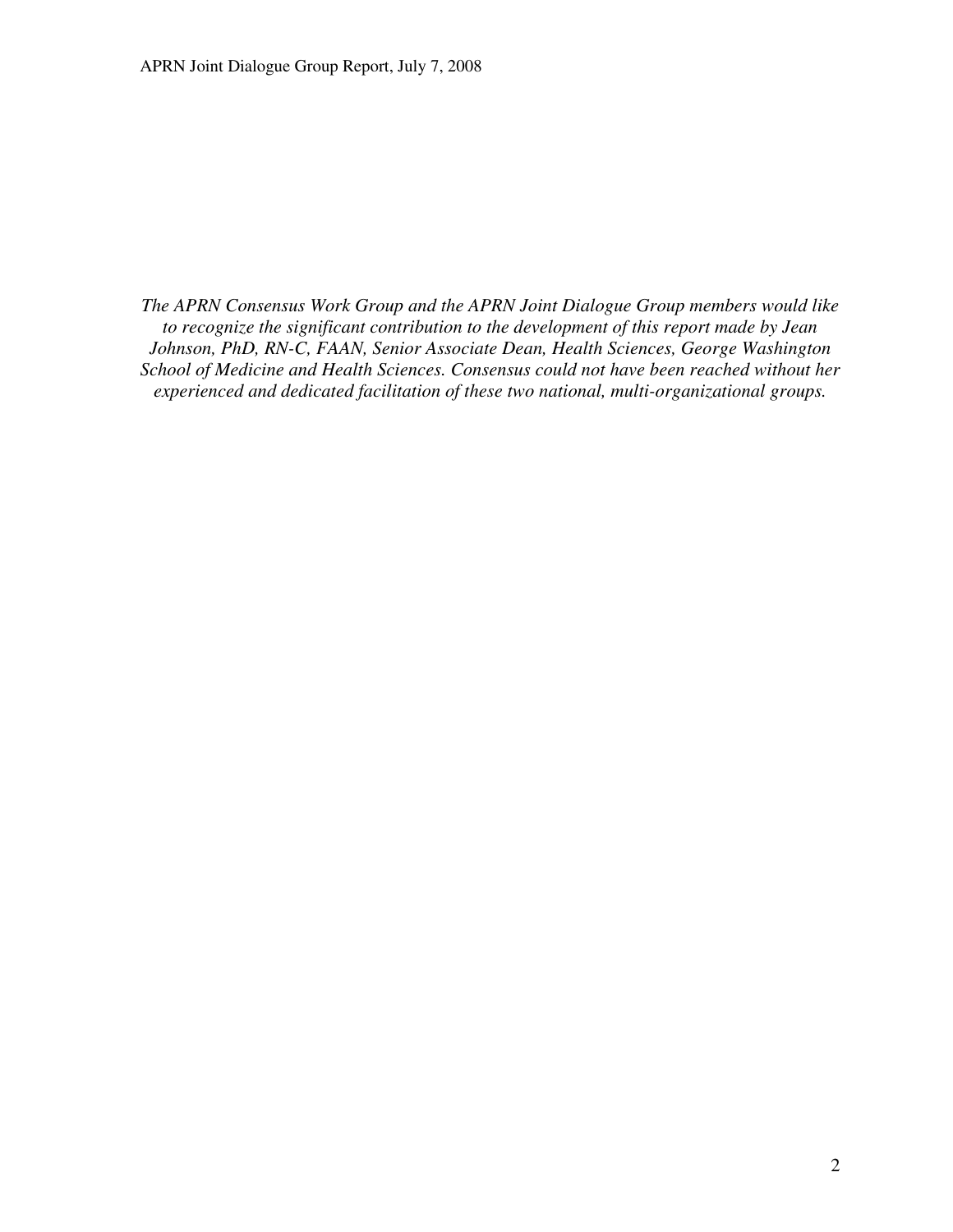#### **LIST OF ENDORSING ORGANIZATIONS**

This Final Report of the APRN Consensus Work Group and the National Council of State Boards of Nursing APRN Advisory Committee has been disseminated to participating organizations. The names of endorsing organizations will be added periodically.

The following organizations have endorsed the Consensus Model for APRN Regulation: Licensure, Accreditation, Certification, and Education:

#### (Posted December 2010)  $N=48$

Academy of Medical-Surgical Nurses (AMSN) Accreditation Commission for Midwifery Education (ACME) American Academy of Nurse Practitioners (AANP) American Academy of Nurse Practitioners Certification Program American Association of Colleges of Nursing (AACN) American Association of Critical-Care Nurses (AACN) American Association of Critical-Care Nurses Certification Corporation American Association of Legal Nurse Consultants (AALNC) American Association of Nurse Anesthetists (AANA) American Board of Nursing Specialties (ABNS) American College of Nurse-Midwives (ACNM) American College of Nurse Practitioners (ACNP) American Holistic Nurses Association (AHNA) American Midwifery Certification Board (AMCB) American Nurses Association (ANA) American Nurses Credentialing Center (ANCC) American Psychiatric Nurses Association (APNA) Arkansas State Board of Nursing Association of Faculties of Pediatric Nurse Practitioners (AFPNP) Association of Women's Health, Obstetric, and Neonatal Nurses (AWHONN) Commission on Collegiate Nursing Education (CCNE) Council on Accreditation of Nurse Anesthesia Educational Programs (COA) Dermatology Nurses Association (DNA) Dermatology Nursing Certification Board (DNCB) Emergency Nurses Association (ENA) Gerontological Advanced Practice Nurses Association (GAPNA) Hospice and Palliative Nurses Association (HPNA) The International Society of Psychiatric Nurses (ISPN) National Association of Clinical Nurse Specialists (NACNS) National Association of Neonatal Nurses (NANN) National Association of Orthopedic Nurses (NAON) National Association of Pediatric Nurse Practitioners (NAPNAP) National Board for Certification of Hospice and Palliative Nurses (NBCHPN) National Board on Certification & Recertification of Nurse Anesthetists (NBCRNA) National Certification Corporation (NCC) National Council of State Boards of Nursing (NCSBN)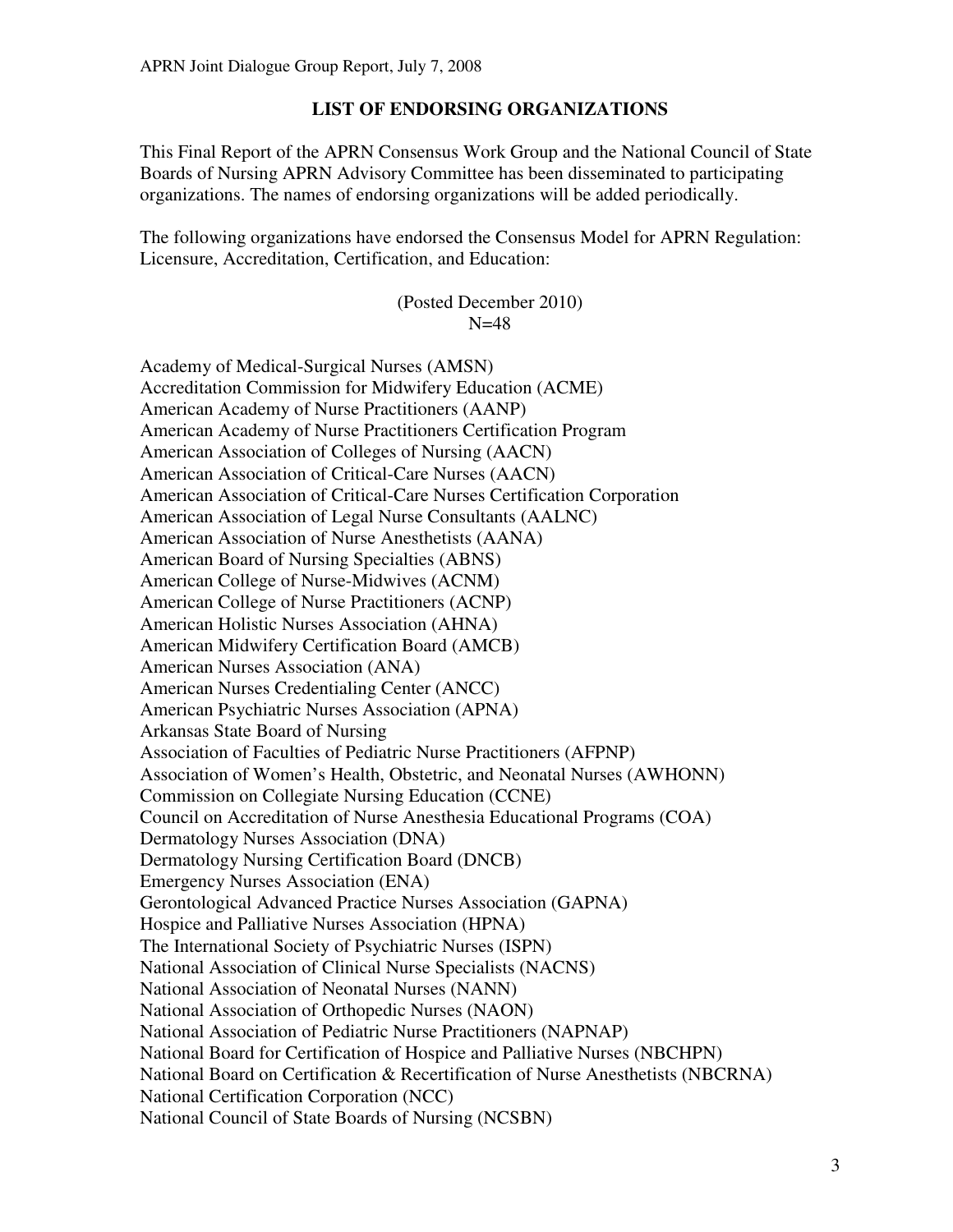APRN Joint Dialogue Group Report, July 7, 2008

National Gerontological Nursing Association (NGNA) National League for Nursing (NLN) National League for Nursing Accrediting Commission, Inc. (NLNAC) National Organization of Nurse Practitioner Faculties (NONPF) Nurse Practitioners in Women's Health (NPWH) Nurses Organization of Veterans Affairs (NOVA) Oncology Nursing Certification Corporation (ONCC) Oncology Nursing Society (ONS) Orthopedic Nurses Certification Board (ONCB) Pediatric Nursing Certification Board (PNCB) Wound, Ostomy and Continence Nurses Society (WOCN) Wound, Ostomy and Continence Nursing Certification Board (WOCNCB)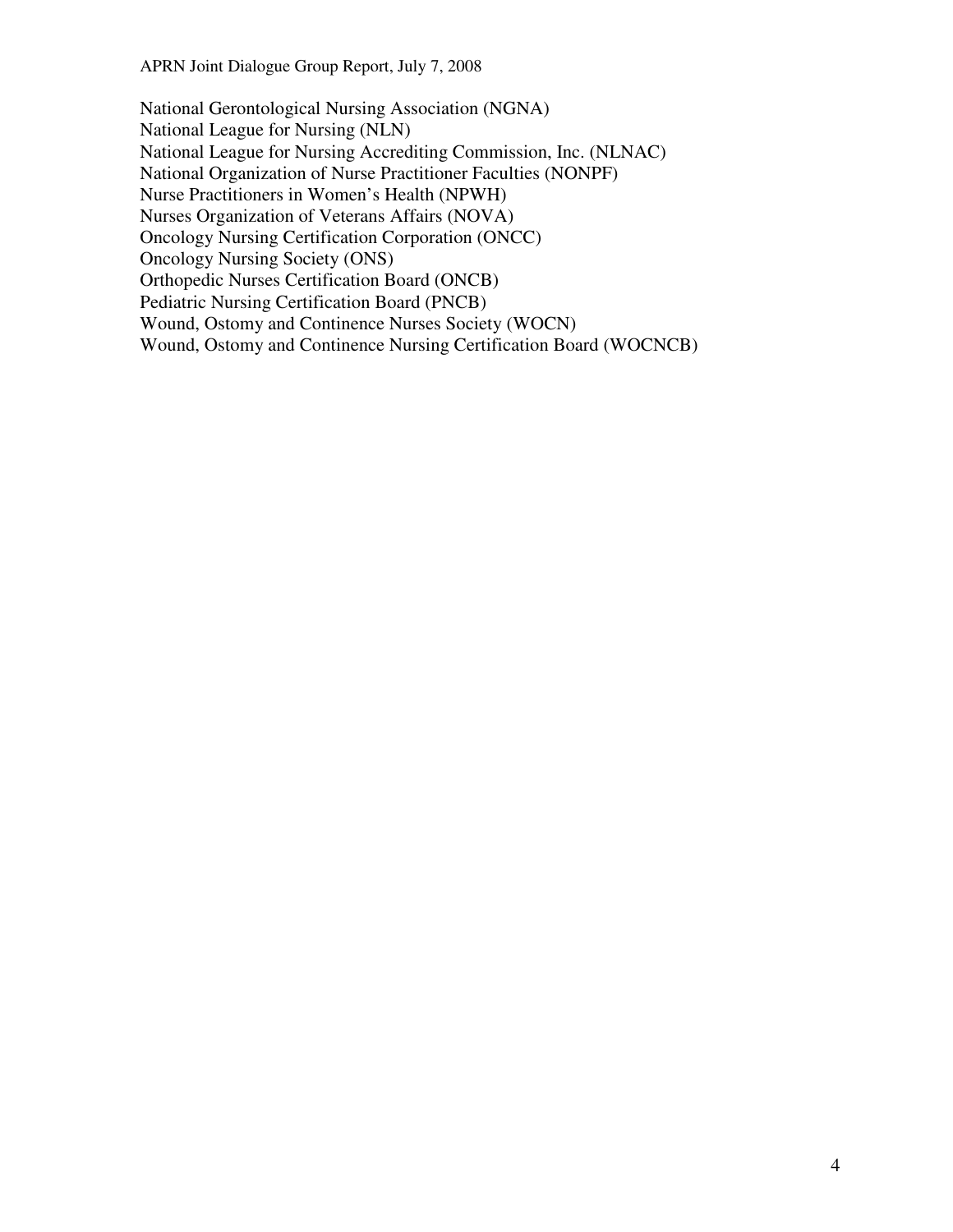## **INTRODUCTION**

Advanced Practice Registered Nurses (APRNs) have expanded in numbers and capabilities over the past several decades with APRNs being highly valued and an integral part of the health care system. Because of the importance of APRNs in caring for the current and future health needs of patients, the education, accreditation, certification and licensure of APRNs need to be effectively aligned in order to continue to ensure patient safety while expanding patient access to APRNs.

APRNs include certified registered nurse anesthetists, certified nurse-midwives, clinical nurse specialists and certified nurse practitioners. Each has a unique history and context, but shares the commonality of being APRNs. While education, accreditation, and certification are necessary components of an overall approach to preparing an APRN for practice, the licensing boards-governed by state regulations and statutes-are the final arbiters of who is recognized to practice within a given state. Currently, there is no uniform model of regulation of APRNs across the states. Each state independently determines the APRN legal scope of practice, the roles that are recognized, the criteria for entry-into advanced practice and the certification examinations accepted for entry-level competence assessment. This has created a significant barrier for APRNs to easily move from state to state and has decreased access to care for patients.

Many nurses with advanced graduate nursing preparation practice in roles and specialties e.g., informatics, public health, education, or administration) that are essential to advance the health of the public but do not focus on direct care to individuals and, therefore, their practice does not require regulatory recognition beyond the Registered Nurse license granted by state boards of nursing. Like the four current APRN roles, practice in these other advanced specialty nursing roles requires specialized knowledge and skills acquired through graduatelevel education. Although extremely important to the nursing profession and to the delivery of safe, high quality patient care, these other advanced, graduate nursing roles, which do not focus on direct patient care, are not roles for Advanced Practice Registered Nurses (APRN) and are not the subject or focus of the Regulatory Model presented in this paper.

The model for APRN regulation is the product of substantial work conducted by the Advanced Practice Nursing Consensus Work Group and the National Council of State Boards of Nursing (NCSBN) APRN Committee. While these groups began work independent of each other, they came together through representatives of each group participating in what was labeled the APRN Joint Dialogue Group. The outcome of this work has been unanimous agreement on most of the recommendations included in this document. In a few instances, when agreement was not unanimous a 66% majority was used to determine the final recommendation. However, extensive dialogue and transparency in the decision-making process is reflected in each recommendation. The background of each group can be found on pages 13-16 and individual and organizational participants in each group in Appendices C-H.

This document defines APRN practice, describes the APRN regulatory model, identifies the titles to be used, defines specialty, describes the emergence of new roles and population foci, and presents strategies for implementation.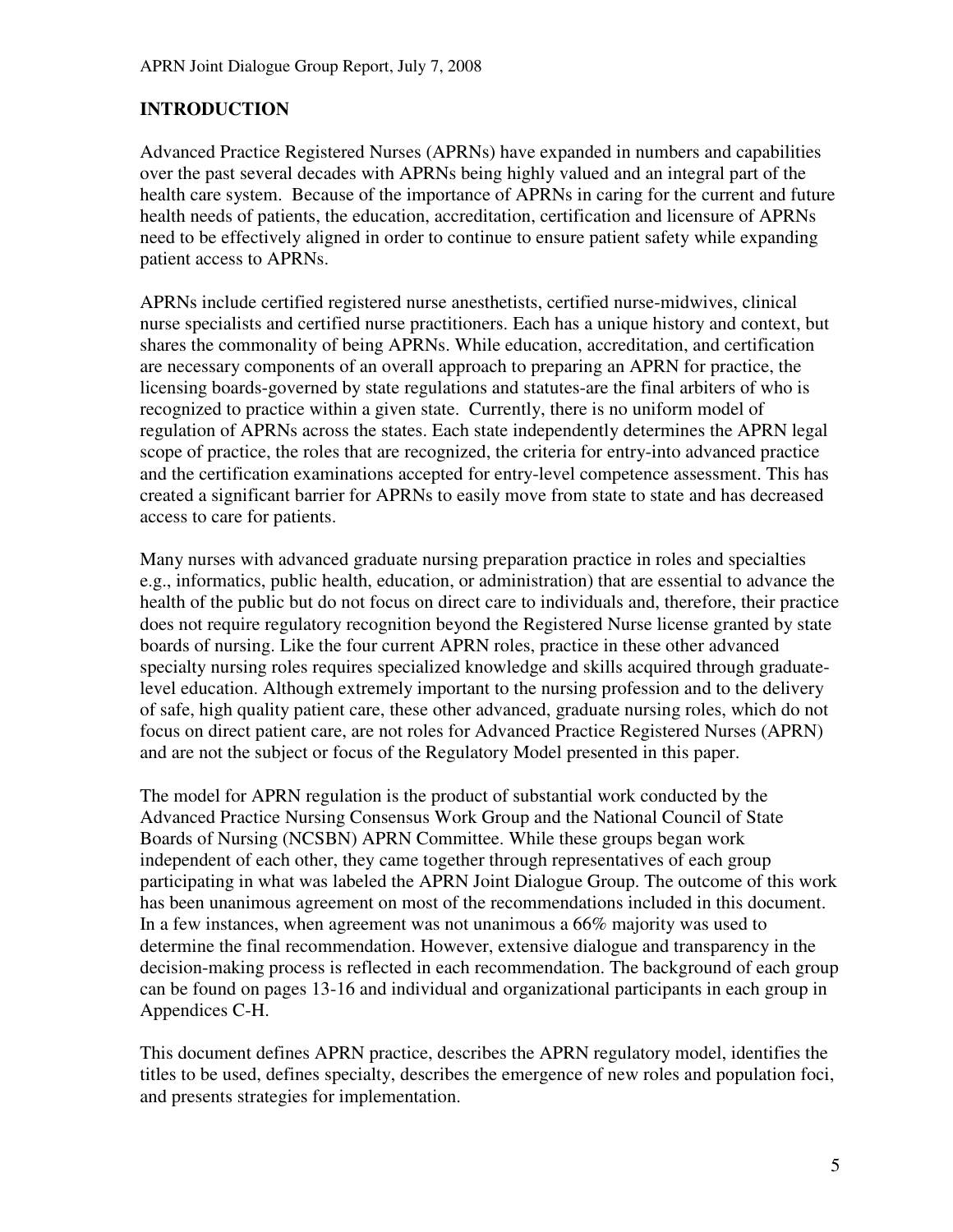#### **Overview of APRN Model of Regulation**

 $\overline{a}$ 

The APRN Model of Regulation described will be the model of the future. It is recognized that current regulation of APRNs does not reflect all of the components described in this paper and will evolve incrementally over time. A proposed timeline for implementation is presented at the end of the paper.

In this APRN model of regulation there are four roles: certified registered nurse anesthetist (CRNA), certified nurse-midwife (CNM), clinical nurse specialist (CNS), and certified nurse practitioner (CNP). These four roles are given the title of advanced practice registered nurse (APRN). APRNs are educated in one of the four roles and in at least one of six population foci: family/individual across the lifespan, adult-gerontology, pediatrics, neonatal, women's health/gender-related or psych/mental health. APRN education programs, including degreegranting and post-graduate education programs<sup>1</sup>, are accredited. APRN education consists of a broad-based education, including three separate graduate-level courses in advanced physiology/pathophysiology, health assessment and pharmacology as well as appropriate clinical experiences. All developing APRN education programs or tracks go through a preapproval, pre-accreditation, or accreditation process prior to admitting students. APRN education programs must be housed within graduate programs that are nationally accredited<sup>2</sup> and their graduates must be eligible for national certification used for state licensure.

Individuals who have the appropriate education will sit for a certification examination to assess national competencies of the APRN core, role and at least one population focus area of practice for regulatory purposes. APRN certification programs will be accredited by a national certification accrediting body<sup>3</sup>. APRN certification programs will require a continued competency mechanism.

Individuals will be licensed as independent practitioners for practice at the level of one of the four APRN roles within at least one of the six identified population foci. Education, certification, and licensure of an individual must be congruent in terms of role and population foci. APRNs may specialize but they cannot be licensed solely within a specialty area. *In addition, specialties can provide depth in one's practice within the established population foci.* Education and assessment strategies for specialty areas will be developed by the nursing profession, i.e., nursing organizations and special interest groups. Education for a specialty can occur concurrently with APRN education required for licensure or through post-graduate education. Competence at the specialty level will not be assessed or regulated by boards of nursing but rather by the professional organizations.

 $2$  APRN education programs must be accredited by a nursing accrediting organization that is recognized by the U.S. Department of Education (USDE) and/or the Council for Higher Education Accreditation (CHEA), including the Commission on Collegiate Nursing Education (CCNE), National League for Nursing Accrediting Commission (NLNAC), Council on Accreditation of Nurse Anesthesia Educational Programs (COA), Accreditation Commission for Midwifery Education (ACME), and the National Association of Nurse Practitioners in Women's Health Council on Accreditation.

 $3$  The certification program should be nationally accredited by the American Board of Nursing Specialties (ABNS) or the National Commission for Certifying Agencies (NCCA).

<sup>&</sup>lt;sup>1</sup> Degree granting programs include master's and doctoral programs. Post-graduate programs include both postmaster's and post-doctoral certificate education programs.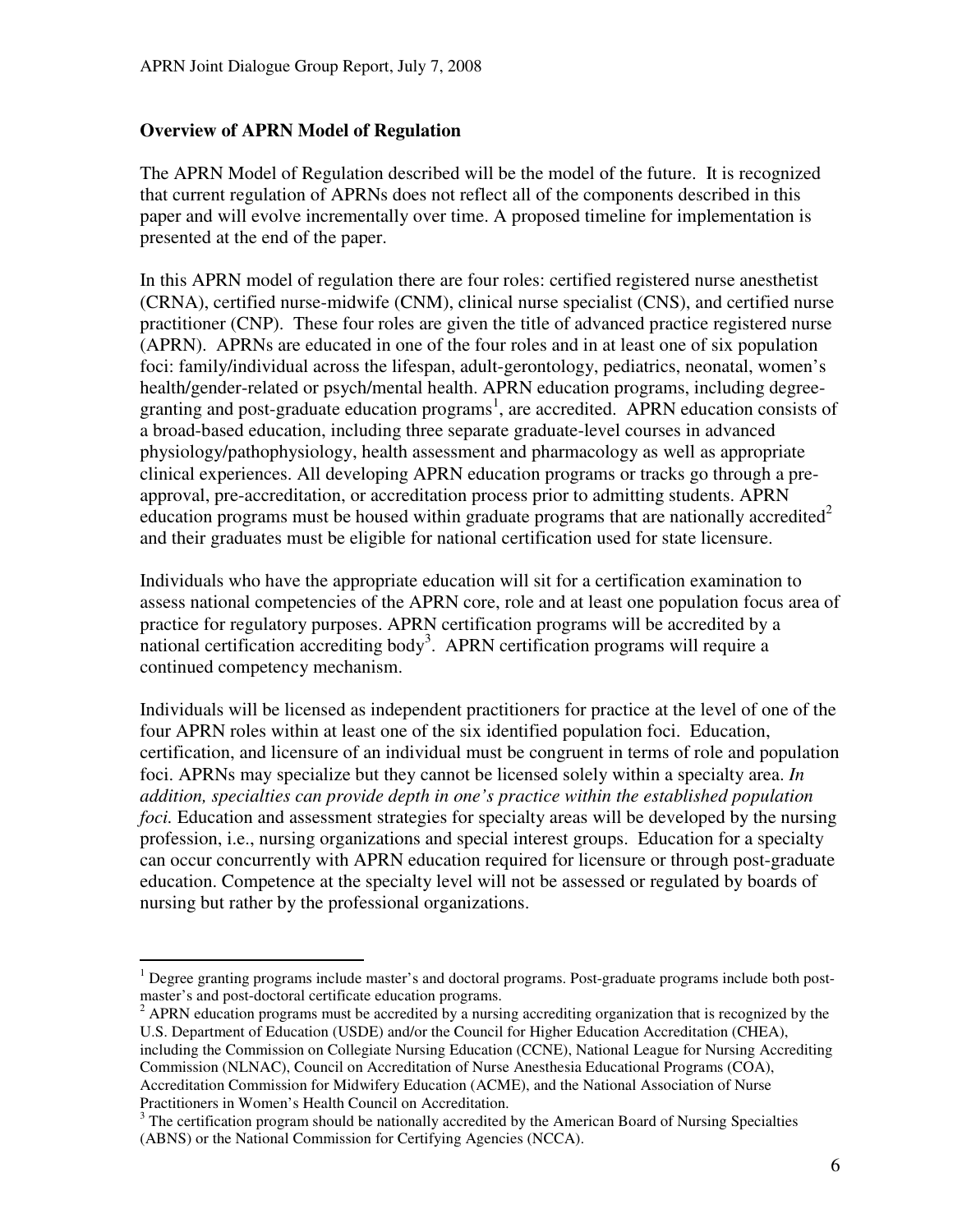In addition, a mechanism that enhances the communication and transparency among APRN licensure, accreditation, certification and education bodies (LACE) will be developed and supported.

## **APRN REGULATORY MODEL**

APRN Regulation includes the essential elements: licensure, accreditation, certification and education (LACE).

- Licensure is the granting of authority to practice.
- Accreditation is the formal review and approval by a recognized agency of educational degree or certification programs in nursing or nursing-related programs.
- Certification is the formal recognition of the knowledge, skills, and experience demonstrated by the achievement of standards identified by the profession.
- Education is the formal preparation of APRNs in graduate degree-granting or postgraduate certificate programs.

The APRN Regulatory Model applies to all elements of LACE. Each of these elements plays an essential part in the implementation of the model.

### **Definition of Advanced Practice Registered Nurse**

Characteristics of the advanced practice registered nurse (APRN) were identified and several definitions of an APRN were considered, including the NCSBN and the American Nurses Association (ANA) definitions, as well as others. The characteristics identified aligned closely with these existing definitions. The definition of an APRN, delineated in this document, includes language that addresses responsibility and accountability for health promotion and the assessment, diagnosis, and management of patient problems, which includes the use and prescription of pharmacologic and non-pharmacologic interventions.

The definition of an Advanced Practice Registered Nurse (APRN) is a nurse:

- 1. who has completed an accredited graduate-level education program preparing him/her for one of the four recognized APRN roles;
- 2. who has passed a national certification examination that measures APRN, role and population-focused competencies and who maintains continued competence as evidenced by recertification in the role and population through the national certification program;
- 3. who has acquired advanced clinical knowledge and skills preparing him/her to provide direct care to patients, as well as a component of indirect care; however, the defining factor for **all** APRNs is that a significant component of the education and practice focuses on direct care of individuals;
- 4. whose practice builds on the competencies of registered nurses (RNs) by demonstrating a greater depth and breadth of knowledge, a greater synthesis of data, increased complexity of skills and interventions, and greater role autonomy;
- 5. who is educationally prepared to assume responsibility and accountability for health promotion and/or maintenance as well as the assessment, diagnosis, and management of patient problems, which includes the use and prescription of pharmacologic and non-pharmacologic interventions;
- 6. who has clinical experience of sufficient depth and breadth to reflect the intended license; **and**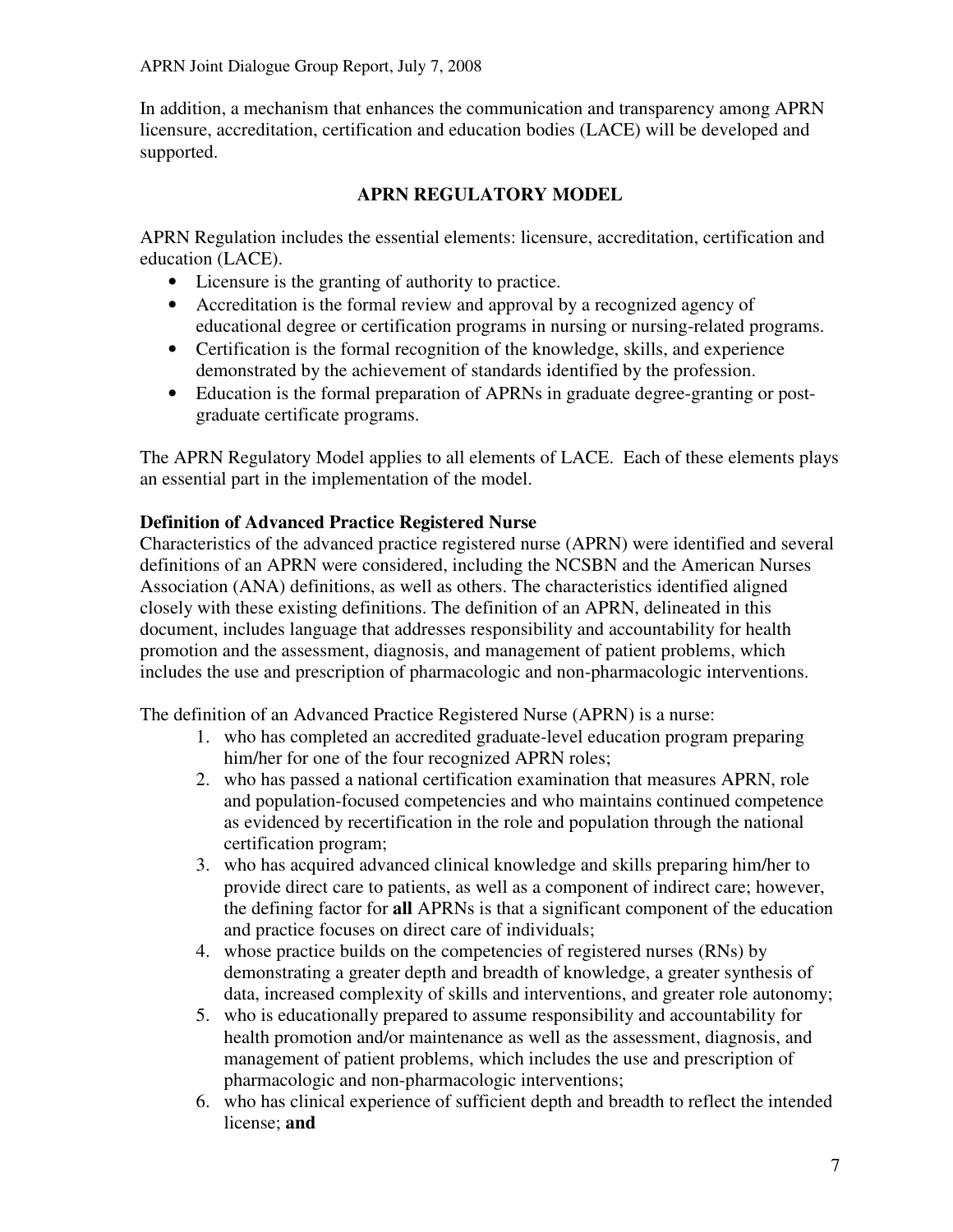7. who has obtained a license to practice as an APRN in one of the four APRN roles: certified registered nurse anesthetist (CRNA), certified nurse-midwife (CNM), clinical nurse specialist (CNS), or certified nurse practitioner (CNP).

Advanced practice registered nurses are licensed independent practitioners who are expected to practice within standards established or recognized by a licensing body. Each APRN is accountable to patients, the nursing profession, and the licensing board to comply with the requirements of the state nurse practice act and the quality of advanced nursing care rendered; for recognizing limits of knowledge and experience, planning for the management of situations beyond the APRN's expertise; and for consulting with or referring patients to other health care providers as appropriate.

All APRNs are educationally prepared to provide a scope of services across the health wellness-illness continuum to at least one population focus as defined by nationally recognized role and population-focused competencies; however, the emphasis and implementation within each APRN role varies. The services or care provided by APRNs is not defined or limited by setting but rather by patient care needs. The continuum encompasses the range of health states from homeostasis (or wellness) to a disruption in the state of health in which basic needs are not met or maintained (illness), with health problems of varying acuity occurring along the continuum that must be prevented or resolved to maintain wellness or an optimal level of functioning (WHO, 2006). Although all APRNs are educationally prepared to provide care to patients across the health wellness-illness continuum, the emphasis and how implemented within each APRN role varies.

## *The Certified Registered Nurse Anesthetist*

The Certified Registered Nurse Anesthetist is prepared to provide the full spectrum of patients' anesthesia care and anesthesia-related care for individuals across the lifespan, whose health status may range from healthy through all recognized levels of acuity, including persons with immediate, severe, or life-threatening illnesses or injury. This care is provided in diverse settings, including hospital surgical suites and obstetrical delivery rooms; critical access hospitals; acute care; pain management centers; ambulatory surgical centers; and the offices of dentists, podiatrists, ophthalmologists, and plastic surgeons.

## *The Certified Nurse-Midwife*

The certified nurse-midwife provides a full range of primary health care services to women throughout the lifespan, including gynecologic care, family planning services, preconception care, prenatal and postpartum care, childbirth, and care of the newborn. The practice includes treating the male partner of their female clients for sexually transmitted disease and reproductive health. This care is provided in diverse settings, which may include home, hospital, birth center, and a variety of ambulatory care settings including private offices and community and public health clinics.

## *The Clinical Nurse Specialist*

The CNS has a unique APRN role to integrate care across the continuum and through three spheres of influence: patient, nurse, system. The three spheres are overlapping and interrelated but each sphere possesses a distinctive focus. In each of the spheres of influence, the primary goal of the CNS is continuous improvement of patient outcomes and nursing care. Key elements of CNS practice are to create environments through mentoring and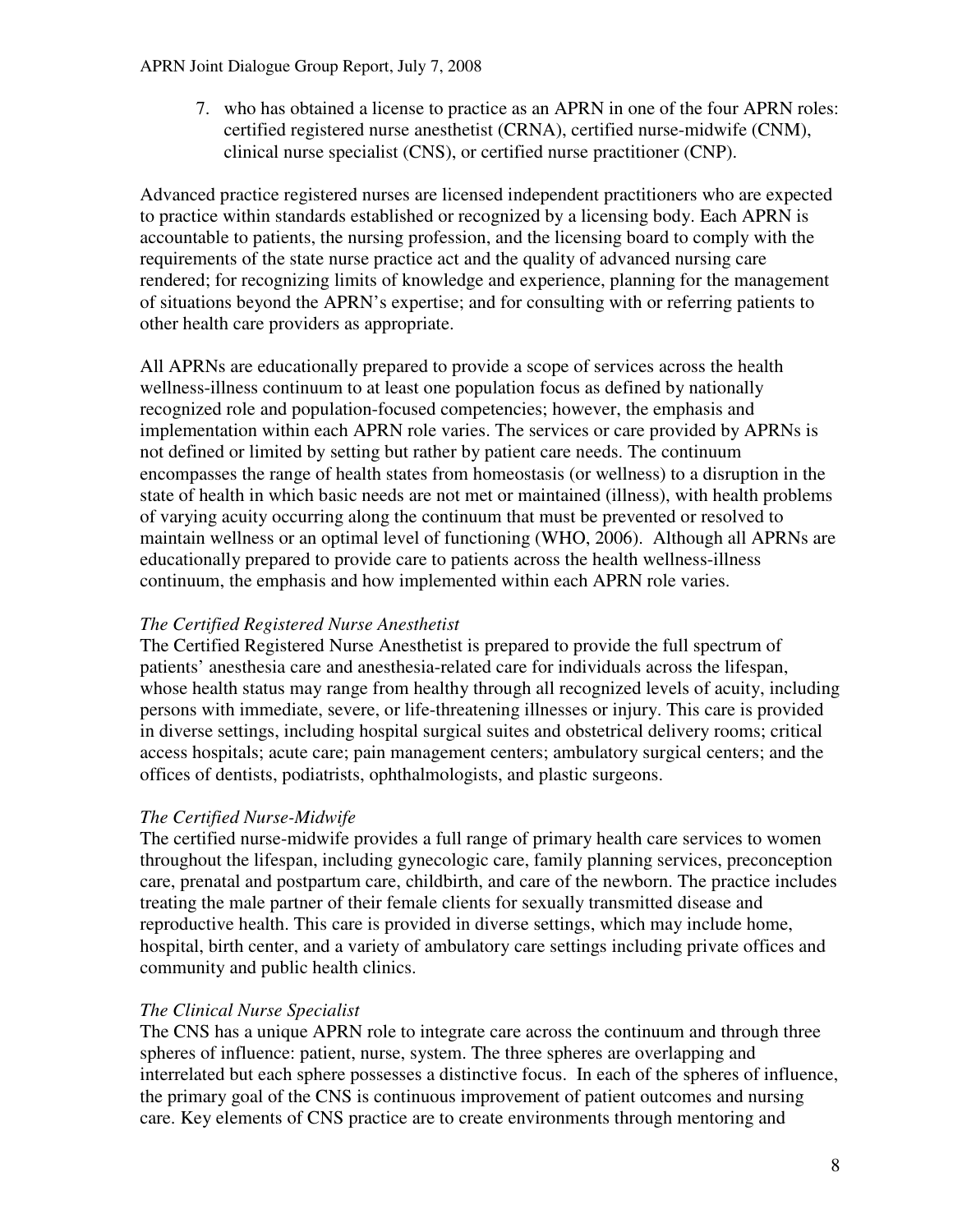system changes that empower nurses to develop caring, evidence-based practices to alleviate patient distress, facilitate ethical decision-making, and respond to diversity. The CNS is responsible and accountable for diagnosis and treatment of health/illness states, disease management, health promotion, and prevention of illness and risk behaviors among individuals, families, groups, and communities.

#### *The Certified Nurse Practitioner*

For the certified nurse practitioner (CNP), care along the wellness-illness continuum is a dynamic process in which direct primary and acute care is provided across settings. CNPs are members of the health delivery system, practicing autonomously in areas as diverse as family practice, pediatrics, internal medicine, geriatrics, and women's health care. CNPs are prepared to diagnose and treat patients with undifferentiated symptoms as well as those with established diagnoses. Both primary and acute care CNPs provide initial, ongoing, and comprehensive care, includes taking comprehensive histories, providing physical examinations and other health assessment and screening activities, and diagnosing, treating, and managing patients with acute and chronic illnesses and diseases. This includes ordering, performing, supervising, and interpreting laboratory and imaging studies; prescribing medication and durable medical equipment; and making appropriate referrals for patients and families. Clinical CNP care includes health promotion, disease prevention, health education, and counseling as well as the diagnosis and management of acute and chronic diseases. Certified nurse practitioners are prepared to practice as primary care CNPs and acute care CNPs, which have separate national consensus-based competencies and separate certification processes.

### **Titling**

 $\overline{a}$ 

The title Advanced Practice Registered Nurse (APRN) is the licensing title to be used for the subset of nurses prepared with advanced, graduate-level nursing knowledge to provide direct patient care in four roles: certified registered nurse anesthetist, certified nurse-midwife, clinical nurse specialist, and certified nurse practitioner.<sup>4</sup> This title, APRN, is a legally protected title. Licensure and scope of practice are based on graduate education in one of the four roles and in a defined population.

Verification of licensure, whether hard copy or electronic, will indicate the role and population for which the APRN has been licensed.

At a minimum, an individual must legally represent themselves, including in a legal signature, as an APRN and by the role. He/she may indicate the population as well. No one, except those who are licensed to practice as an APRN, may use the APRN title or any of the APRN role titles. An individual also may add the specialty title in which they are professionally recognized in addition to the legal title of APRN and role.

<sup>&</sup>lt;sup>4</sup> Nurses with advanced graduate nursing preparation practicing in roles and specialties that do not provide direct care to individuals and, therefore, whose practice does not require regulatory recognition beyond the Registered Nurse license granted by state boards of nursing may not use any term or title which may confuse the public, including advanced practice nurse or advanced practice registered nurse. The term *advanced public health nursing* however, may be used to identify nurses practicing in this advanced specialty area of nursing.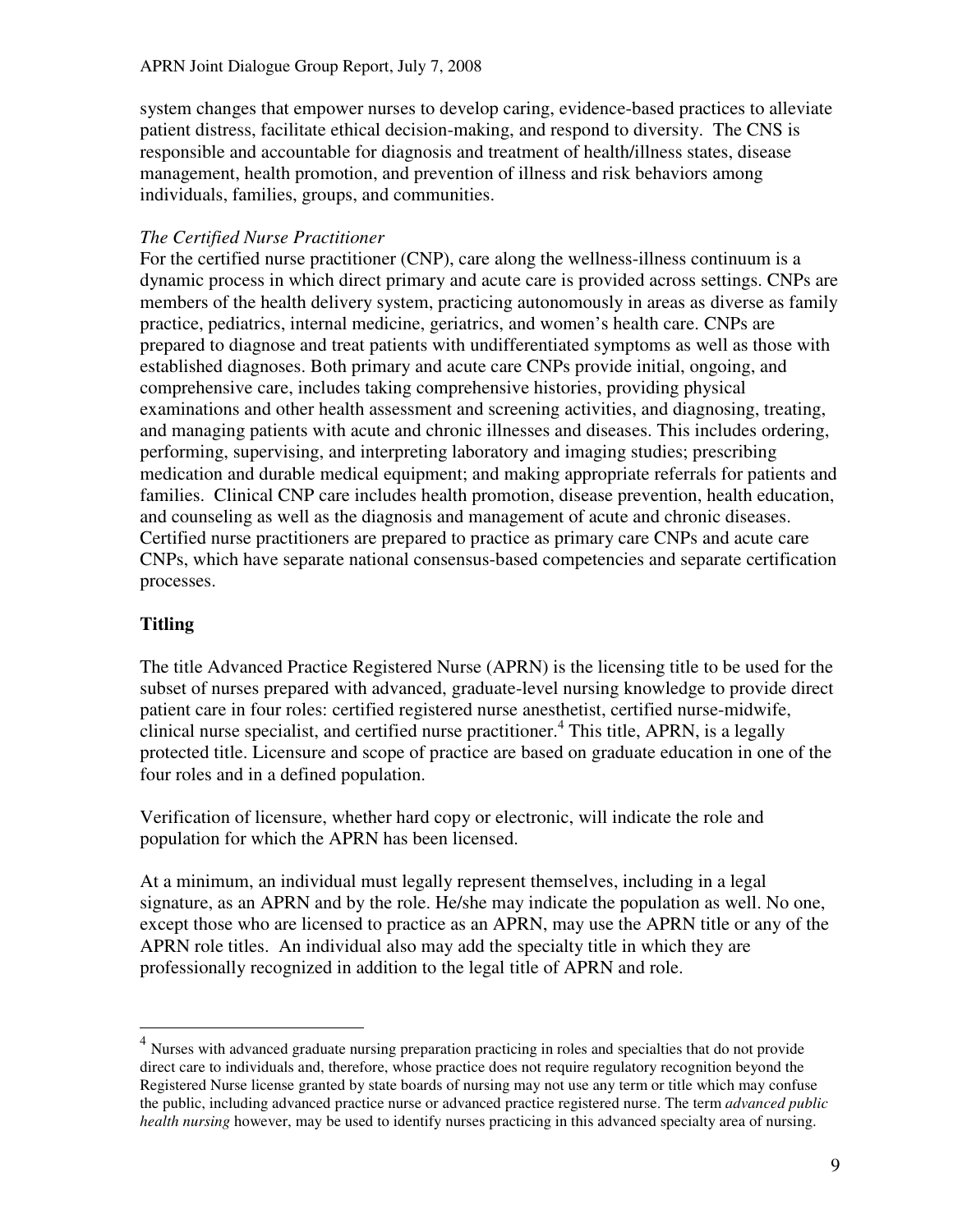

+The certified nurse practitioner (CNP) is prepared with the acute care CNP competencies and/or the primary care CNP competencies. At this point in time the acute care and primary care CNP delineation applies only to the pediatric and adult-gerontology CNP population foci. Scope of practice of the primary care or acute care CNP is **not setting specific** but is based on patient care needs. Programs may prepare individuals across both the primary care and acute care CNP competencies. If programs prepare graduates across both sets of roles, the graduate must be prepared with the consensus-based competencies for both roles and must successfully obtain certification in both the acute and the primary care CNP roles. CNP certification in the acute care or primary care roles must match the educational preparation for CNPs in these roles.

#### **Diagram 1: APRN Regulatory Model**

Under this APRN Regulatory Model, there are four roles: certified registered nurse anesthetist (CRNA), certified nurse-midwife (CNM), clinical nurse specialist (CNS), and certified nurse practitioner (CNP). These four roles are given the title of advanced practice registered nurse (APRN). APRNs are educated in one of the four roles and in at least one of six population foci: family/individual across the lifespan, adult-gerontology, neonatal, pediatrics, women's health/gender-related or psych/mental health. Individuals will be licensed as independent practitioners for practice at the level of one of the four APRN roles within at least one of the six identified population foci. Education, certification, and licensure of an individual must be congruent in terms of role and population foci. APRNs may specialize but they can not be licensed solely within a specialty area. Specialties can provide depth in one's practice within the established population foci*.*

**\*** The population focus, adult-gerontology, encompasses the young adult to the older adult, including the frail elderly. APRNs educated and certified in the adult-gerontology population are educated and certified across both areas of practice and will be titled Adult-Gerontology CNP or CNS. In addition, all APRNs in any of the four roles providing care to the adult population, e.g., family or gender specific, must be prepared to meet the growing needs of the older adult population. Therefore, the education program should include didactic and clinical education experiences necessary to prepare APRNs with these enhanced skills and knowledge. \*\* The population focus, psychiatric/mental health, encompasses education and practice across the lifespan. ++ The Clinical Nurse Specialist (CNS) is educated and assessed through national certification processes across the continuum from wellness through acute care.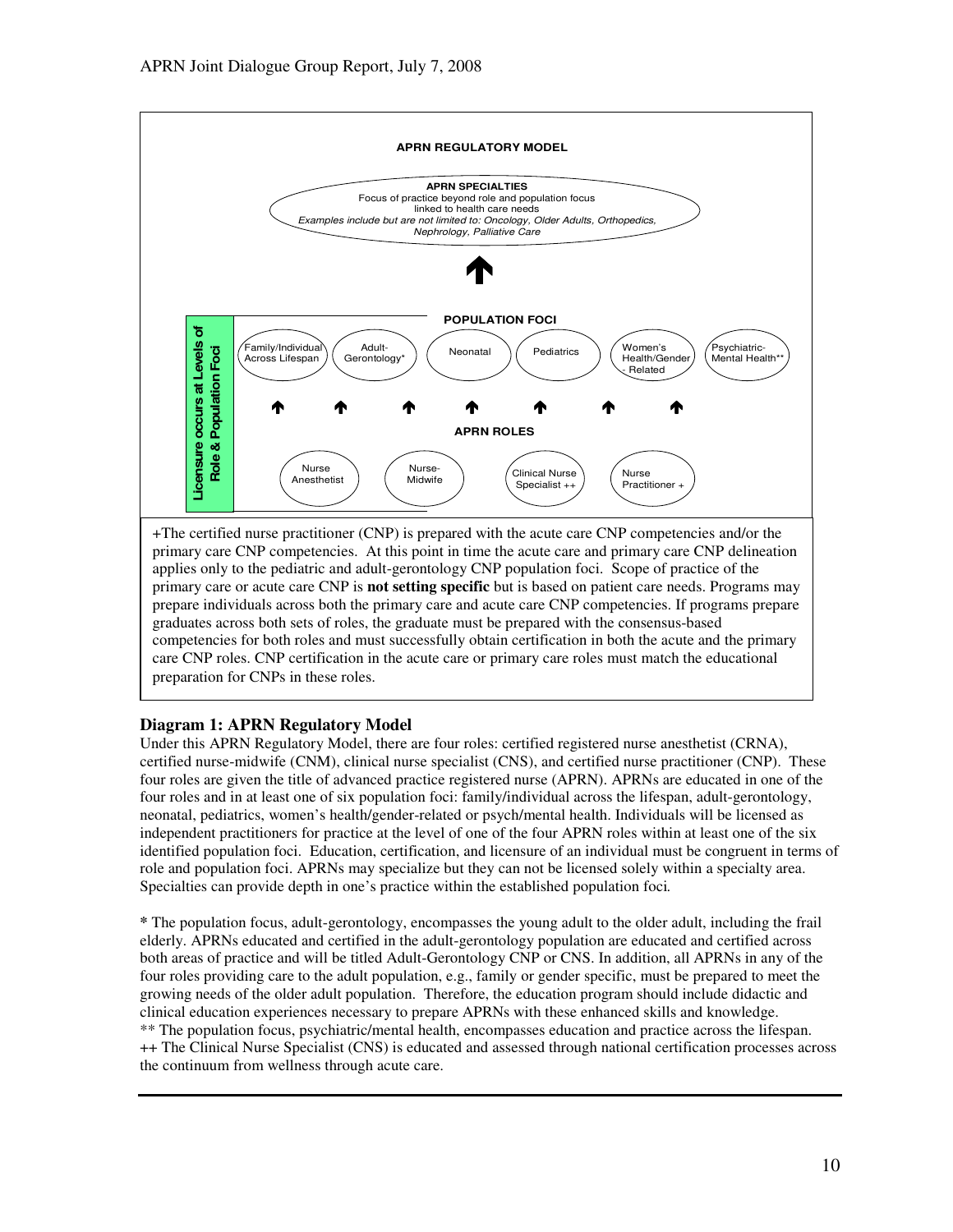#### **Broad-based APRN Education**

For entry into APRN practice and for regulatory purposes, APRN education must:

- be formal education with a graduate degree or post-graduate certificate (either postmaster's or post-doctoral) that is awarded by an academic institution and accredited by a nursing or nursing-related accrediting organization recognized by the U.S. Department of Education (USDE) and/or the Council for Higher Education Accreditation (CHEA);
- be awarded pre-approval, pre-accreditation, or accreditation status prior to admitting students;
- be comprehensive and at the graduate level;
- prepare the graduate to practice in one of the four identified APRN roles;
- prepare the graduate with the core competencies for one of the APRN roles across *at least one* of the six population foci;
- include at a minimum, three separate comprehensive *graduate-level* courses (the APRN Core) in:
	- o Advanced physiology/pathophysiology, including general principles that apply across the lifespan;
	- o Advanced health assessment, which includes assessment of all human systems, advanced assessment techniques, concepts and approaches; and
	- o Advanced pharmacology, which includes pharmacodynamics, pharmacokinetics and pharmacotherapeutics of all broad categories of agents.
- Additional content, specific to the role and population, in these three APRN core areas should be integrated throughout the other role and population didactic and clinical courses;
- Provide a basic understanding of the principles for decision making in the identified role;
- Prepare the graduate to assume responsibility and accountability for health promotion and/or maintenance as well as the assessment, diagnosis, and management of patient problems, which includes the use and prescription of pharmacologic and nonpharmacologic interventions; and
- Ensure clinical and didactic coursework is comprehensive and sufficient to prepare the graduate to practice in the APRN role and population focus.

Preparation in a specialty area of practice is optional but if included must build on the APRN role/population-focus competencies. Clinical and didactic coursework must be comprehensive and sufficient to prepare the graduate to obtain certification for licensure in and to practice in the APRN role and population focus.

As part of the accreditation process, all APRN education programs must undergo a preapproval, pre-accreditation, or accreditation process prior to admitting students. The purpose of the pre-approval process is twofold: 1) to ensure that students graduating from the program will be able to meet the education criteria necessary for national certification in the role and population-focus and if successfully certified, are eligible for licensure to practice in the APRN role/population-focus; and 2) to ensure that programs will meet all educational standards prior to starting the program. The pre-approval, pre-accreditation or accreditation processes may vary across APRN roles.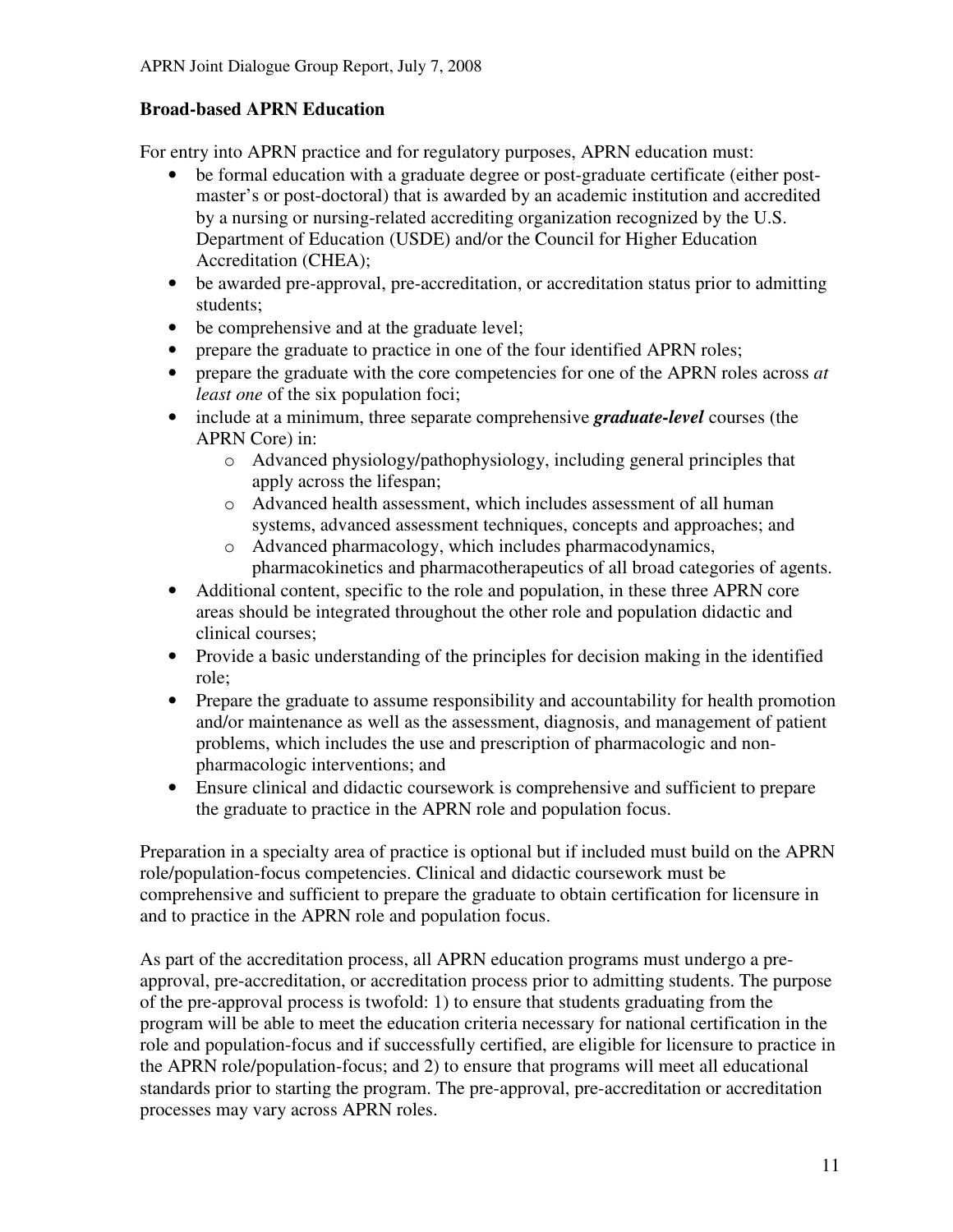## **APRN Specialties**

Preparation in a specialty area of practice is optional, but if included must build on the APRN role/population-focused competencies. Specialty practice represents a much more focused area of preparation and practice than does the APRN role/population focus level. Specialty practice may focus on specific patient populations beyond those identified or health care needs such as oncology, palliative care, substance abuse, or nephrology. The criteria for defining an APRN specialty is built upon the ANA (2004) Criteria for Recognition as a Nursing Specialty (see Appendix B). APRN specialty education and practice build upon and are in addition to the education and practice of the APRN role and population focus. For example, a family CNP could specialize in elder care or nephrology; an Adult-Gerontology CNS could specialize in palliative care; a CRNA could specialize in pain management; or a CNM could specialize in care of the post-menopausal woman. State licensing boards will not regulate the APRN at the level of specialties in this APRN Regulatory Model. Professional certification in the specialty area of practice is strongly recommended.

An APRN specialty

- preparation cannot replace educational preparation in the role or one of the six population foci;
- preparation can not expand one's scope of practice beyond the role or population focus
- addresses a subset of the population-focus;
- title may not be used in lieu of the licensing title, which includes the role or role/population; and
- is developed, recognized, and monitored by the profession.

New specialties emerge based on health needs of the population. APRN specialties develop to provide added value to the role practice as well as providing flexibility within the profession to meet these emerging needs of patients. Specialties also may cross several or all APRN roles. A specialty evolves out of an APRN role/population focus and indicates that an APRN has *additional* knowledge and expertise in a more discrete area of specialty practice. Competency in the specialty areas could be acquired either by educational preparation or experience and assessed in a variety of ways through professional credentialing mechanisms (e.g., portfolios, examinations, etc.).

Education programs may concurrently prepare individuals in a specialty providing they meet all of the other requirements for APRN education programs, including preparation in the APRN core, role, and population core competencies. In addition, for licensure purposes, one exam must assess the APRN core, role, and population-focused competencies. For example, a nurse anesthetist would write one certification examination, which tests the APRN core, CRNA role, and population-focused competencies, administered by the Council on Certification for Nurse Anesthetist; or a primary care family nurse practitioner would write one certification examination, which tests the APRN core, CNP role, and family populationfocused competencies, administered by ANCC or AANP. Specialty competencies must be assessed separately. In summary, education programs preparing individuals with this additional knowledge in a specialty, *if used for entry into advanced practice registered nursing and for regulatory purposes*, must also prepare individuals in one of the four nationally recognized APRN roles and in one of the six population foci. Individuals must be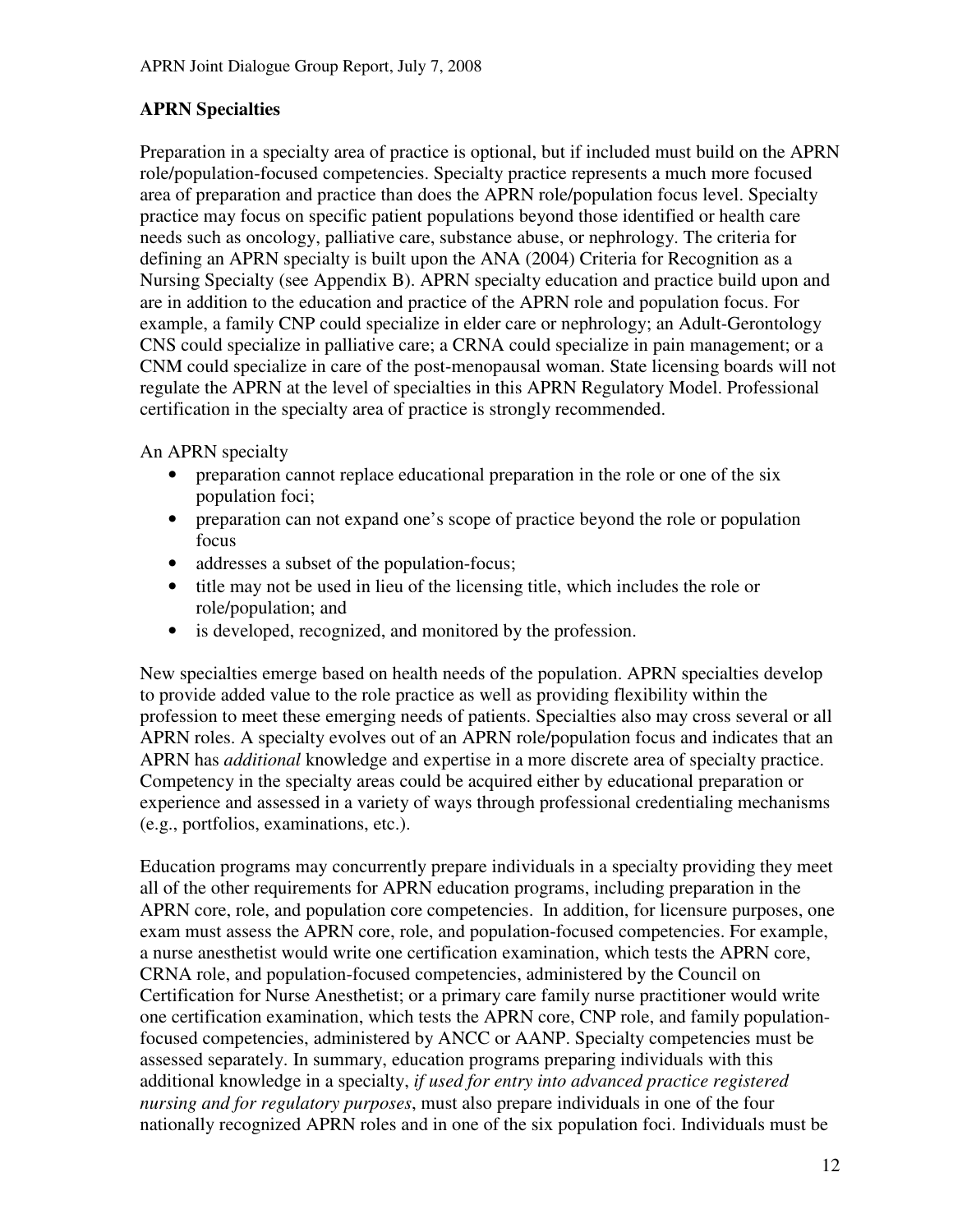recognized and credentialed in one of the four APRN roles within at least one population foci. APRNs are licensed at the role/population focus level and **not** at the specialty level. However, if not intended for entry-level preparation in one of the four roles/population foci and not for regulatory purposes, education programs, using a variety of formats and methodologies, may provide licensed APRNs with the additional knowledge, skills, and abilities, to become professionally certified in the specialty area of APRN practice.

### **Emergence of New APRN Roles and Population-Foci**

As nursing practice evolves and health care needs of the population change, new APRN roles or population-foci may evolve over time. An APRN role would encompass a unique or significantly differentiated set of competencies from any of the other APRN roles. In addition, the scope of practice within the role or population focus is not entirely subsumed within one of the other roles. Careful consideration of new APRN roles or population-foci is in the best interest of the profession.

For licensure, there must be clear guidance for national recognition of a new APRN role or population-focus. A new role or population focus should be discussed and vetted through the national licensure, accreditation, certification, education communication structure: LACE. An essential part of being recognized as a role or population-focus is that educational standards and practice competencies must exist, be consistent, and must be nationally recognized by the profession. Characteristics of the process to be used to develop nationally recognized core competencies, and education and practice standards for a newly emerging role or population-focus are:

- 1. national in scope
- 2. inclusive
- 3. transparent
- 4. accountable
- 5. initiated by nursing
- 6. consistent with national standards for licensure, accreditation, certification and education
- 7. evidence-based

 $\overline{a}$ 

8. consistent with regulatory principles.

To be recognized, an APRN role must meet the following criteria:

- nationally recognized education standards and core competencies for programs preparing individuals in the role;
- education programs, including graduate degree granting (master's, doctoral) and postgraduate certificate programs, are accredited by a nursing or nursing-related accrediting organization that is recognized by the U.S. Department of Education (USDE) and/or the Council for Higher Education Accreditation (CHEA); and
- professional nursing certification program that is psychometrically sound, legally defensible, and which meets nationally recognized accreditation standards for certification programs.<sup>5</sup>

 $<sup>5</sup>$  The professional certification program should be nationally accredited by the American Board of Nursing</sup> Specialties (ABNS) or the National Commission for Certifying Agencies (NCCA).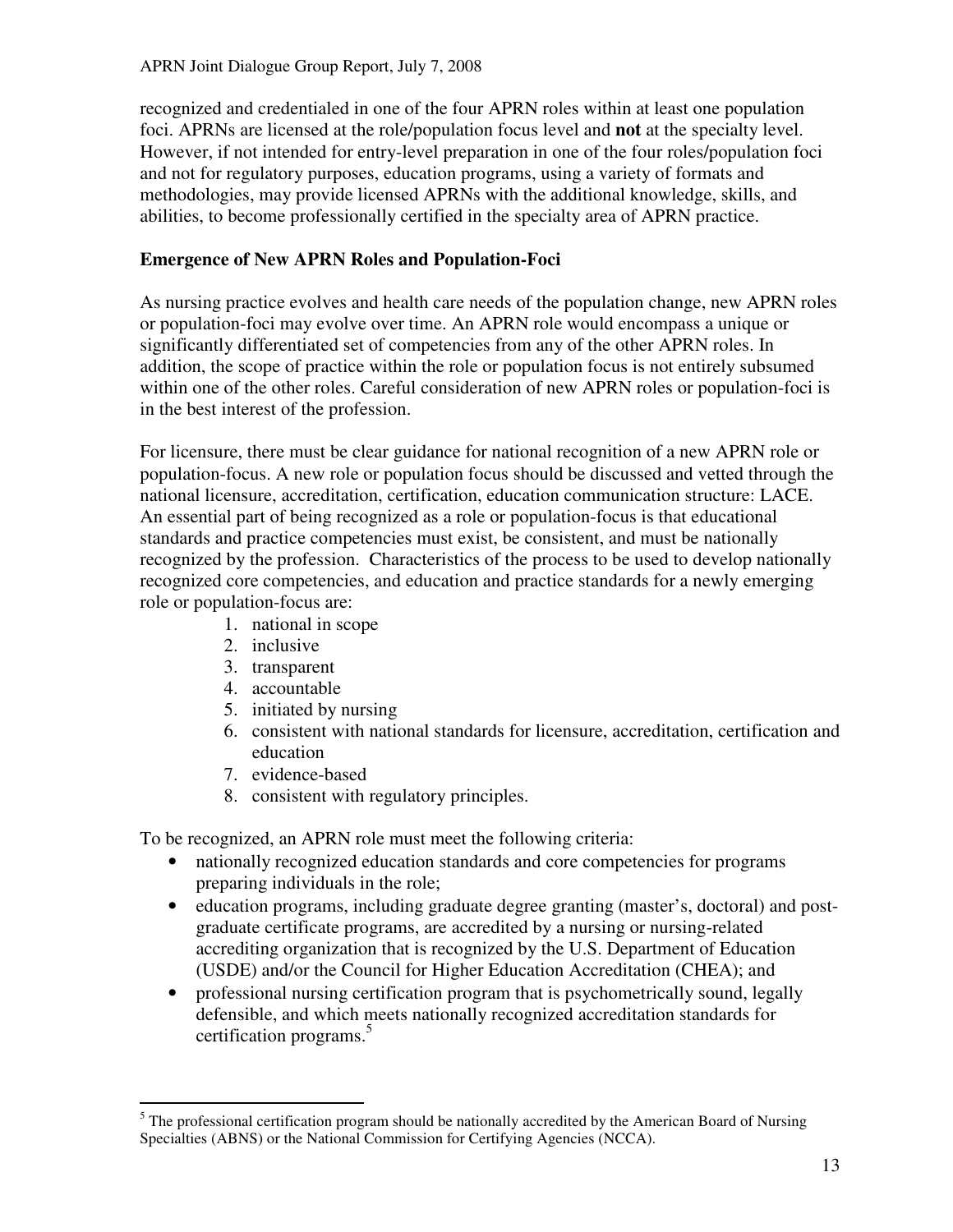

Certification for licensure will be psychometrically sound and legally defensible examination be an accredited certifying program,

#### **Diagram 2: Relationship Among Educational Competencies, Licensure, & Certification in the Role/Population Foci and Education and Credentialing in a Specialty**

#### **IMPLEMENTATION STRATEGIES FOR APRN REGULATORY MODEL**

In order to accomplish the above model, the four prongs of regulation: licensure, accreditation, certification, and education (LACE) must work together. Expectations for licensure, accreditation, certification, and education are listed below:

#### **Foundational Requirements for Licensure**

Boards of nursing will:

- 1. license APRNs in the categories of Certified Registered Nurse Anesthetist, Certified Nurse-Midwife, Clinical Nurse Specialist or Certified Nurse Practitioner within a specific population focus;
- 2. be solely responsible for licensing Advanced Practice Registered Nurses<sup>6</sup>;
- 3. only license graduates of accredited graduate programs that prepare graduates with the APRN core, role and population competencies;
- 4. require successful completion of a national certification examination that assesses APRN core, role and population competencies for APRN licensure.
- 5. not issue a temporary license;
- 6. only license an APRN when education and certification are congruent;
- 7. license APRNs as independent practitioners with no regulatory requirements for collaboration, direction or supervision;
- 8. allow for mutual recognition of advanced practice registered nursing through the APRN Compact;

 $\overline{a}$ <sup>6</sup> Except in states where state boards of nurse-midwifery or midwifery regulate nurse-midwives or nursemidwives and midwives jointly.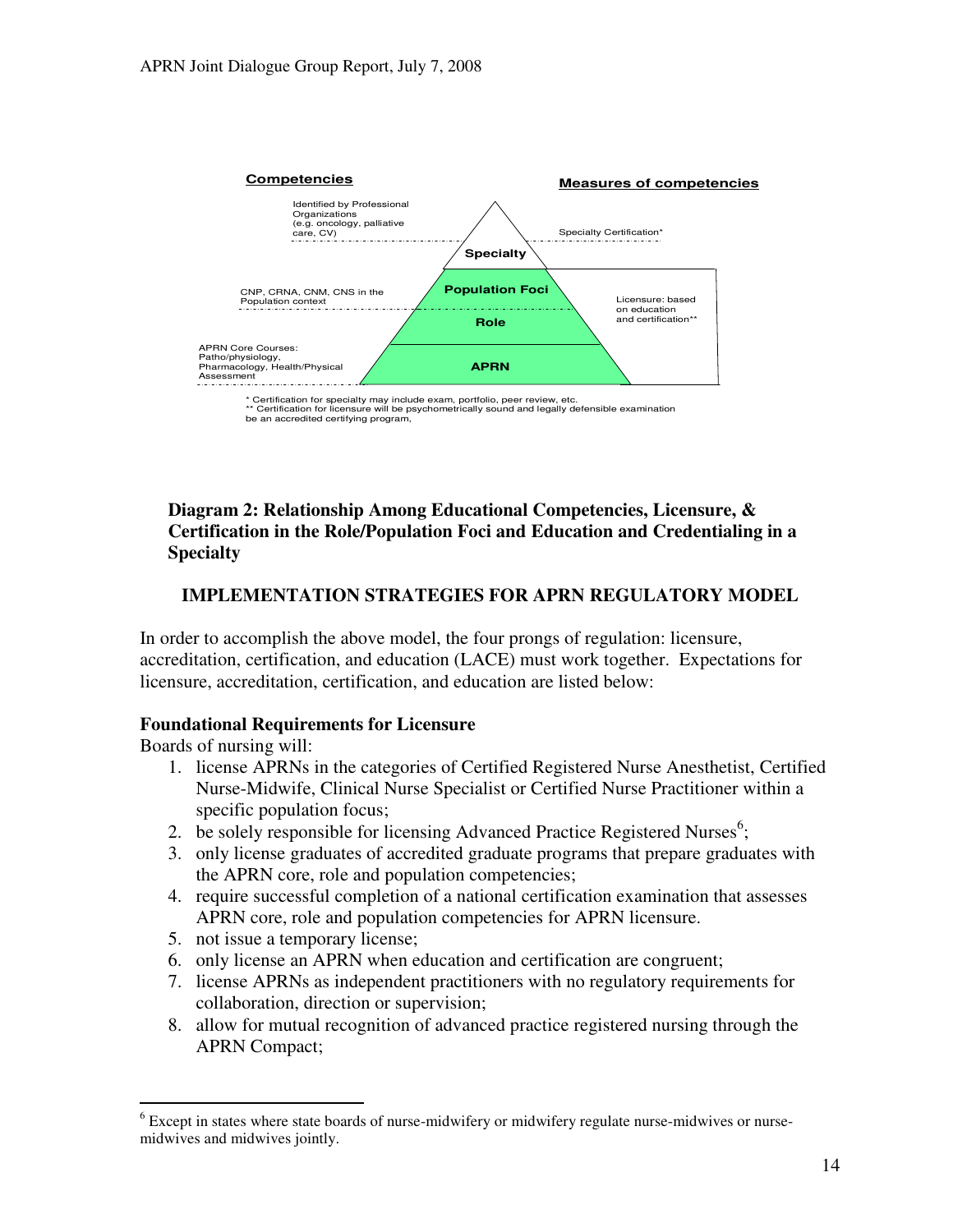- 9. have at least one APRN representative position on the board and utilize an APRN advisory committee that includes representatives of all four APRN roles; and,
- 10. institute a grandfathering<sup>7</sup> clause that will exempt those APRNs already practicing in the state from new eligibility requirements.

### **Foundational Requirements for Accreditation of Education Programs**

Accreditors will:

- 1. be responsible for evaluating APRN education programs including graduate degreegranting and post-graduate certificate programs.<sup>8</sup>.
- 2. through their established accreditation standards and process, assess APRN education programs in light of the APRN core, role core, and population core competencies;
- 3. assess developing APRN education programs and tracks by reviewing them using established accreditation standards and granting pre-approval, pre-accreditation, or accreditation prior to student enrollment;
- 4. include an APRN on the visiting team when an APRN program/track is being reviewed; and
- 5. monitor APRN educational programs throughout the accreditation period by reviewing them using established accreditation standards and processes.

## **Foundational Requirements for Certification**

Certification programs providing APRN certification used for licensure will:

- 1. follow established certification testing and psychometrically sound, legally defensible standards for APRN examinations for licensure (see appendix A for the NCSBN Criteria for APRN Certification Programs);
- 2. assess the APRN core and role competencies across at least one population focus of practice;
- 3. assess specialty competencies, if appropriate, separately from the APRN core, role and population-focused competencies;
- 4. be accredited by a national certification accreditation body;<sup>9</sup>

However, if an APRN applies for licensure by endorsement in another state, the APRN would be eligible for licensure if s/he demonstrates that the following criteria have been met:

<sup>&</sup>lt;sup>7</sup> Grandfathering is a provision in a new law exempting those already in or a part of the existing system that is being regulated. When states adopt new eligibility requirements for APRNs, currently practicing APRNs will be permitted to continue practicing within the state(s) of their current licensure.

<sup>•</sup> current, active practice in the advanced role and population focus area,

<sup>•</sup> current active, national certification or recertification, as applicable, in the advanced role and population focus area,

<sup>•</sup> compliance with the APRN educational requirements of the state in which the APRN is applying for licensure that were in effect at the time the APRN completed his/her APRN education program, and

<sup>•</sup> compliance with all other criteria set forth by the state in which the APRN is applying for licensure (e.g. recent CE, RN licensure).

Once the model has been adopted and implemented (date to be determined by the state boards of nursing. See proposed timeline on page 14-15.) all new graduates applying for APRN licensure must meet the requirements outlined in this regulatory model

<sup>&</sup>lt;sup>8</sup> Degree-granting programs include both master's and doctoral programs. Post-graduate certificate programs include post-master's and post-doctoral education programs.

<sup>&</sup>lt;sup>9</sup> The certification program should be nationally accredited by the American Board of Nursing Specialties (ABNS) or the National Commission for Certifying Agencies (NCCA).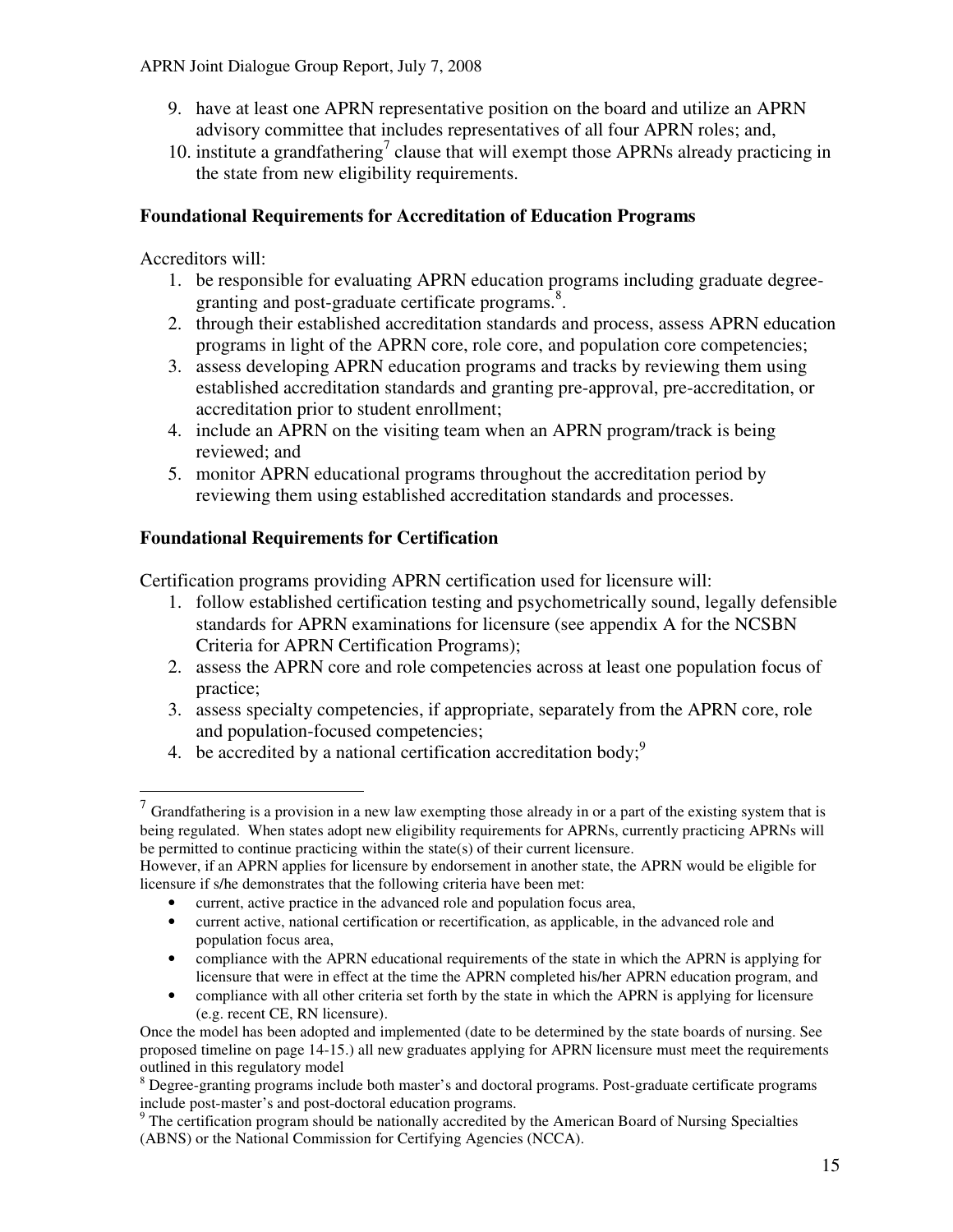- 5. enforce congruence (role and population focus) between the education program and the type of certification examination;
- 6. provide a mechanism to ensure ongoing competence and maintenance of certification;
- 7. participate in ongoing relationships which make their processes transparent to boards of nursing;
- 8. participate in a mutually agreeable mechanism to ensure communication with boards of nursing and schools of nursing.

#### **Foundational Requirements for Education**

APRN education programs/tracks leading to APRN licensure, including graduate degreegranting and post-graduate certificate programs will:

- 1. follow established educational standards and ensure attainment of the APRN core, role core and population core competencies. $10,11$
- 2. be accredited by a nursing accrediting organization that is recognized by the U.S. Department of Education (USDE) and/or the Council for Higher Education Accreditation (CHEA).  $^{12}$
- 3. be pre-approved, pre-accredited, or accredited prior to the acceptance of students, including all developing APRN education programs and tracks;
- 4. ensure that graduates of the program are eligible for national certification and state licensure; and
- 5. ensure that official documentation (e.g., transcript) specifies the role and population focus of the graduate.

#### **Communication Strategies**

 $\overline{a}$ 

A formal communication mechanism, LACE, which includes those regulatory organizations that represent APRN licensure, accreditation, certification, and education entities would be created. The purpose of LACE would be to provide a formal, ongoing communication mechanism that provides for transparent and aligned communication among the identified entities. The collaborative efforts between the APRN Consensus Group and the NCSBN APRN Advisory Panel, through the APRN Joint Dialogue Group have illustrated the ongoing level of communication necessary among these groups to ensure that all APRN stakeholders are involved. Several strategies including equal representation on an integrated board with

 $10$  The APRN core competencies for all APRN nursing education programs located in schools of nursing are delineated in the American Association of Colleges of Nursing (1996) *The Essentials of Master's Education for Advanced Practice Nursing Education* or the AACN (2006) *The Essentials of Doctoral Education for Advanced Nursing Practice*. The APRN core competencies for nurse anesthesia and nurse-midwifery education programs located outside of a school of nursing are delineated by the accrediting organizations for their respective roles i.e., Council on Accreditation of Nurse Anesthesia Educational Programs (COA), Accreditation Commission for Midwifery Education (ACME).

 $11$  APRN programs outside of schools of nursing must prepare graduates with the APRN core which includes three separate graduate-level courses in pathophysiology/physiology, health assessment, and pharmacology.

 $12$  APRN education programs must be accredited by a nursing accrediting organization that is recognized by the U.S. Department of Education (USDE) and/or the Council for Higher Education Accreditation (CHEA), including the Commission on Collegiate Nursing Education (CCNE), National League for Nursing Accrediting Commission (NLNAC), Council on Accreditation of Nurse Anesthesia Educational Programs (COA), Accreditation Commission for Midwifery Education (ACME), and the National Association of Nurse Practitioners in Women's Health Council on Accreditation.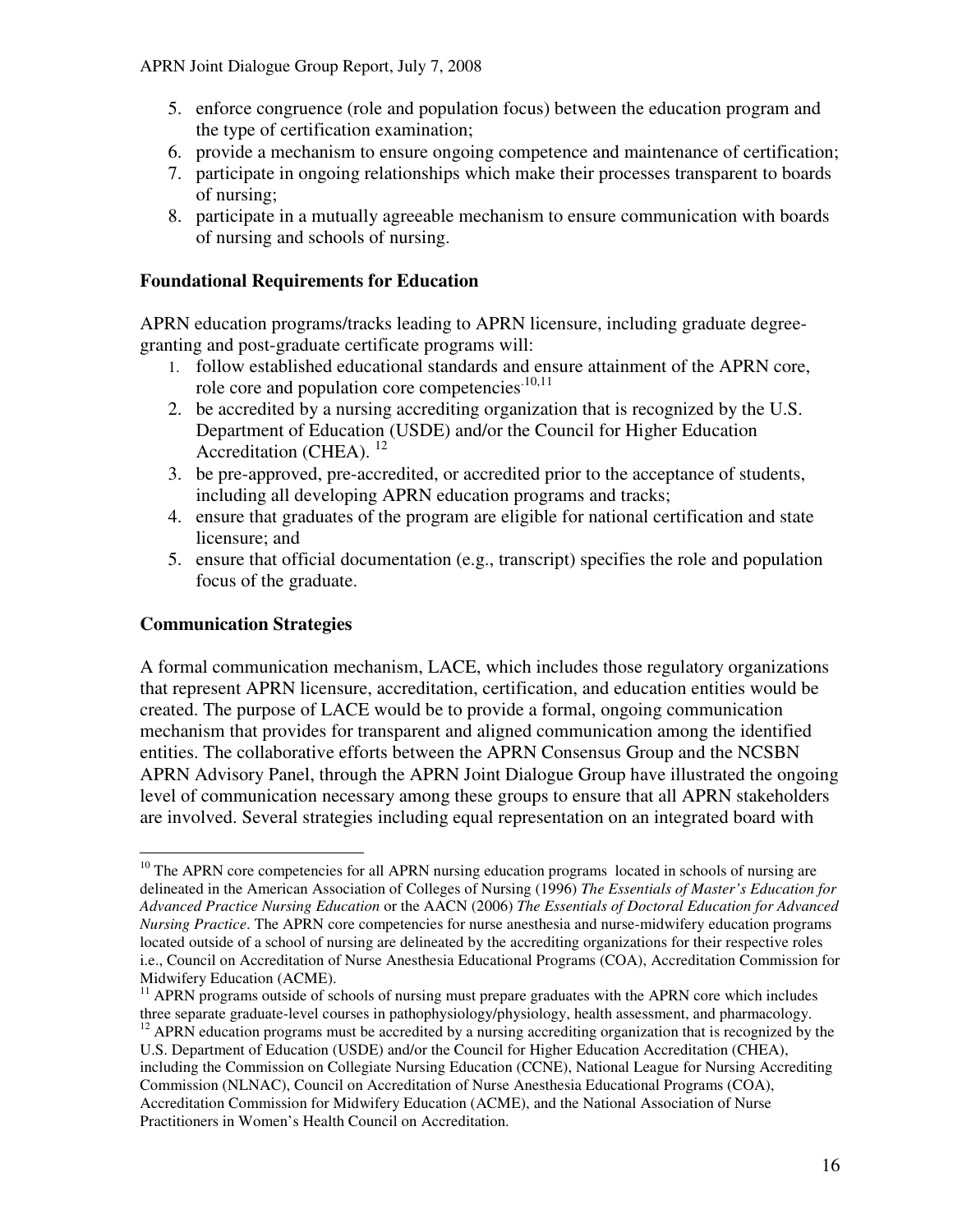face-to-face meetings, audio and teleconferencing, pass-protected access to agency web sites, and regular reporting mechanisms have been recommended. These strategies will build trust and enhance information sharing. Examples of issues to be addressed by the group would be: guaranteeing appropriate representation of APRN roles among accreditation site visitors, documentation of program completion by education institutions, notification of examination outcomes to educators and regulators, notification of disciplinary action toward licensees by boards of nursing.

### **Creating the LACE Structure and Processes**

Several principles should guide the formulation of a structure including: 1) all four entities of LACE should have representation; 2) the total should allow effective discussion of and response to issues and ; 3) the structure should not be duplicative of existing structures such as the Alliance for APRN Credentialing. Consideration should be given to evolving the existing Alliance structure to meet the needs of LACE. Guidance from an organizational consultant will be useful in forming a permanent structure that will endure and support the work that needs to continue. The new structure will support fair decision-making among all relevant stakeholders. In addition, the new structure will be in place as soon as possible.

The LACE organizational structure should include representation of:

- State licensing boards, including at least one compact and one non-compact state;
- Accrediting bodies that accredit education programs of the four APRN roles;
- Certifying bodies that offer APRN certification used for regulatory purposes; and,
- Education organizations that set standards for APRN education.

#### **Timeline for Implementation of Regulatory Model**

Implementation of the recommendations for an APRN Regulatory Model will occur incrementally. Due to the interdependence of licensure, accreditation, certification, and education, certain recommendations will be implemented sequentially. However, recognizing that this model was developed through a consensus process with participation of APRN certifiers, accreditors, public regulators, educators, and employers, it is expected that the recommendations and model delineated will inform decisions made by each of these entities as the APRN community moves to fully implement the APRN Regulatory Model. A target date for full implementation of the Regulatory Model and all embedded recommendations is the Year 2015.

## **HISTORICAL BACKGROUND**

#### **NCSBN APRN Committee (previously APRN Advisory Panel)**

NCSBN became involved with advanced practice nursing when boards of nursing began using the results of APRN certification examinations as one of the requirements for APRN licensure. During the 1993 NCSBN annual meeting, delegates adopted a position paper on the licensure of advanced nursing practice which included model legislation language and model administrative rules for advanced nursing practice. NCSBN core competencies for certified nurse practitioners were adopted the following year.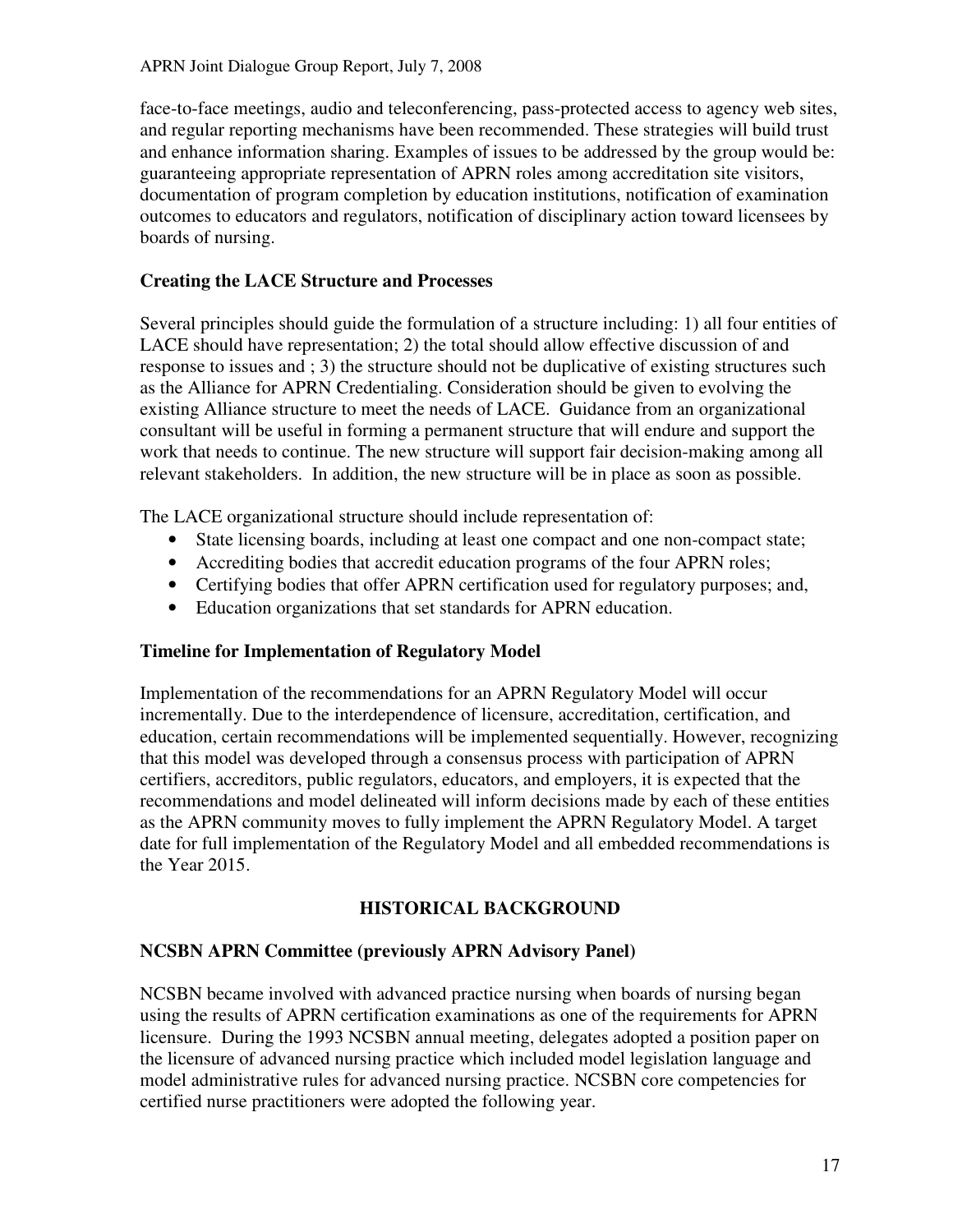In 1995, NCSBN was directed by the Delegate Assembly to work with APRN certifiers to make certification examinations suitable for regulatory purposes. Since then, much effort has been made toward that purpose. During the mid and late 90's, the APRN certifiers agreed to undergo accreditation and provide additional information to boards of nursing to ensure that their examinations were psychometrically sound and legally defensible (NCSBN, 1998).

During the early 2000s, the APRN Advisory Panel developed criteria for ARPN certification programs and for accreditations agencies. In January 2002, the board of directors approved the criteria and process for a new review process for APRN certification programs. The criteria represented required elements of certification programs that would result in a legally defensible examination suitable for the regulation of advanced practice nurses. Subsequently, the APRN Advisory Panel has worked with certification programs to improve the legal defensibility of APRN certification examinations and to promote communication with all APRN stakeholders regarding APRN regulatory issues such as with the establishment of the annual NCSBN APRN Roundtable in the mid 1990's. In 2002, the Advisory Panel also developed a position paper describing APRN regulatory issues of concern.

In 2003, the APRN Advisory Panel began a draft APRN vision paper in an attempt to resolve APRN regulatory concerns such as the proliferation of APRN subspecialty areas. The purpose of the APRN Vision Paper was to provide direction to boards of nursing regarding APRN regulation for the next 8-10 years by identifying an ideal future APRN regulatory model. Eight recommendations were made. The draft vision paper was completed in 2006. After reviewing the draft APRN vision paper at their February 2006 board meeting, the board of directors directed that the paper be disseminated to boards of nursing and APRN stakeholders for feedback. The Vision paper also was discussed during the 2006 APRN Roundtable. The large response from boards of nursing and APRN stakeholders was varied. The APRN Advisory Panel spent the remaining part of 2006, reviewing and discussing the feedback with APRN stakeholders. (See Appendix C for the list of APRN Advisory Panel members who worked on the draft APRN Vision Paper and Appendix D for the list of organizations represented at the 2006 APRN Roundtable where the draft vision paper was presented.)

## **APRN Consensus Group**

In March 2004, the American Association of Colleges of Nursing (AACN) and the National Organization of Nurse Practitioner Faculties (NONPF) submitted a proposal to the Alliance for Nursing Accreditation, now named Alliance for APRN Credentialing<sup>13</sup> (hereafter referred to as *the APRN Alliance*) to establish a process to develop a consensus<sup>14</sup> statement on the credentialing of advanced practice nurses  $(APNs)$ <sup>15</sup> The APRN Alliance<sup>16</sup>, created in 1997,

 $\overline{a}$ <sup>13</sup> At its March 2006 meeting, the Alliance for Nursing Accreditation voted to change its name to the Alliance for APRN Credentialing which more accurately reflects its membership.

 $14$  The goal of the APRN Work Group was unanimous agreement on all issues and recommendations. However, this was recognized as an unrealistic expectation and may delay the process; therefore, consensus was defined as a two thirds majority agreement by those members of the Work Group present at the table as organizational representatives with each participating organization having one vote.

<sup>&</sup>lt;sup>15</sup> The term advanced practice nurse (APN) was initially used by the Work Group and is used in this section of the report to accurately reflect the background discussion. However, the Work group reached consensus that the term advanced practice registered nurse (APRN) should be adopted for use in subsequent discussions and documents.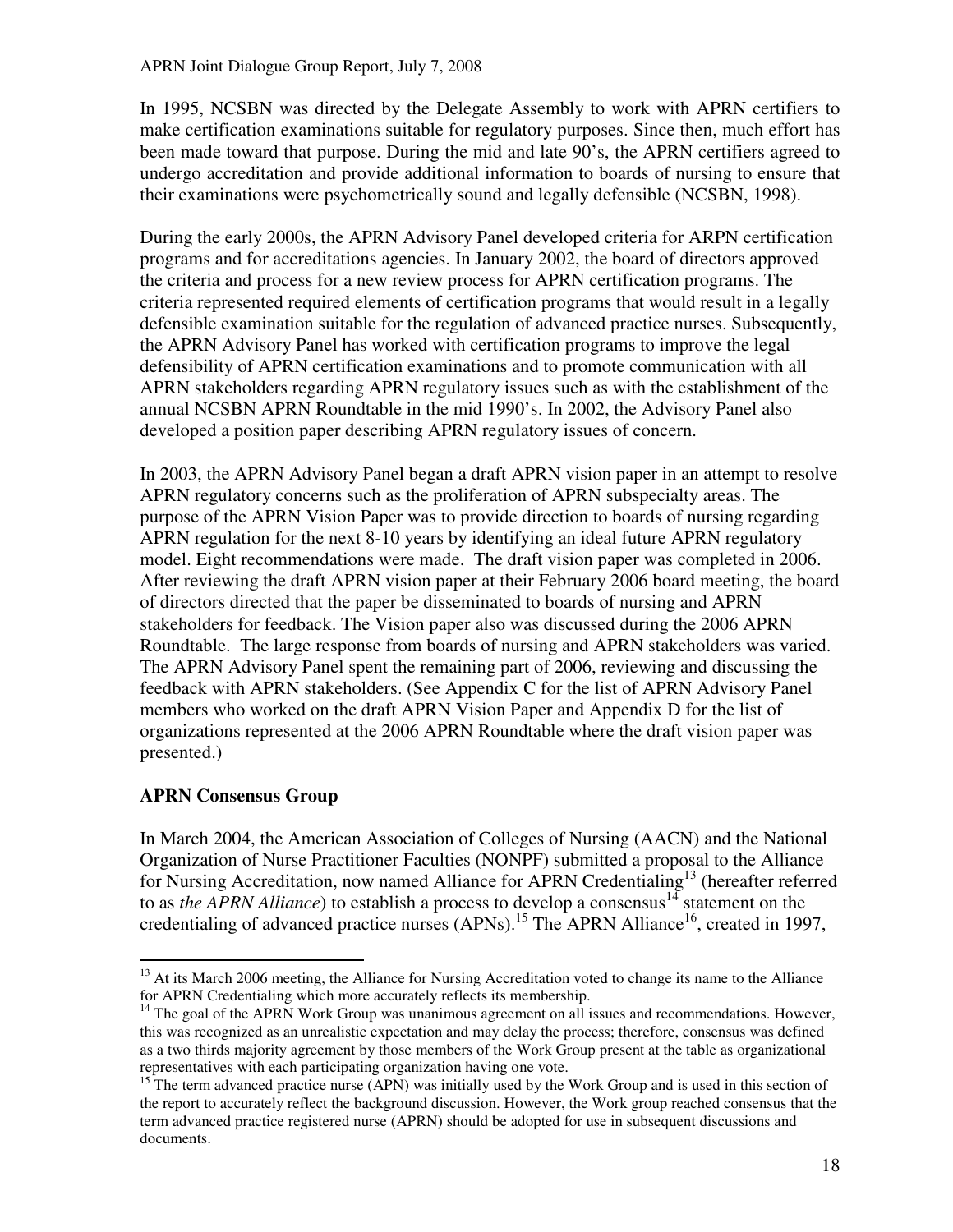$\overline{a}$ 

was convened by AACN to regularly discuss issues related to nursing education, practice, and credentialing. A number of differing views on how APN practice is defined, what constitutes specialization versus subspecialization, and the appropriate credentialing requirements that would authorize practice had emerged over the past several years.

An invitation to participate in a national APN consensus process was sent to 50 organizations that were identified as having an interest in advanced practice nursing (see Appendix F). Thirty-two organizations participated in the APN Consensus Conference in Washington, D.C. June 2004. The focus of the one-day meeting was to initiate an in-depth examination of issues related to APN definition, specialization, sub-specialization, and regulation, which includes accreditation, education, certification, and licensure<sup>17</sup>. Based on recommendations generated in the June 2004 APN Consensus Conference, the Alliance formed a smaller work group made up of designees from 23 organizations with broad representation of APN certification, licensure, education, accreditation, and practice. The charge to the work group was to develop a statement that addresses the issues, delineated during the APN Consensus Conference with the goal of envisioning a future model for APNs. The Alliance APN Consensus Work Group (hereafter referred to as *the Work Group*) convened for 16 days of intensive discussion between October 2004 and July 2007 (see Appendix H for a list of organizations represented on the APN Work Group).

In December 2004, the American Nurses Association (ANA) and AACN co-hosted an APN stakeholder meeting to address those issues identified at the June 2004 APN Consensus meeting. Attendees agreed to ask the APN Work Group to continue to craft a consensus statement that would include recommendations regarding APN regulation, specialization, and subspecialization. It also was agreed that organizations in attendance who had not participated in the June 2004 APN Consensus meeting would be included in the APN Consensus Group and that this larger group would reconvene at a future date to discuss the recommendations of the APN Work Group.

Following the December 2004 APN Consensus meeting, the Work Group continued to work diligently to reach consensus on the issues surrounding APRN education, practice, accreditation, certification, and licensure, and to create a future consensus-based model for APRN regulation. Subsequent APRN Consensus Group meetings were held in September 2005 and June 2006. All organizations who participated in the APRN Consensus Group are listed in Appendix G.

<sup>&</sup>lt;sup>16</sup> Organizational members of the Alliance for APRN Credentialing : American Academy of Nurse Practitioners Certification Program, American Association of Colleges of Nursing, American Association of Critical-Care Nurses Certification Corporation, Council on Accreditation of Nurse Anesthesia Educational Programs, American College of Nurse-Midwives, American Nurses Credentialing Center, Association of Faculties of Pediatric Nurse Practitioners, Inc., Commission on Collegiate Nursing Education, National Association of Clinical Nurse Specialists, National Association of Nurse Practitioners in Women's Health, Council on Accreditation, Pediatric Nursing Certification Board, The National Certification Corporation for the Obstetric Gynecologic and Neonatal Nursing Specialties, National Council of State Boards of Nursing, National Organization of Nurse Practitioner Faculties

 $17$  The term regulation refers to the four prongs of regulation: licensure, accreditation, certification and education.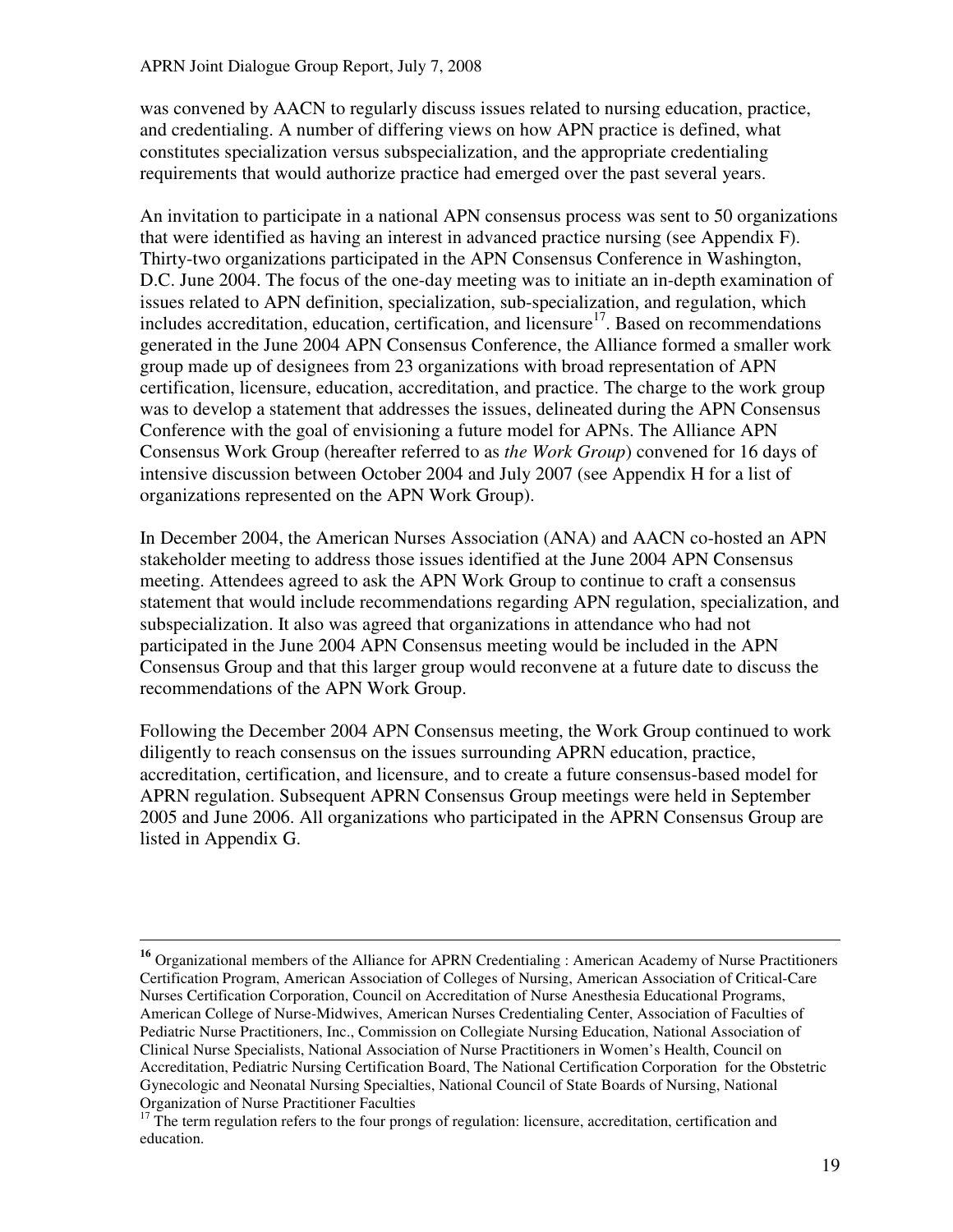### **APRN Joint Dialogue Group**

In April, 2006, the APRN Advisory Panel met with the APRN Consensus Work Group to discuss APRN issues described in the NCSBN draft vision paper. The APRN Consensus Work Group requested and was provided with feedback from the APRN Advisory Panel regarding the APRN Consensus Group Report. Both groups agreed to continue to dialogue.

As the APRN Advisory Panel and APRN Consensus Work Group continued their work in parallel fashion, concerns regarding the need for each group's work not to conflict with the other were expressed. A subgroup of seven people from the APRN Consensus Work Group and seven individuals from the APRN Advisory Panel were convened in January, 2007. The group called itself the APRN Joint Dialogue Group (see Appendix E) and the agenda consisted of discussing areas of agreement and disagreement between the two groups. The goal of the subgroup meetings was anticipated to be two papers that did not conflict, but rather complemented each other. However, as the APRN Joint Dialogue Group continued to meet, much progress was made regarding areas of agreement; it was determined that rather than two papers being disseminated, one joint paper would be developed, which reflected the work of both groups. This document is the product of the work of the APRN Joint Dialogue Group and through the consensus-based work of the APRN Consensus Work Group and the NCSBN APRN Advisory Committee.

#### **Assumptions Underlying the Work of the Joint Dialogue Group**

The consensus-based recommendations that have emerged from the extensive dialogue and consensus-based processes delineated in this report are based on the following assumptions:

- Recommendations must address current issues facing the advanced practice registered nurse (APRN) community but should be future oriented.
- The ultimate goal of licensure, accreditation, certification, and education is to promote patient safety and public protection.
- The recognition that this document was developed with the participation of APRN certifiers, accreditors, public regulators, educators, and employers. The intention is that the document will allow for informed decisions made by each of these entities as they address APRN issues.

#### **CONCLUSION**

The recommendations offered in this paper present an APRN regulatory model as a collaborative effort among APRN educators, accreditors, certifiers, and licensure bodies. The essential elements of APRN regulation are identified as licensure, accreditation, certification, and education. The recommendations reflect a need and desire to collaborate among regulatory bodies to achieve a sound model and continued communication with the goal of increasing the clarity and uniformity of APRN regulation.

The goals of the consensus processes were to:

- strive for harmony and common understanding in the APRN regulatory community that would continue to promote quality APRN education and practice;
- develop a vision for APRN regulation, including education, accreditation, certification, and licensure;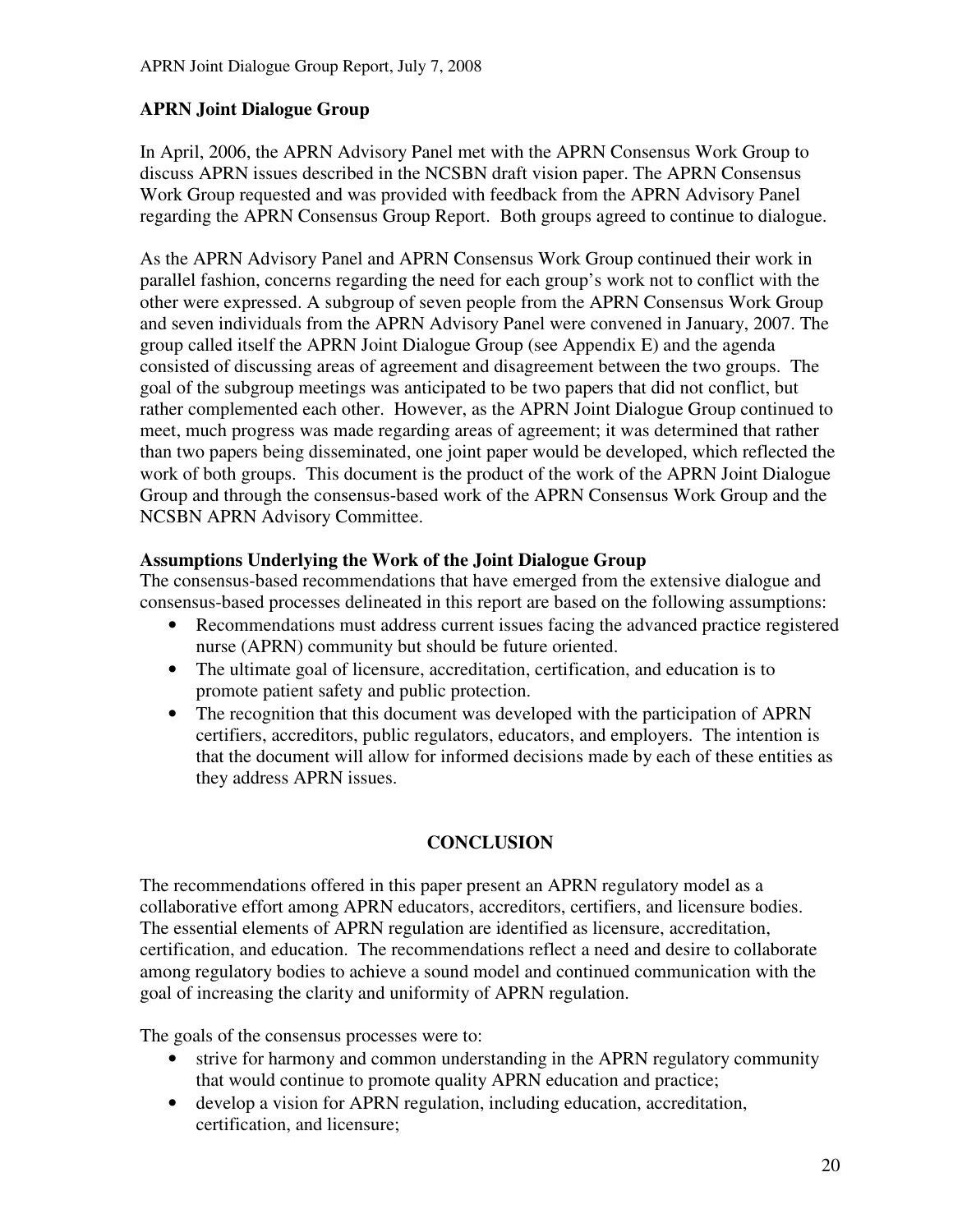- establish a set of standards that protect the public, improve mobility, and improve access to safe, quality APRN care; and
- produce a written statement that reflects consensus on APRN regulatory issues.

In summary, this report includes: a definition of the APRN Regulatory Model, including a definition of the Advanced Practice Registered Nurse; a definition of broad-based APRN education; a model for regulation that ensures APRN education and certification as a valid and reliable process, that is based on nationally recognized and accepted standards; uniform recommendations for licensing bodies across states; a process and characteristics for recognizing a new APRN role; and a definition of an APRN specialty that allows for the profession to meet future patient and nursing needs.

The work of the Joint Dialogue Group in conjunction with all organizations representing APRN licensure, accreditation, certification, and education to advance a regulatory model is an ongoing collaborative process that is fluid and dynamic. As health care evolves and new standards and needs emerge, the APRN Regulatory Model will advance accordingly to allow APRNs to care for patients in a safe environment to the full potential of their nursing knowledge and skill.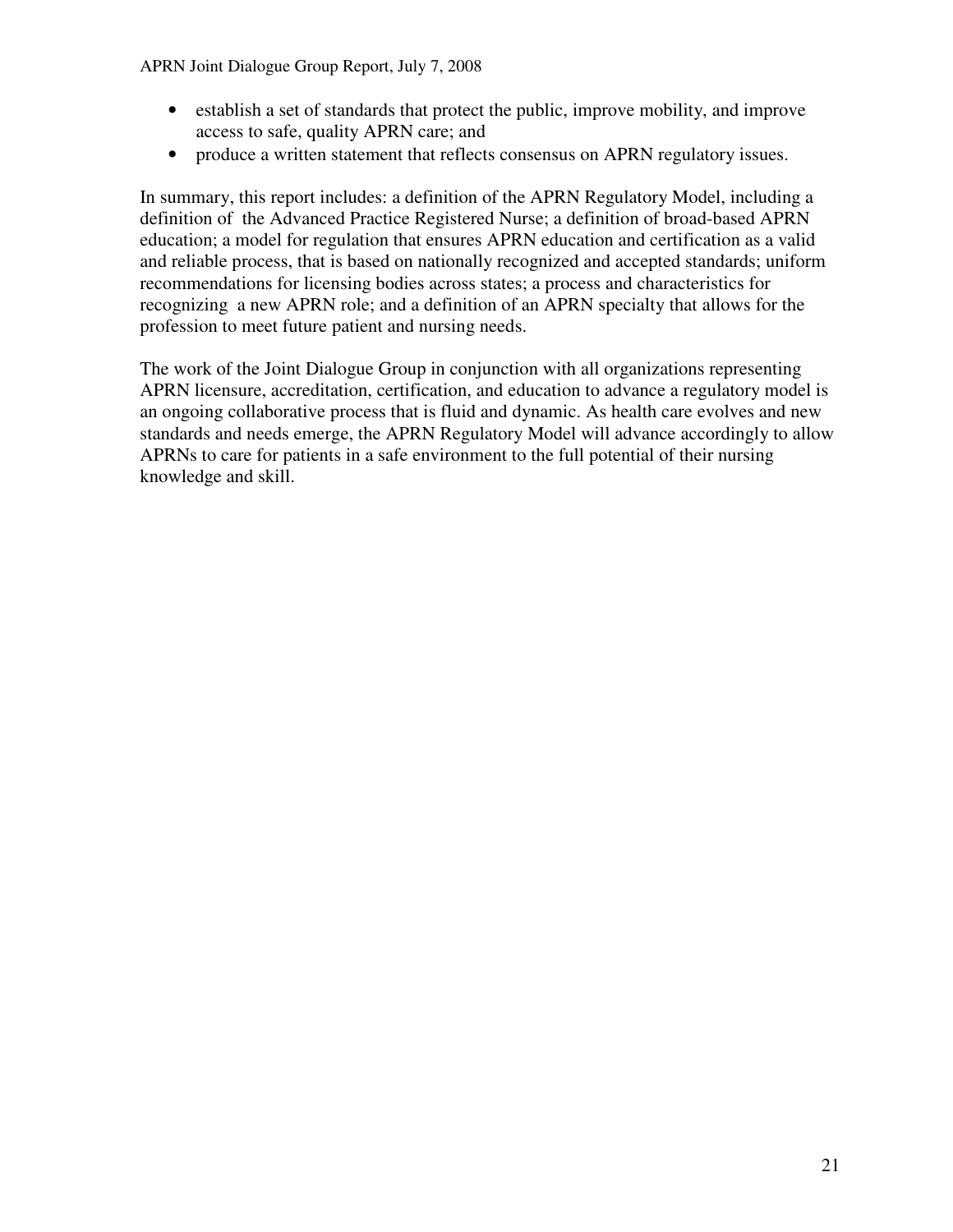#### **REFERENCES**

American Association of Colleges of Nursing. (1996). *The Essentials of Master's Education for Advanced Practice Nursing Education*. Washington, DC: Author

. American Association of Colleges of Nursing. (2004). *Position Statement on the Practice Doctorate in Nursing*. Washington, DC: Author. Accessed at http://www.aacn.nche.edu/DNP/DNPPositionStatement.htm.

American Association of Colleges of Nursing. (2006). *The Essentials of Doctoral Education for Advanced Nursing Practice.* Washington, DC: Author.

American College of Nurse-Midwives (2002). Core Competencies for Basic Midwifery Practice. Accessed at http://www.midwife.org/display.cfm?id=137.

American Educational Research Association, American Psychological Association and National Council on Measurement in Education (2002). "Professional and Occupational Licensure and Certification: Standards for Educational and Psychological Testing, Washington, D.C.: American Psychological Association, Inc.

American Nurses Association. (2004). *Nursing: Scope and Standards of Practice.* Washington, DC: Author.

Association of Women's Health, Obstetric and Neonatal Nurses & National Association of Nurse Practitioners Women's Health (2002). *The Women's Health Nurse Practitioner: Guidelines for Practice and Education, 5th edition.* Washington, DC: Author

Atkinson, Dale J. (2000). Legal issues in Licensure Policy. In Schoon, Craig, & Smith I. Lion (eds.) *The Licensure and Certification Mission: Legal, Social, and Political Foundations. Professional Examination Service.* New York.

Barbara J. Safriet on "Health Care Dollars & Regulatory Sense: The Role of Advanced Practice Nursing", *Yale Journal on Regulation*, Vol., No. 2, 447.

Bauer, Jeffrey. (1998). *Not What the Doctor Ordered: How to End the Medical Monopoly in the Pursuit of Managed Care 2nd ed.* McGraw-Hill Companies: New York.

Citizen Advocacy Center (2004). *Maintaining and Improving Health Professional Competence; Roadway to Continuing Competency Assurance*.

Council on Accreditation of Nurse Anesthesia Educational Programs. (2004). *Standards for Accreditation of Nurse Anesthesia Educational Programs*. Chicago: Author.

Finocchio, L.J., Dower, C.M., Blick N.T., Gragnola, C.M., & The Taskforce on Health Care Workforce Regulation. (1998). *Strengthening Consumer Protection: Priorities for Health Care Workforce Regulation.* San Francisco, CA: Pew Health Professions Commission.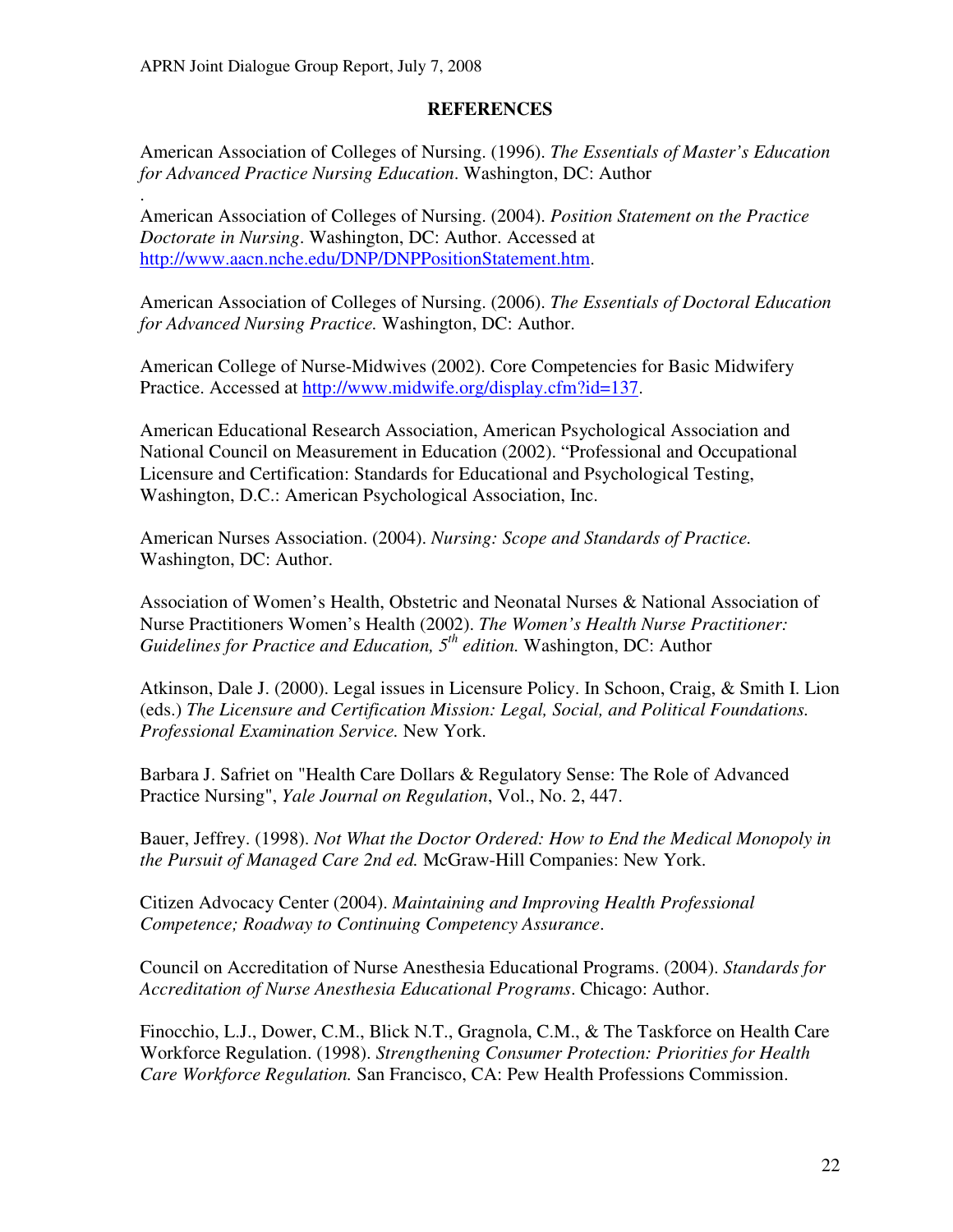Hamric, Ann B. & Hanson, Charlene (2003). Educating Advanced Practice Nurses for Practice Reality. *Journal of Professional Nursing, 19,* No 5 (September-October) 262-268.

Hanson, C. & Hamric, Ann. (2003). Reflections on the continuing Evolution of Advanced Practice Nursing. *Nursing Outlook. 51*. No. 5 (September/October) 203-211.

Institute of Medicine (2003). *Health Professions Education: A Bridge to Quality*. Board on Health Care Services.

Kaplan, Louise, & Brown, Marie-Annette (2004). Prescriptive Authority and Barriers to NP Practice. *The Nurse Practitioner, 29*, No. 33, 28-35.

Marion, Lucy, et all (2003). The Practice Doctorate in Nursing: Future or Fringe. *Topics in Advanced Practice Nursing eJournal 3*(2).2003 @ 2003 Medscape.

National Association of Clinical Nurse Specialists (2003). *Statement on Clinical Nurse Specialist Practice*.

National Council of State Boards of Nursing (1993). *Regulation of Advanced Practice Nursing: 1993 National Council of State Boards of Nursing Position Paper*. Chicago: Author

National Council of State Boards of Nursing (1997). *The National Council of State Boards of Nursing Position Paper on Approval and Accreditation: Definition and Usage*. Chicago: Author

National Council of State Boards of Nursing (1998). *Using Nurse Practitioner Certification for State Nursing Regulation: A Historical Perspective.* Chicago: Author

National Council of State Boards of Nursing (2001). *Advanced Practice Registered Nurse Compact.* Chicago: Author

National Council of State Boards of Nursing (2002). *Regulation of Advanced Practice Nursing: 2002 National Council of State Boards of Nursing Position Paper*. Chicago: Author.

National Council of State Boards of Nursing (2002). *Uniform Advanced Practice Registered Nurse Licensure/Authority to Practice Requirements*. Chicago: Author.

National Council of State Boards of Nursing. (2002). *Regulation of Advanced Practice Nursing*. Printed from http://www.ncsbn.org. Chicago, IL: Author.

National Organization of Nurse Practitioner Faculties. (2000). *Domains and Competencies of Nurse Practitioner Practice.* Washington, DC: Author.

National Panel for Acute Care Nurse Practitioner Competencies. (2004). *Acute Care Nurse Practitioner Competencies.* Washington, DC: NONPF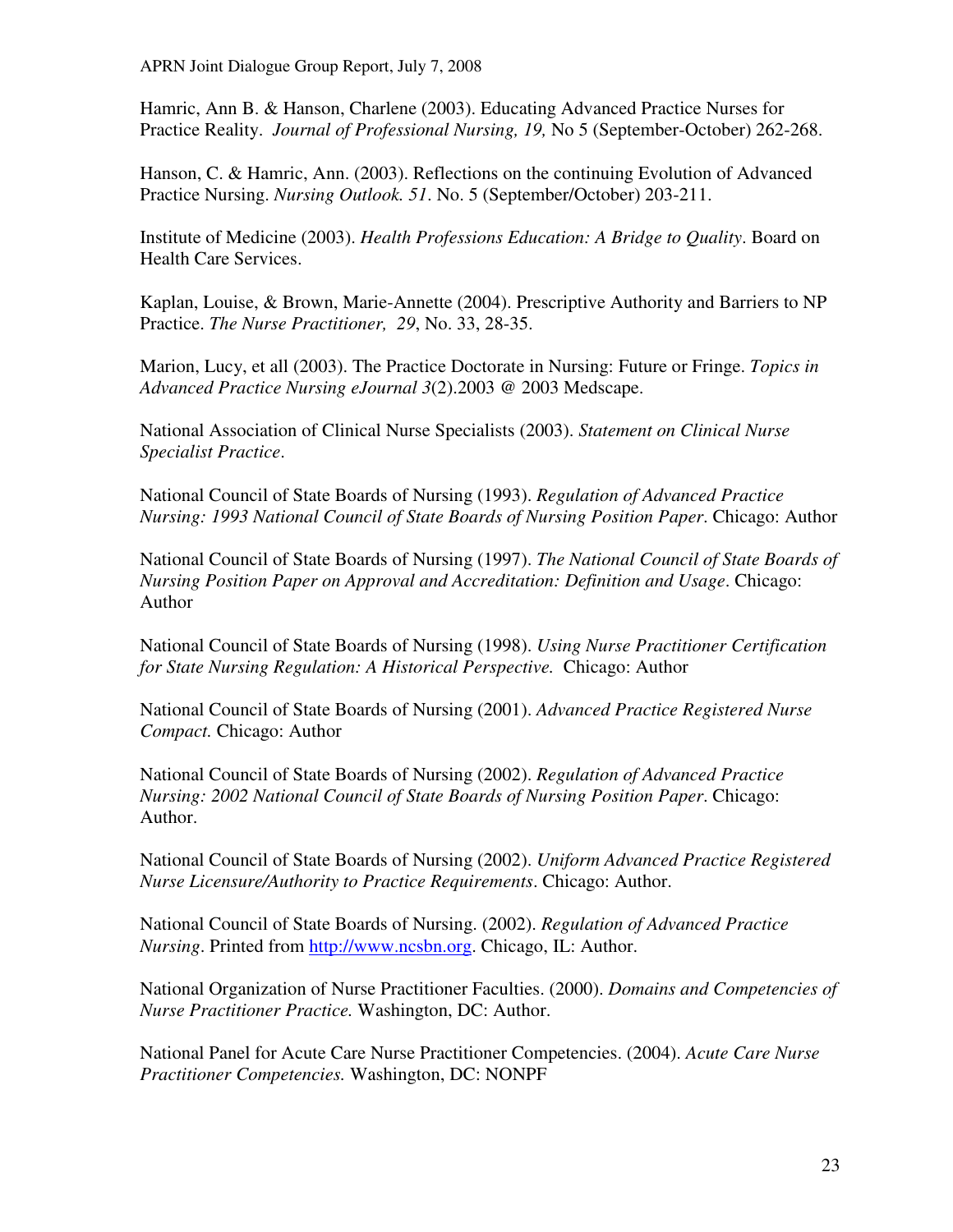National Panel for Psychiatric-Mental Health NP Competencies. (2003). *Psychiatric-Mental Health Nurse Practitioner Competencies.* Washington, DC: NONPF

National Task Force on Quality Nurse Practitioner Education. (2002). *Criteria for Evaluation of Nurse Practitioner Programs*. Washington, DC: NONPF

Pew Health Professions Commission (1995). *Critical Challenges: Revitalizing The Health Professions for the Twenty-First Century.* National Academies Press, Washington, D.C.

World Health Organization. (2006). *WHO Health Promotion Glossary: new terms. Health Promotion International Advance Access*. Oxford University Press: Author. Can be accessed at http://www.who.int/healthpromotion/about/HP%20Glossay%20in%20HPI.pdf.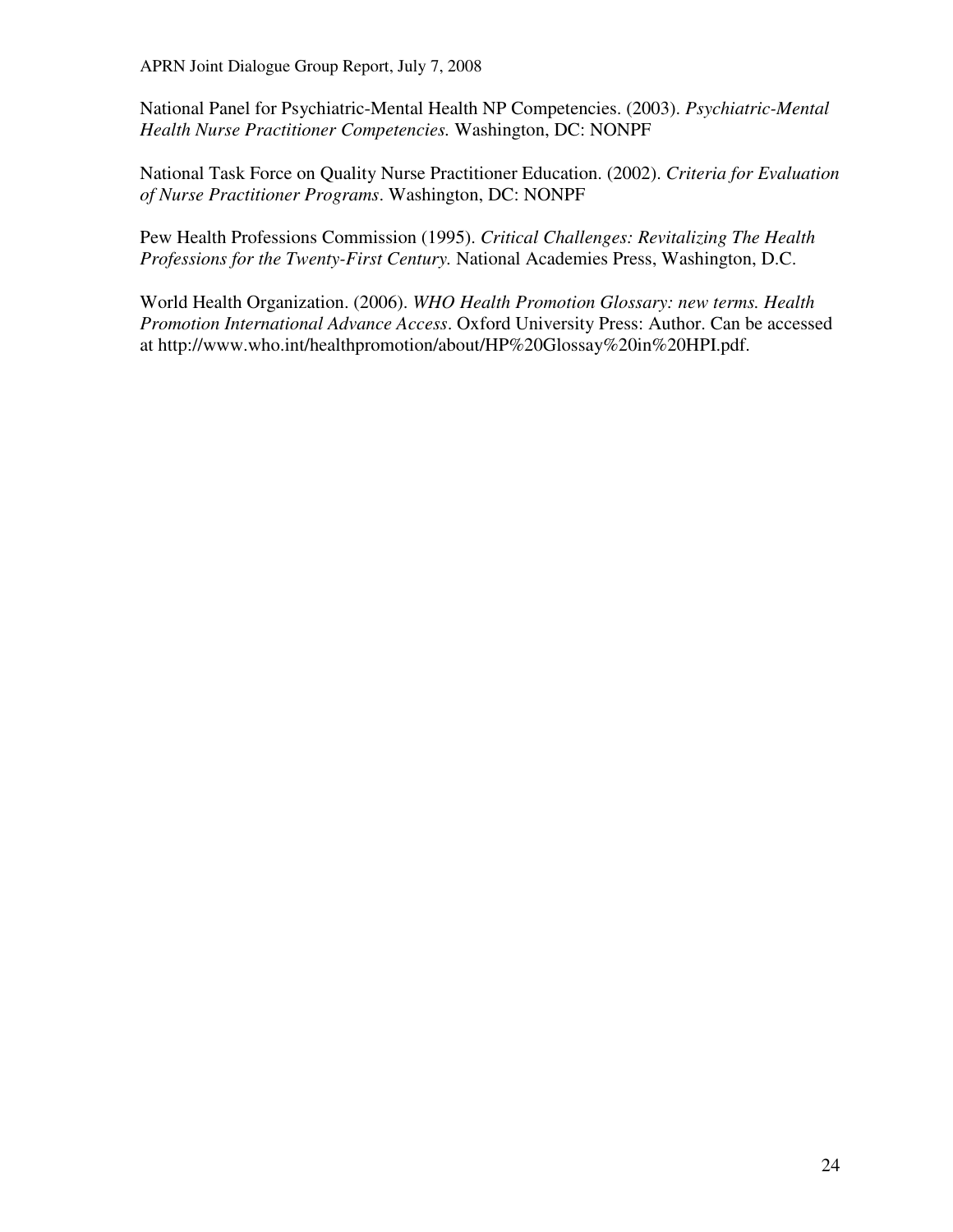## **APPENDIX A NCSBN CRITERIA FOR EVALUATING CERTIFICATION PROGRAMS**

| Criteria                                                                             | <b>Elaboration</b>                                                                                                                                                                                                                                                                                                                                                                                                                                                                                                                                                                                                                                                                                                                                                                                                                                                                                                                                                                                                 |
|--------------------------------------------------------------------------------------|--------------------------------------------------------------------------------------------------------------------------------------------------------------------------------------------------------------------------------------------------------------------------------------------------------------------------------------------------------------------------------------------------------------------------------------------------------------------------------------------------------------------------------------------------------------------------------------------------------------------------------------------------------------------------------------------------------------------------------------------------------------------------------------------------------------------------------------------------------------------------------------------------------------------------------------------------------------------------------------------------------------------|
|                                                                                      |                                                                                                                                                                                                                                                                                                                                                                                                                                                                                                                                                                                                                                                                                                                                                                                                                                                                                                                                                                                                                    |
| I. The program is national in the<br>scope of its credentialing.                     | A. The advanced nursing practice category and standards of practice have<br>been identified by national organizations.<br>B. Credentialing services are available to nurses throughout the United<br>States and its territories.<br>C. There is a provision for public representation on the certification<br>board.<br>D. A nursing specialty organization that establishes standards for the<br>nursing specialty exists.<br>E. A tested body of knowledge related to the advanced practice nursing<br>specialty exists.<br>F. The certification board is an entity with organizational autonomy.                                                                                                                                                                                                                                                                                                                                                                                                                |
| II. Conditions for taking the                                                        | A. Applicants do not have to belong to an affiliated professional                                                                                                                                                                                                                                                                                                                                                                                                                                                                                                                                                                                                                                                                                                                                                                                                                                                                                                                                                  |
| examination are consistent with<br>acceptable standards of the testing<br>community. | organization in order to apply for certification offered by the<br>certification program.<br>B. Eligibility criteria rationally related to competence to practice safely.<br>C. Published criteria are enforced.<br>D. In compliance with the American Disabilities Act.<br>E. Sample application(s) are available.<br>1) Certification requirements included<br>Application procedures include:<br>2)<br>• procedures for ensuring match between education and clinical<br>experience, and APRN specialty being certified,<br>procedures for validating information provided by candidate,<br>$\bullet$<br>procedures for handling omissions and discrepancies<br>Professional staff responsible for credential review and admission<br>3)<br>decisions.<br>Examination should be administered frequently enough to be<br>4)<br>accessible but not so frequently as to over-expose items.<br>F. Periodic review of eligibility criteria and application procedures to<br>ensure that they are fair and equitable. |
| III. Educational requirements are                                                    | Current U.S. registered nurse licensure is required.<br>А.                                                                                                                                                                                                                                                                                                                                                                                                                                                                                                                                                                                                                                                                                                                                                                                                                                                                                                                                                         |
| consistent with the requirements of<br>the advanced practice specialty.              | B. Graduation from a graduate advanced practice education program<br>meets the following requirements:<br>Education program offered by an accredited college or university<br>1)<br>offers a graduate degree with a concentration in the advanced<br>nursing practice specialty the individual is seeking<br>If post-masters certificate programs are offered, they must be<br>2)<br>offered through institutions meeting criteria B.1.<br>Both direct and indirect clinical supervision must be congruent<br>3)<br>with current national specialty organizations and nursing                                                                                                                                                                                                                                                                                                                                                                                                                                      |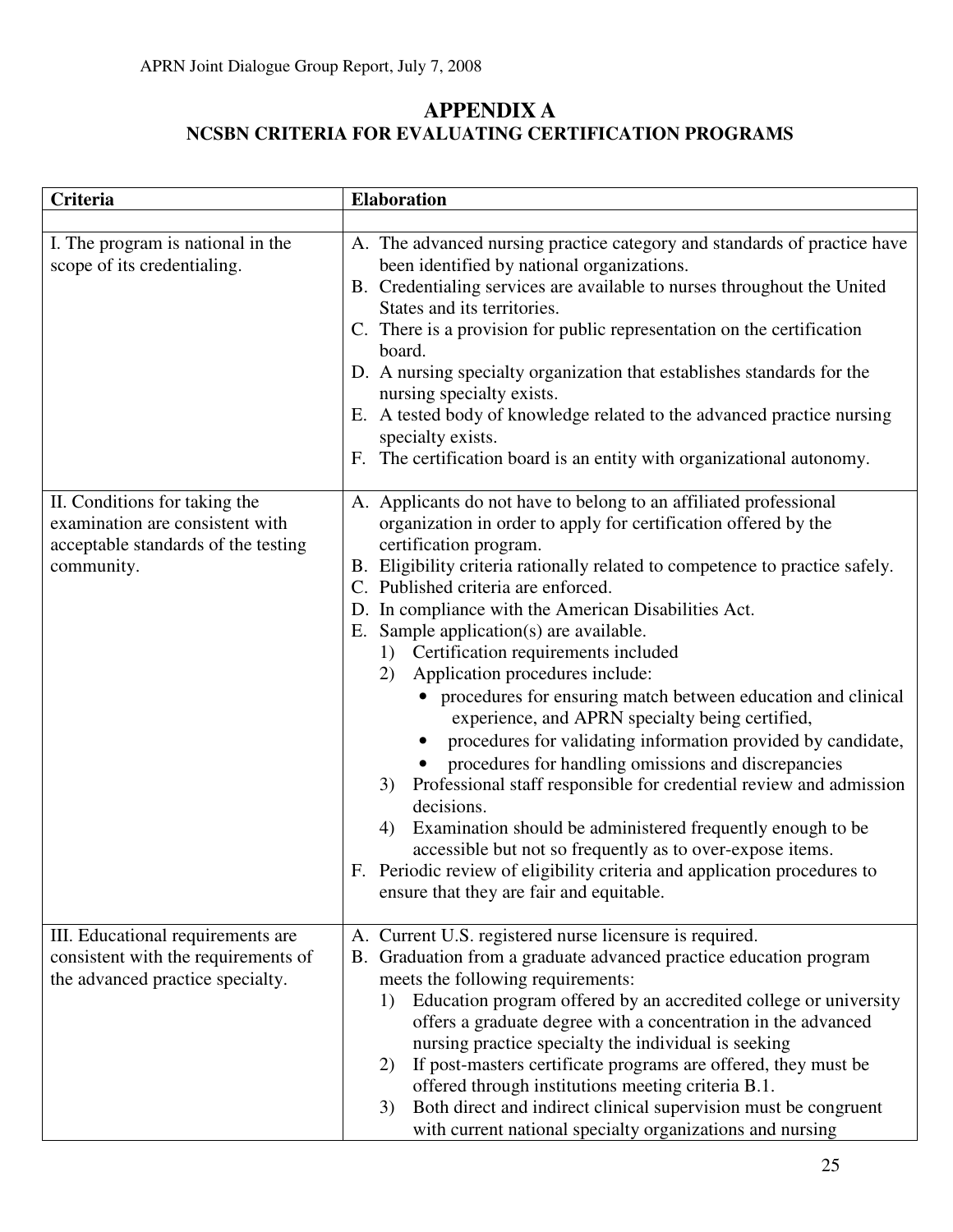|                                                                  | accreditation guidelines                                                                                          |
|------------------------------------------------------------------|-------------------------------------------------------------------------------------------------------------------|
|                                                                  | The curriculum includes, but is not limited to:<br>4)                                                             |
|                                                                  | biological, behavioral, medical, and nursing sciences relevant<br>$\bullet$                                       |
|                                                                  | to practice as an APRN in the specified category;                                                                 |
|                                                                  | legal, ethical, and professional responsibilities of the APRN;                                                    |
|                                                                  | and                                                                                                               |
|                                                                  | supervised clinical practice relevant to the specialty of APRN                                                    |
|                                                                  | The curriculum meets the following criteria:<br>5)                                                                |
|                                                                  | Curriculum is consistent with competencies of the specific<br>areas of practice                                   |
|                                                                  | Instructional track/major has a minimum of 500 supervised<br>$\bullet$<br>clinical hours overall                  |
|                                                                  | The supervised clinical experience is directly related to the                                                     |
|                                                                  | knowledge and role of the specialty and category                                                                  |
|                                                                  | C. All individuals, without exception, seeking a national certification                                           |
|                                                                  | must complete a formal didactic and clinical advanced practice                                                    |
|                                                                  | program meeting the above criteria.                                                                               |
|                                                                  |                                                                                                                   |
| IV. The standard methodologies used                              | A. Exam content based on a job/task analysis.<br>B. Job analysis studies are conducted at least every five years. |
| are acceptable to the testing<br>community such as incumbent job | C. The results of the job analysis study are published and available to the                                       |
| analysis study, logical job analysis                             | public.                                                                                                           |
| studies.                                                         | D. There is evidence of the content validity of the job analysis study.                                           |
|                                                                  |                                                                                                                   |
| V. The examination represents entry-                             | A. Entry-level practice in the advanced practice specialty is described                                           |
| level practice in the advanced nursing                           | including the following:                                                                                          |
| practice category.                                               | 1) Process                                                                                                        |
|                                                                  | 2) Frequency                                                                                                      |
|                                                                  | 3) Qualifications of the group making the determination                                                           |
|                                                                  | Geographic representation<br>4)                                                                                   |
|                                                                  | Professional or regulatory organizations involved in the reviews<br>5)                                            |
| VI. The examination represents the                               | A. The job analysis includes activities representing knowledge, skills,                                           |
| knowledge, skills, and abilities                                 | and abilities necessary for competent performance.                                                                |
| essential for the delivery of safe and                           | B. The examination reflects the results of the job analysis study.                                                |
| effective advanced nursing care to the<br>clients.               | C. Knowledge, skills, and abilities, which are critical to public safety, are<br>identified.                      |
|                                                                  | D. The examination content is oriented to educational curriculum practice                                         |
|                                                                  | requirements and accepted standards of care.                                                                      |
|                                                                  |                                                                                                                   |
| VII. Examination items are reviewed                              | A. Each item is associated with a single cell of the test plan.                                                   |
| for content validity, cultural bias, and                         | B. Items are reviewed for currency before each use at least every three                                           |
| correct scoring using an established                             | years.                                                                                                            |
| mechanism, both before use and                                   | C. Items are reviewed by members of under-represented gender and                                                  |
| periodically.                                                    | ethnicities who are active in the field being certified. Reviewers have                                           |
|                                                                  | been trained to distinguish irrelevant cultural dependencies from                                                 |
|                                                                  | knowledge necessary to safe and effective practice. Process for                                                   |
|                                                                  | identifying and processing flagged items is identified.                                                           |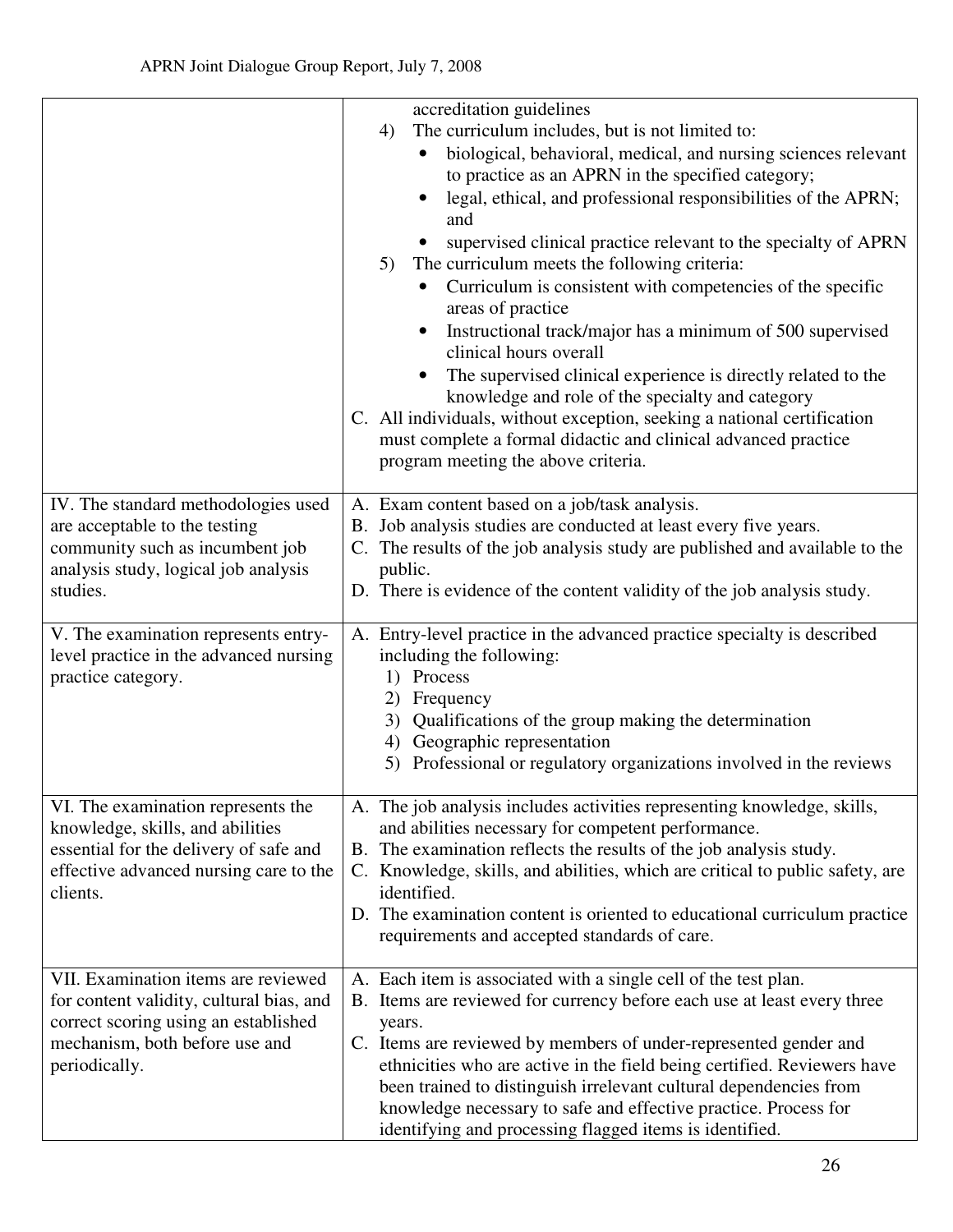|                                        | D. A statistical bias analysis is performed on all items.                  |
|----------------------------------------|----------------------------------------------------------------------------|
|                                        | E. All items are subjected to an "unscored" use for data collection        |
|                                        | purposes before their first use as a "scored" item.                        |
|                                        | F. A process to detect and eliminate bias from the test is in place.       |
|                                        | G. Reuse guidelines for items on an exam form are identified.              |
|                                        | H. Item writing and review is done by qualified individuals who            |
|                                        | represent specialties, population subgroups, etc.                          |
|                                        |                                                                            |
| VIII. Examinations are evaluated for   | A. Reference groups used for comparative analysis are defined.             |
| psychometric performance.              |                                                                            |
| IX. The passing standard is            | A. Passing standard is criterion-referenced.                               |
| established using acceptable           |                                                                            |
| psychometric methods, and is re-       |                                                                            |
|                                        |                                                                            |
| evaluated periodically.                |                                                                            |
| X. Examination security is             | A. Protocols are established to maintain security related to:              |
| maintained through established         | Item development (e.g., item writers and confidentiality, how<br>1)        |
| procedures.                            | often items are re-used)                                                   |
|                                        | Maintenance of question pool<br>2)                                         |
|                                        | Printing and production process<br>3)                                      |
|                                        | Storage and transportation of examination is secure<br>4)                  |
|                                        | Administration of examination (e.g., who administers, who<br>5)            |
|                                        | checks administrators)                                                     |
|                                        | Ancillary materials (e.g., test keys, scrap materials)<br>6)               |
|                                        | Scoring of examination<br>7)                                               |
|                                        | Occurrence of a crisis (e.g., exam is compromised, etc)<br>8)              |
|                                        |                                                                            |
| XI. Certification is issued based upon | A. Certification process is described, including the following:            |
| passing the examination and meeting    | 1) Criteria for certification decisions are identified                     |
| all other certification requirements.  | 2) The verification that passing exam results and all other                |
|                                        | requirements are met                                                       |
|                                        | 3) Procedures are in place for appealing decisions                         |
|                                        | B. There is due process for situations such as nurses denied access to the |
|                                        | examination or nurses who have had their certification revoked.            |
|                                        | C. A mechanism is in place for communicating with candidate.               |
|                                        | D. Confidentiality of nonpublic candidate data is maintained.              |
|                                        |                                                                            |
| XII. A retake policy is in place.      | A. Failing candidates permitted to be reexamined at a future date.         |
|                                        | B. Failing candidates informed of procedures for retakes.                  |
|                                        | C. Test for repeating examinees should be equivalent to the test for first |
|                                        | time candidates.                                                           |
|                                        | D. Repeating examinees should be expected to meet the same test            |
|                                        | performance standards as first time examinees.                             |
|                                        | E. Failing candidates are given information on content areas of            |
|                                        | deficiency.                                                                |
|                                        | F. Repeating examinees are not exposed to the same items when taking       |
|                                        | the exam previously.                                                       |
|                                        |                                                                            |
| XIII. Certification maintenance        | A. Certification maintenance requirements are specified (e.g., continuing  |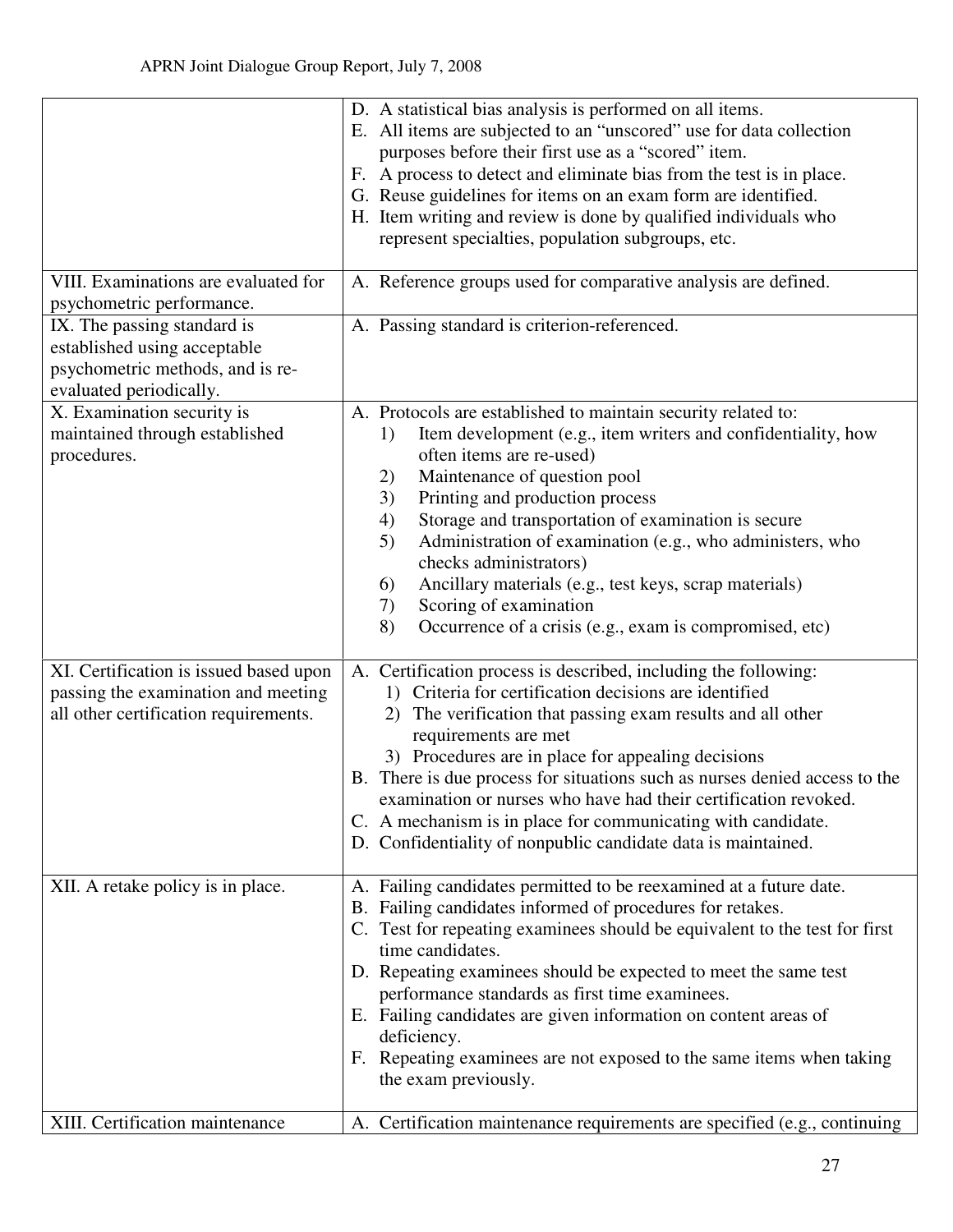| program, which includes review of<br>qualifications and continued<br>competence, is in place.                                                                                                                                                                                                   | education, practice, examination, etc.).<br>B. Certification maintenance procedures include:<br>Procedures for ensuring match between continued competency<br>1)<br>measures and APRN specialty<br>Procedures for validating information provided by candidates<br>2)<br>3) Procedures for issuing re-certification<br>C. Professional staff oversee credential review.<br>D. Certification maintenance is required a minimum of every 5 years.                                           |
|-------------------------------------------------------------------------------------------------------------------------------------------------------------------------------------------------------------------------------------------------------------------------------------------------|-------------------------------------------------------------------------------------------------------------------------------------------------------------------------------------------------------------------------------------------------------------------------------------------------------------------------------------------------------------------------------------------------------------------------------------------------------------------------------------------|
| XIV. Mechanisms are in place for<br>communication to boards of nursing<br>for timely verification of an<br>individual's certification status,<br>changes in certification status, and<br>changes in the certification program,<br>including qualifications, test plan and<br>scope of practice. | A. Communication mechanisms address:<br>Permission obtained from candidates to share information<br>1)<br>regarding the certification process<br>Procedures to provide verification of certification to Boards of<br>2)<br>Nursing<br>Procedures for notifying Boards of Nursing regarding changes of<br>3)<br>certification status<br>Procedures for notification of changes in certification programs<br>4)<br>(qualifications, test plan or scope of practice) to Boards of<br>Nursing |
| XV. An evaluation process is in place<br>to provide quality assurance in its<br>certification program.                                                                                                                                                                                          | A. Internal review panels are used to establish quality assurance<br>procedures.<br>Composition of these groups (by title or area of expertise) is<br>1)<br>described<br>2) Procedures are reviewed<br>3) Frequency of review<br>B. Procedures are in place to ensure adherence to established QA policy<br>and procedures.                                                                                                                                                               |

Revised 11-6-01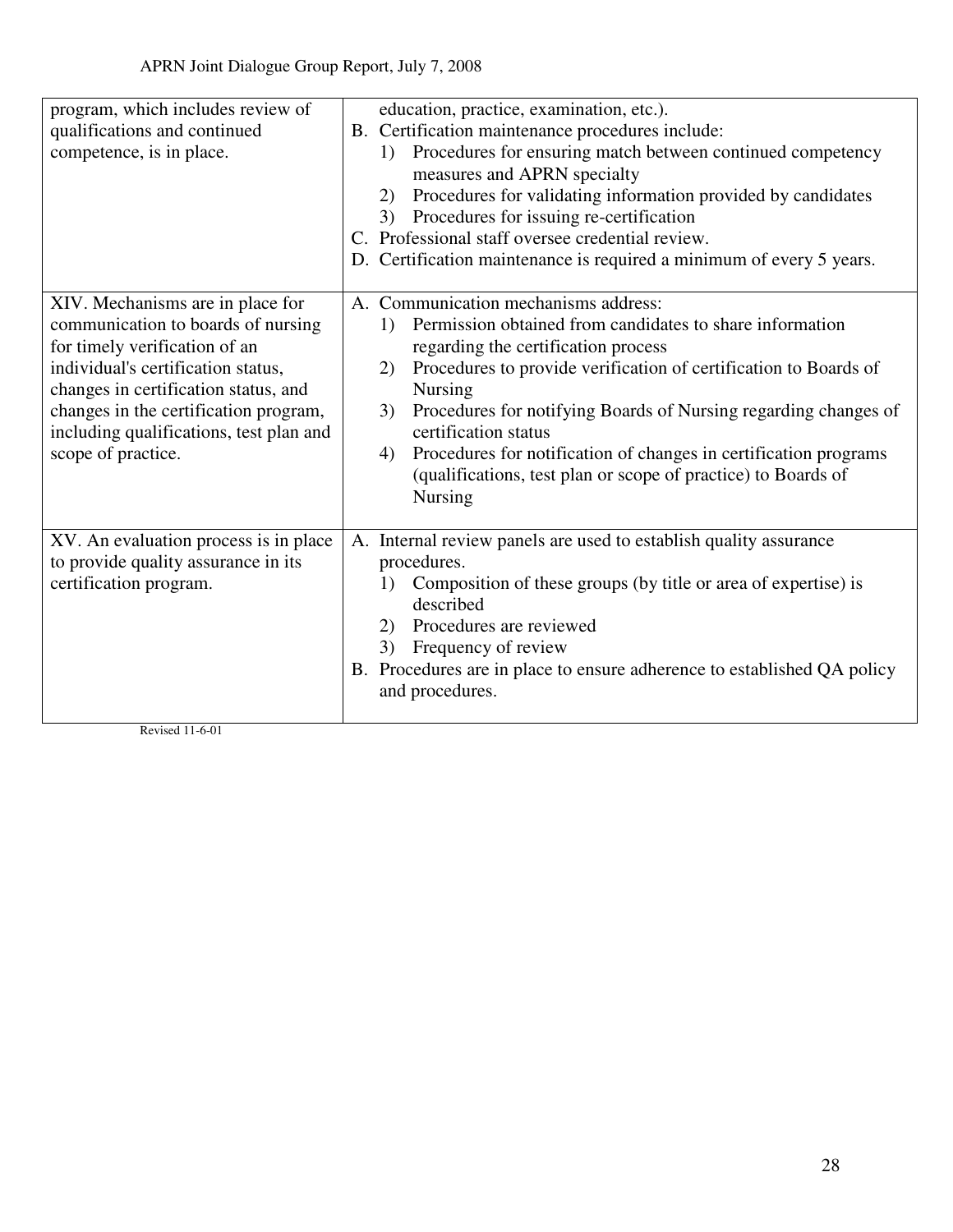### **APPENDIX B American Nurses Association Congress on Nursing Practice and Economics 2004 Recognition as a Nursing Specialty**

The process of recognizing an area of practice as a nursing specialty allows the profession to formally identify subset areas of focused practice. A clear description of that nursing practice assists the larger community of nurses, healthcare consumers, and others to gain familiarity and understanding of the nursing specialty. Therefore, the document requesting ANA recognition must clearly and fully address each of the fourteen specialty recognition criteria. The inclusion of additional materials to support the discussion and promote understanding of the criteria is acceptable. A scope of practice statement must accompany the submission requesting recognition as a nursing specialty.

#### **Criteria for Recognition as a Nursing Specialty**

The following criteria are used by the Congress on Nursing Practice and Economics in the review and decision-making processes to recognize an area of practice as a nursing specialty:

A nursing specialty:

- 1. Defines itself as nursing.
- 2. Adheres to the overall licensure requirements of the profession.
- 3. Subscribes to the overall purposes and functions of nursing.
- 4. Is clearly defined.
- 5. Is practiced nationally or internationally.
- 6. Includes a substantial number of nurses who devote most of their practice to the specialty.
- 7. Can identify a need and demand for itself.
- 8. Has a well derived knowledge base particular to the practice of the nursing specialty.
- 9. Is concerned with phenomena of the discipline of nursing.
- 10. Defines competencies for the area of nursing specialty practice.
- 11. Has existing mechanisms for supporting, reviewing and disseminating research to support its knowledge base.
- 12. Has defined educational criteria for specialty preparation or graduate degree.
- 13. Has continuing education programs or continuing competence mechanisms for nurses in the specialty.
- 14. Is organized and represented by a national specialty association or branch of a parent organization.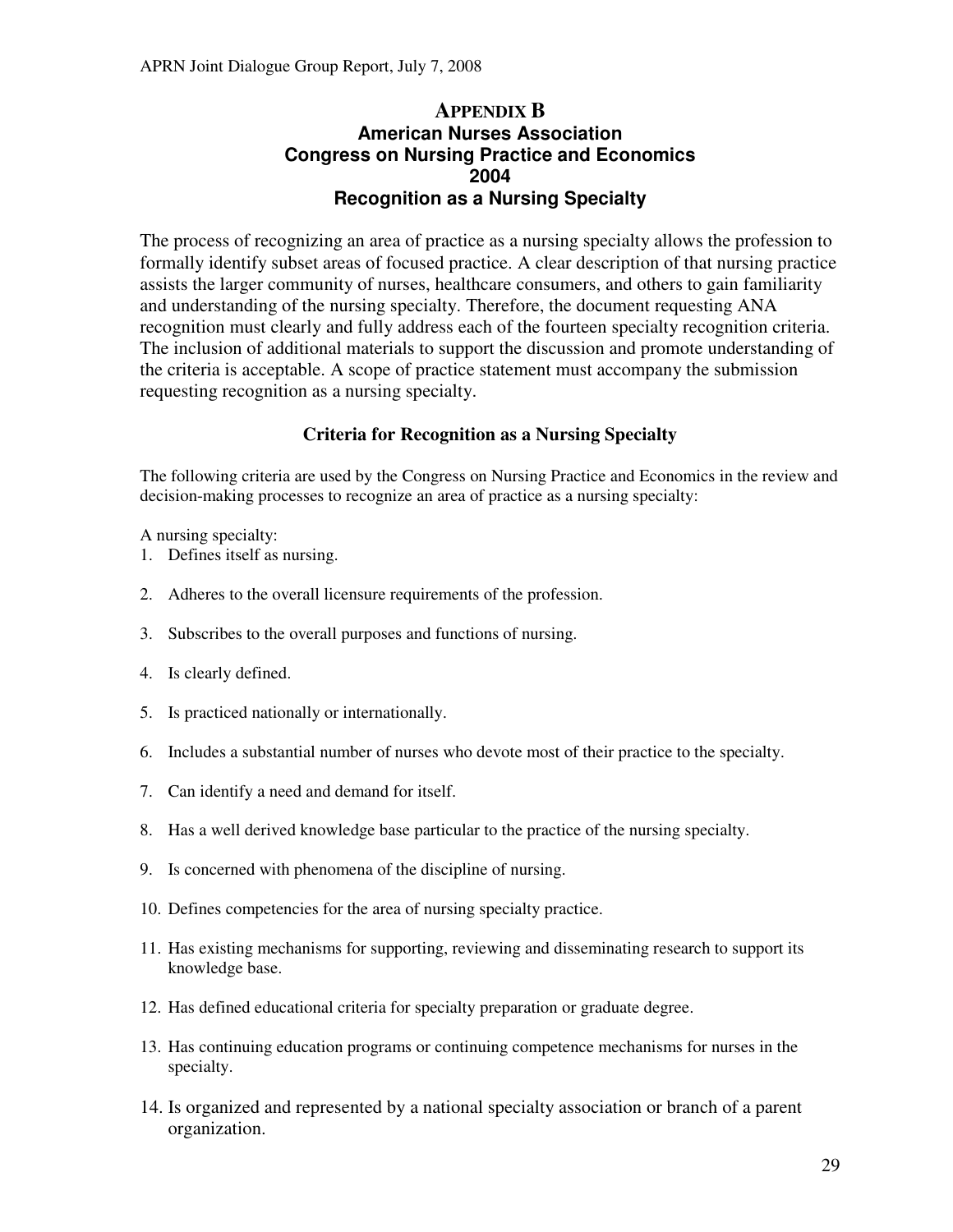## **APPENDIX C**

### **NCBN APRN Committee Members 2003 -2008**

### **2003**

- Katherine Thomas, Executive Director, Texas Board of Nurse Examiners
- Patty Brown, Board Staff, Kansas State Board of Nursing
- Kim Powell, Board President, Montana Board of Nursing
- Charlene Hanson, Consultant
- Georgia Manning, Arkansas State Board of Nursing
- **Deborah Bohannon-Johnson, Board President, North Dakota Board of Nursing**
- Jane Garvin, Board President, Maryland Board of Nursing
- **IF Janet Younger, Board President, Virginia Board of Nursing**
- Nancy Chornick, NCSBN

### **2004**

- Katherine Thomas, Executive Director, Texas Board of Nurse Examiners
- **Patty Brown, Board Staff, Kansas State Board of Nursing**
- Kim Powell, Board President, Montana Board of Nursing
- Charlene Hanson, Consultant
- **IF Janet Younger, Board President, Virginia Board of Nursing**
- Polly Johnson, Board Representative, North Carolina Board of Nursing
- **Laura Poe, Member, Utah State Board of Nursing**
- Georgia Manning, Arkansas State Board of Nursing
- Jane Garvin RN, Board President, Maryland Board of Nursing
- Ann Forbes, Board Staff, North Carolina Board of Nursing
- Nancy Chornick, NCSBN

#### **2005**

- Katherine Thomas, Executive Director, Texas Board of Nurse Examiners
- Patty Brown, Board Staff, Kansas State Board of Nursing
- Charlene Hanson, Consultant
- **IF Janet Younger, Board President, Virginia Board of Nursing**
- Polly Johnson, Board Representative, North Carolina Board of Nursing
- **Laura Poe, Member, Utah State Board of Nursing**
- Marcia Hobbs, Board Member, Kentucky Board of Nursing
- Randall Hudspeth, Board Member, Idaho Board of Nursing
- Ann Forbes, Board Staff, North Carolina Board of Nursing
- Cristiana Rosa, Board Member, Rhode Island Board of Nurse
- Kim Powell, Board President, Montana Board of Nursing
- Nancy Chornick, NCSBN

## **2006**

- Katherine Thomas, Executive Director, Texas Board of Nurse Examiners
- Patty Brown, Board Staff, Kansas State Board of Nursing
- Charlene Hanson, Consultant
- **IF Janet Younger, Board President, Virginia Board of Nursing**
- **Laura Poe, Member, Utah State Board of Nursing**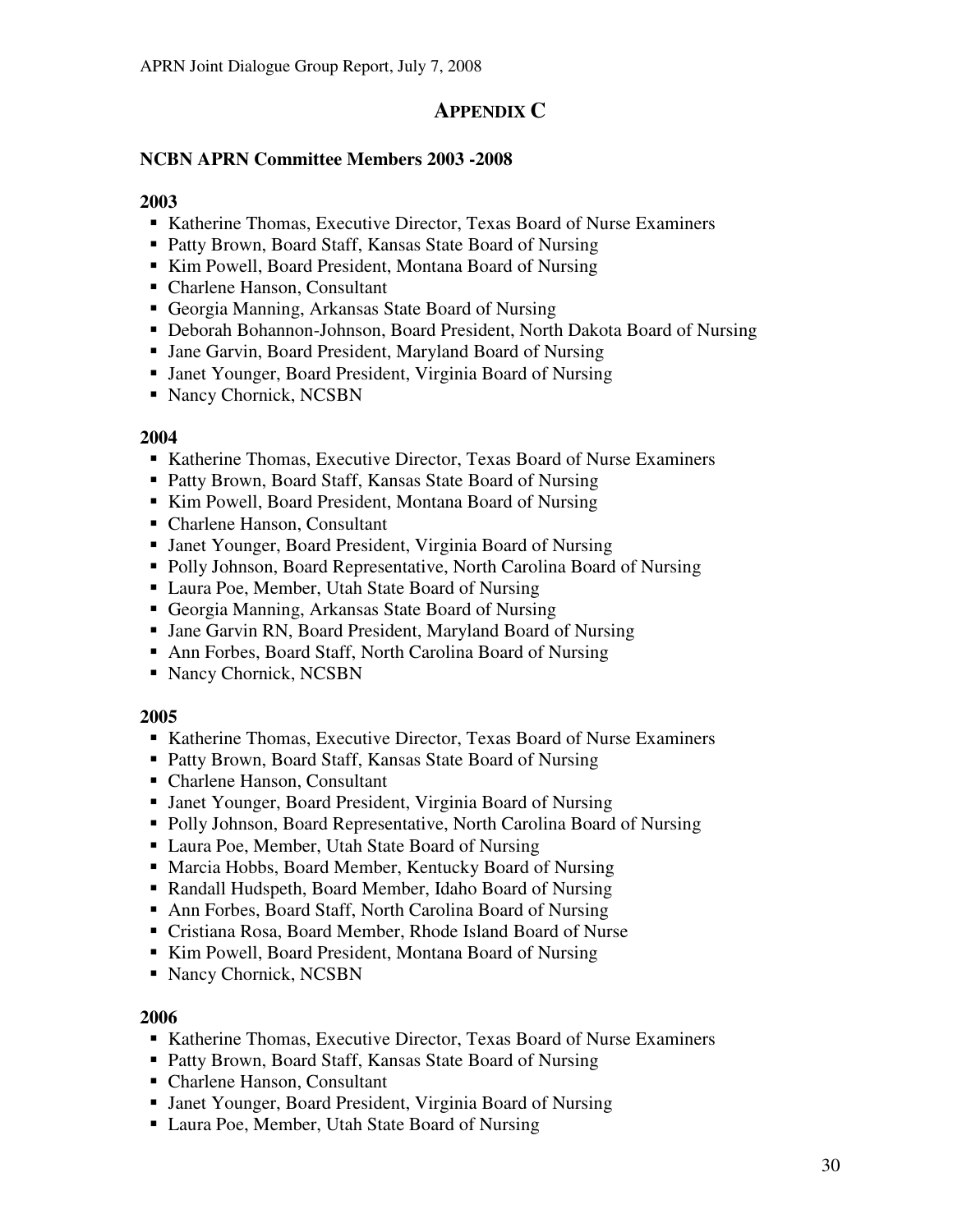APRN Joint Dialogue Group Report, July 7, 2008

- Marcia Hobbs, Board Member, Kentucky Board of Nursing
- Randall Hudspeth, Board Member, Idaho Board of Nursing
- Cristiana Rosa, Board Member, Rhode Island Board of Nurse
- **IF James Luther Raper, Board Member, Alabama Board of Nursing**
- **Linda Rice, Board Member, Vermont Board of Nursing**
- Cathy Williamson, Board Member, Mississippi Board of Nursing
- Ann Forbes, Board Staff, North Carolina Board of Nursing
- Polly Johnson, Board Representative, North Carolina Board of Nursing
- Sheila N. Kaiser, Board Vice-Chair, Massachusetts Board of Registration in Nursing
- Nancy Chornick, NCSBN

#### **2007**

- Faith Fields, Board Liaison, Arkansas State Board of Nursing
- Katherine Thomas, Executive Director, Texas Board of Nurse Examiners
- Ann L. O'Sullivan, Board Member, Pennsylvania Board of Nursing
- Patty Brown, Board Staff, Kansas State Board of Nursing
- Charlene Hanson, Consultant
- **Laura Poe, Member, Utah State Board of Nursing**
- **John C. Preston, Board Member, Tennessee Board of Nursing**
- Randall Hudspeth, Board Member, Idaho Board of Nursing
- Cristiana Rosa, Board Member, Rhode Island Board of Nurse
- **IF James Luther Raper, Board Member, Alabama Board of Nursing**
- **Linda Rice, Board Member, Vermont Board of Nursing**
- Cathy Williamson, Board Member, Mississippi Board of Nursing
- **IF Janet Younger, Board President, Virginia Board of Nursing**
- Marcia Hobbs, Board Member, Kentucky Board of Nursing
- Nancy Chornick, NCSBN

## **2008**

- **Doreen K. Begley, Board Member, Nevada State Board of Nursing**
- Ann L. O'Sullivan, Board Member, Pennsylvania Board of Nursing
- **Patty Brown, Board Staff, Kansas State Board of Nursing**
- Charlene Hanson, Consultant
- **Laura Poe, Member, Utah State Board of Nursing**
- **John C. Preston, Board Member, Tennessee Board of Nursing**
- Randall Hudspeth, Board Member, Idaho Board of Nursing
- Cristiana Rosa, Board Member, Rhode Island Board of Nurse
- James Luther Raper, Board Member, Alabama Board of Nursing
- **Linda Rice, Board Member, Vermont Board of Nursing**
- Cathy Williamson, Board Member, Mississippi Board of Nursing
- Tracy Klein, Member Staff, Oregon State Board of Nursing
- Darlene Byrd, Board Member, Arkansas State Board of Nursing
- Nancy Chornick, NCSBN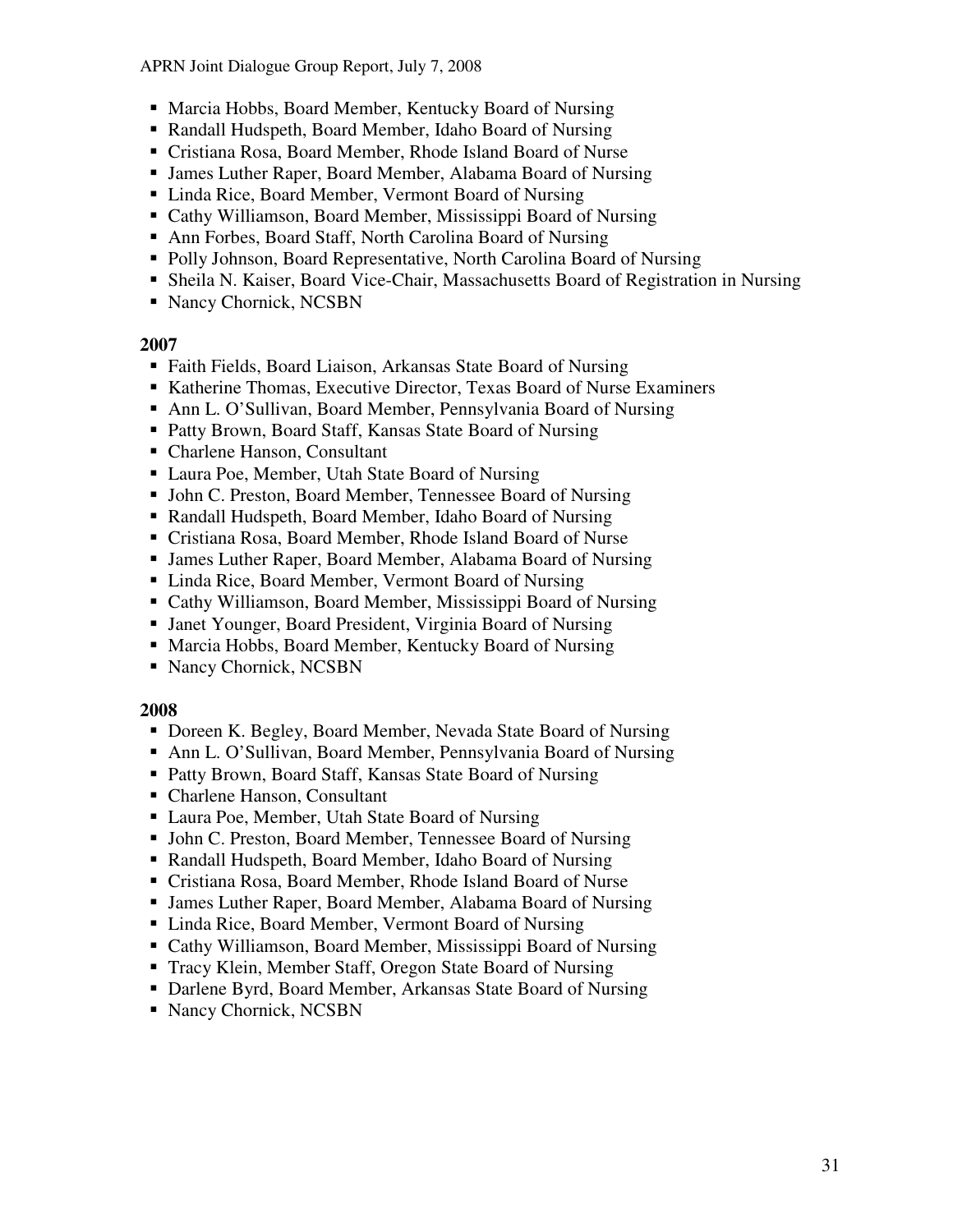### Appendix D

#### **2006 NCSBN APRN Roundtable Organization Attendance List**

Alabama Board of Nursing American Academy of Nurse Practitioners American Academy of Nurse Practitioners National Certification Program, Inc American Association of Colleges of Nursing American Association of Critical-Care Nurses American Association of Nurse Anesthetists American Association of Psychiatric Nurses American Board of Nursing Specialties American College of Nurse Practitioners American College of Nurse-Midwives American Holistic Nurses' Certification Corporation American Midwifery Certification Board American Nurses Association American Nurses Credentialing Center American Organization of Nurses Executives Association of Women's Health, Obstetric and Neonatal Nurses Board of Certification for Emergency Nursing Council on Accreditation of Nurse Anesthesia Educational Programs Emergency Nurses Association George Washington School of Medicine Idaho Board of Nursing Kansas Board of Nursing Kentucky Board of Nursing Massachusetts Board of Nursing Mississippi Board of Nursing National Association of Clinical Nurse Specialists National Association of Nurse Practitioners in Women's Health National Association of Pediatric Nurse Practitioners National Board for Certification of Hospice & Palliative Nurses National Certification Corporation for the Obstetric, Gynecologic and Neonatal Nursing Specialties National League for Nursing Accrediting Commission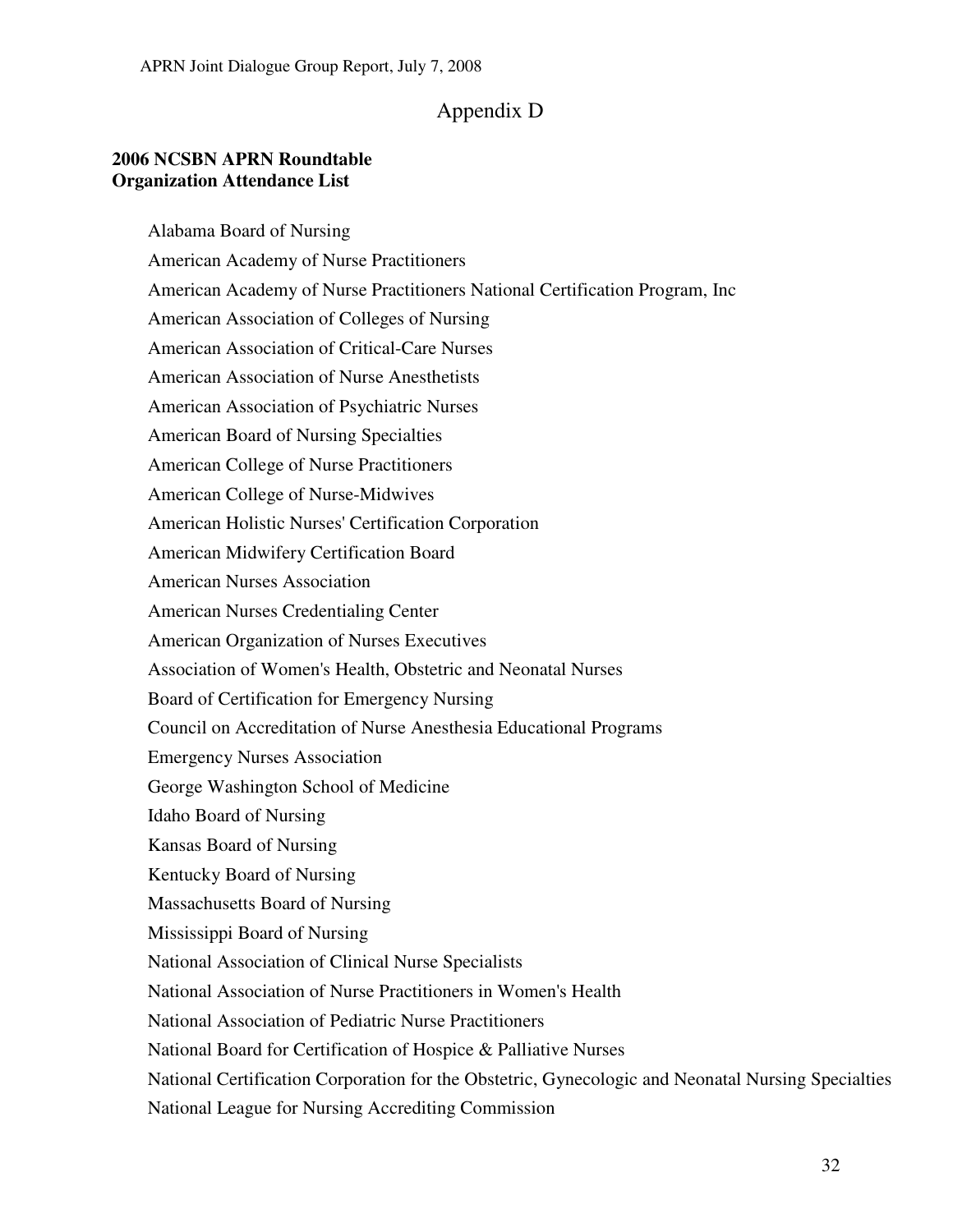APRN Joint Dialogue Group Report, July 7, 2008

North Carolina Board of Nursing Oncology Nursing Certification Corporation Pediatric Nursing Certification Board Rhode Island Board of Nursing Texas Board of Nurse Examiners Utah Board of Nursing Vermont Board of Nursing Wound, Ostomy and Continence Nursing Certification Board

#### **2007 APRN Roundtable Attendance List**

American Association of Colleges of Nursing ABNS Accreditation Council Alabama Board of Nursing American Academy of Nurse Practitioners American Academy of Nurse Practitioners National Certification Program, Inc American Association of Critical-Care Nurses American Association of Nurse Anesthetists American College of Nurse-Midwives American College of Nurse Practitioners American Midwifery Certification Board American Nurses Credentialing Center - Certification Services American Organization of Nurse Executives Arkansas State Board of Nursing Association of Women's Health, Obstetric and Neonatal Nurses Board of Certification for Emergency Nursing Colorado Board of Nursing Commission on Collegiate Nursing Education Council on Accreditation of Nurse Anesthesia Educational Programs Council on Certification of Nurse Anesthetists and Council on Recertification of Nurse Anesthetists Emergency Nurses Association Idaho Board of Nursing Illinois State Board of Nursing Kansas Board of Nursing Kentucky Board of Nursing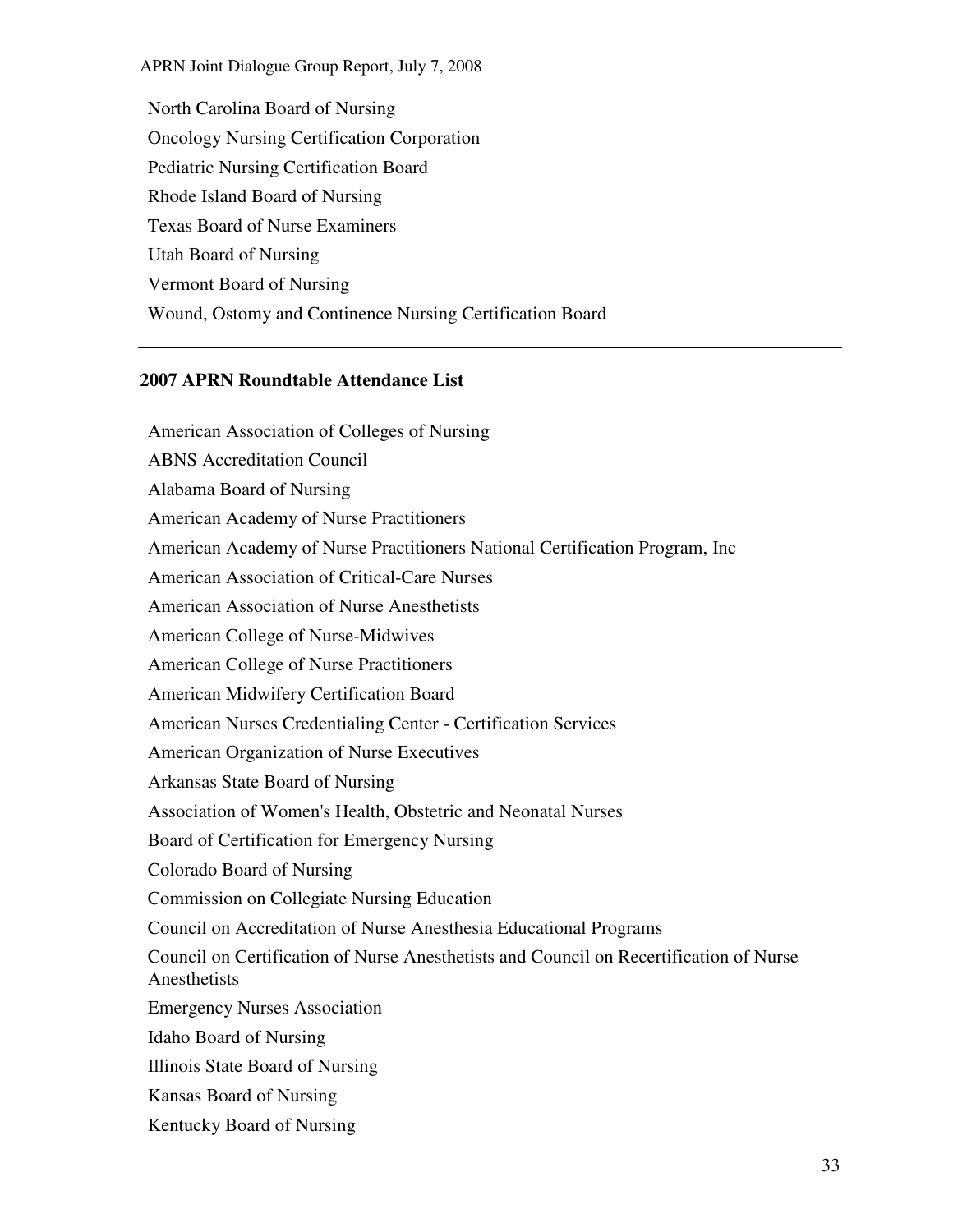Loyola University Chicago Niehoff School of Nursing Minnesota Board of Nursing Mississippi Board of Nursing National Association of Clinical Nurse Specialists National Association of Pediatric Nurse Practitioners National League for Nursing Accrediting Commission National Organization of Nurse Practitioner Faculties National Certification Corporation for the Obstetric, Gynecologic and Neonatal Nursing Specialties Oncology Nursing Certification Corporation Pennsylvania Board of Nursing Pediatric Nursing Certification Board Rhode Island Board of Nursing Rush University College of Nursing South Dakota Board of Nursing Tennessee Board of Nursing Texas Board of Nurse Examiners Vermont Board of Nursing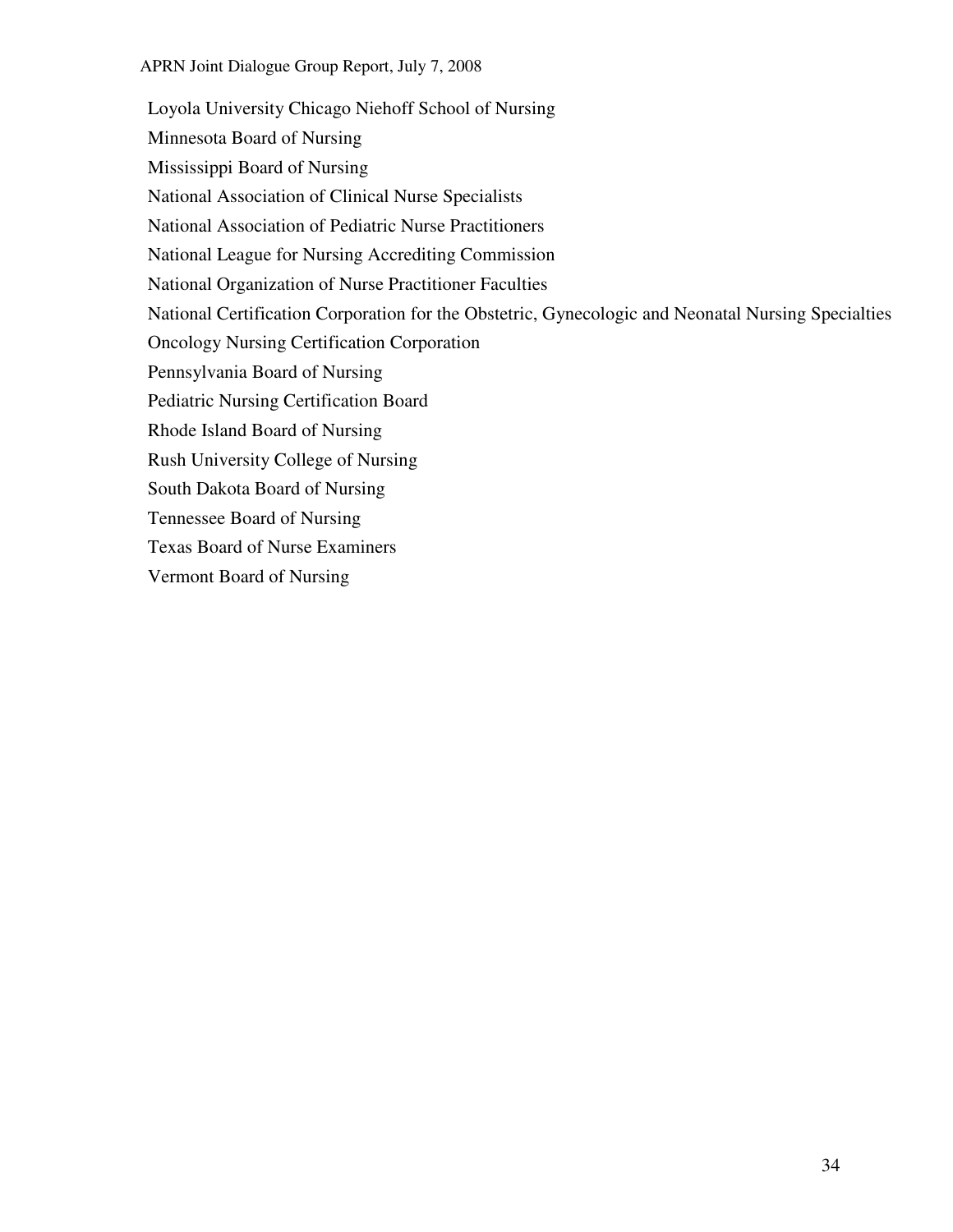# **APPENDIX E**

# **APRN Joint Dialogue Group Organizations represented at the Joint Dialogue Group Meetings**

American Academy of Nurse Practitioners Certification Program American Association of Colleges of Nursing American Association of Nurse Anesthetists American College of Nurse-Midwives American Nurses Association American Organization of Nurse Executives Compact Administrators National Association of Clinical Nurse Specialists National League for Nursing Accrediting Commission National Organization of Nurse Practitioner Faculties National Council of State Boards of Nursing NCSBN APRN Advisory Committee Representatives (5)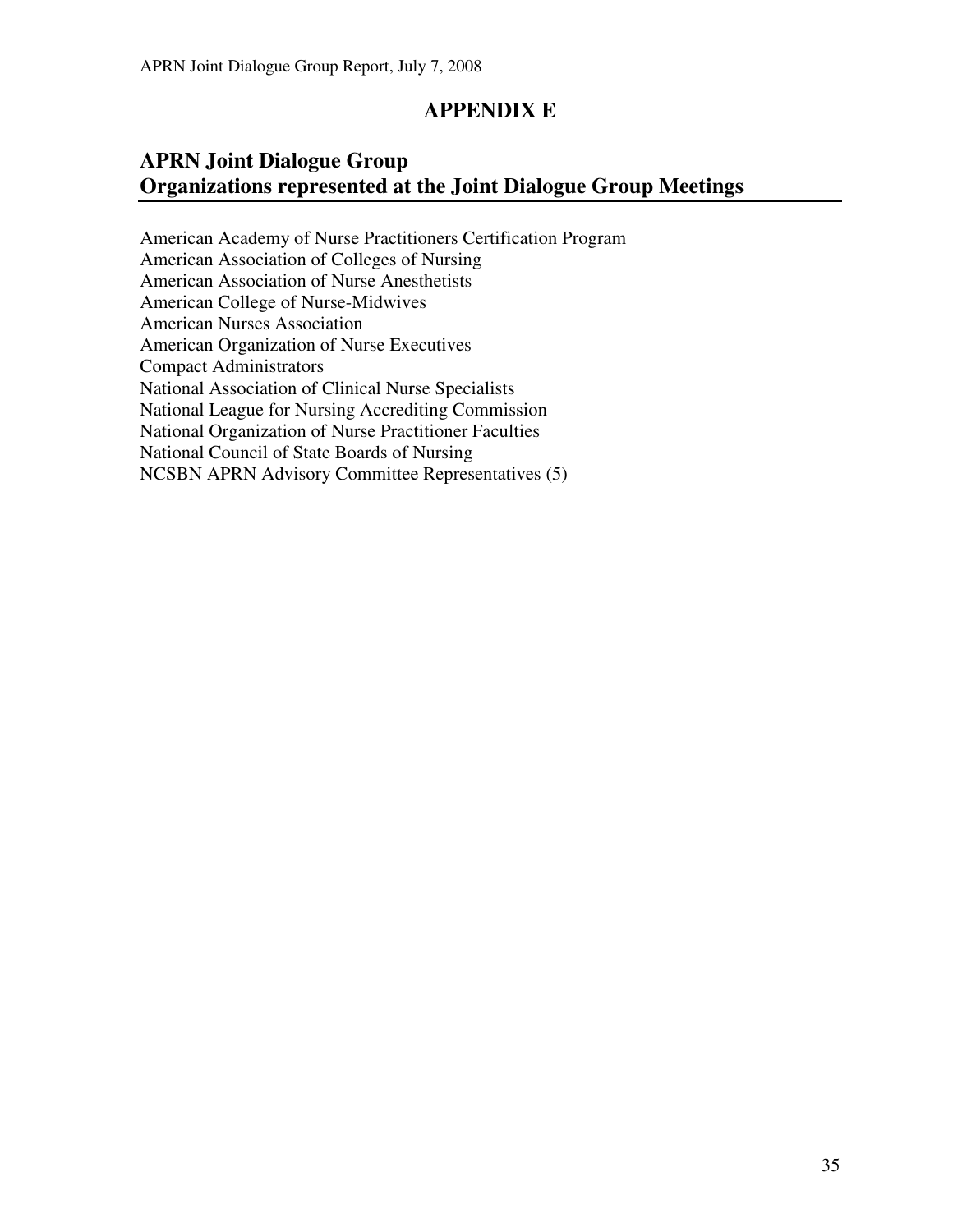# **Appendix F**

## **ORGANIZATIONS INVITED TO APN CONSENSUS CONFERENCE JUNE, 2004**

Accreditation Commission for Midwifery Education American Academy of Nurse Practitioners American Academy of Nurse Practitioners Certification Program American Academy of Nursing American Association of Critical Care Nurses American Association of Critical Care Nurses Certification Program American Association of Nurse Anesthetists American Association of Occupational Health Nurses American Board of Nursing Specialties American College of Nurse Practitioners American College of Nurse-Midwives American Nurses Association American Nurses Credentialing Center American Organization of Nurse Executives American Psychiatric Nurses Association Association of Faculties of Pediatric Nurse Practitioners Association of Rehabilitation Nurses Association of Women's Health, Obstetric and Neonatal Nurses Certification Board Perioperative Nursing Commission on Collegiate Nursing Education Council on Accreditation of Nurse Anesthesia Educational Programs Division of Nursing, DHHS, HRSA Emergency Nurses Association Hospice and Palliative Nurses Association International Nurses Society on Addictions International Society of Psychiatric-Mental Health Nurses NANDA International National Association of Clinical Nurse Specialists National Association of Neonatal Nurses National Association of Nurse Practitioners in Women's Health National Association of Nurse Practitioners in Women's Health, Council on Accreditation National Association of Pediatric Nurse Practitioners National Association of School Nurses National Board for Certification of Hospice and Palliative Nurses National Certification Corporation for the Obstetric, Gynecologic and Neonatal Nursing **Specialties** National Conference of Gerontological Nurse Practitioners National Council of State Boards of Nursing National Gerontological Nursing Association National League for Nursing National League for Nursing Accrediting Commission National Organization of Nurse Practitioner Faculties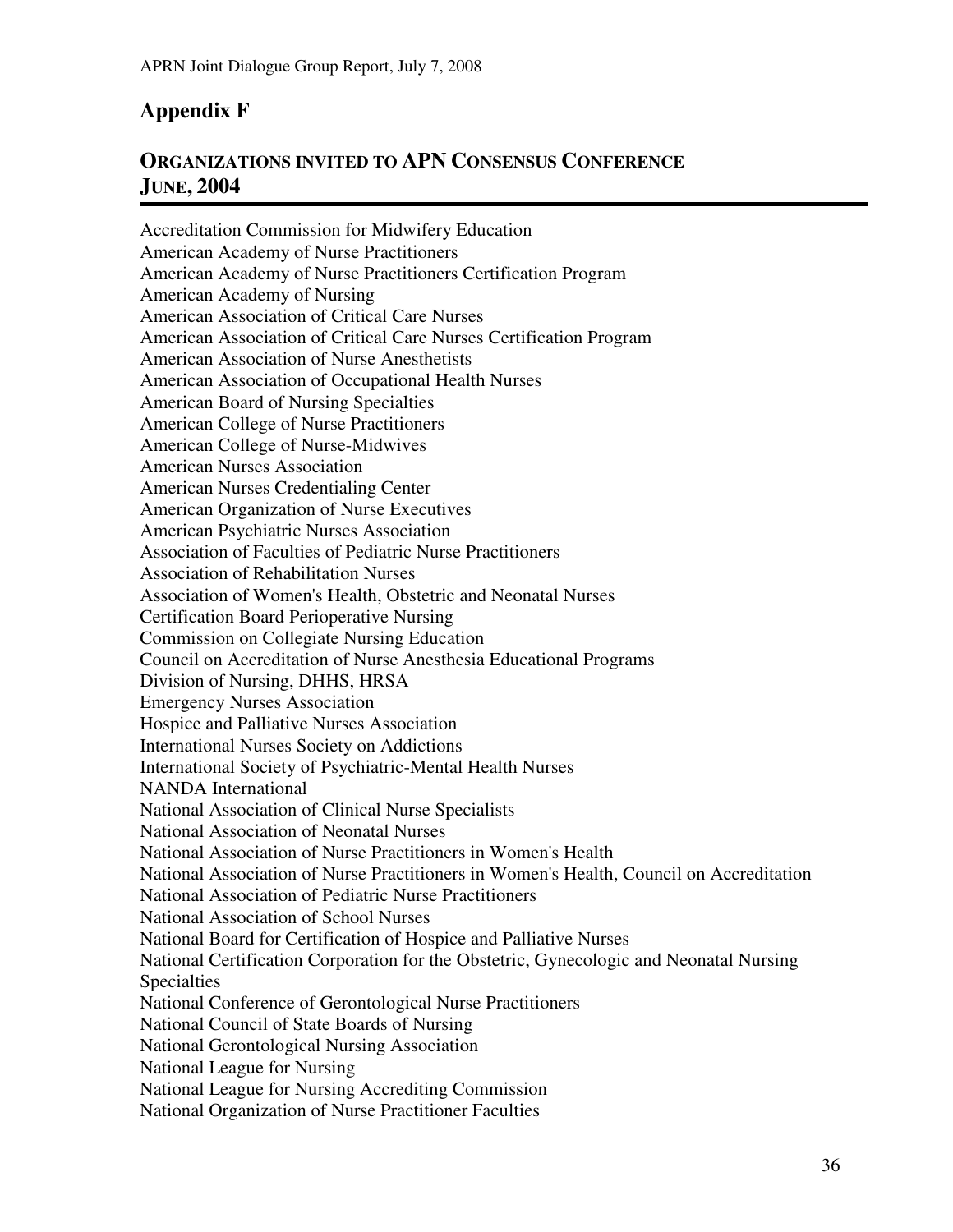APRN Joint Dialogue Group Report, July 7, 2008

Nurse Licensure Compact Administrators/State of Utah Department of Commerce/Division of Occupational & Professional Licensing Nurses Organization of Veterans Affairs Oncology Nursing Certification Corporation Oncology Nursing Society Pediatric Nursing Certification Board Sigma Theta Tau, International Society of Pediatric Nurses Wound Ostomy & Continence Nurses Society Wound Ostomy Continence Nursing Certification Board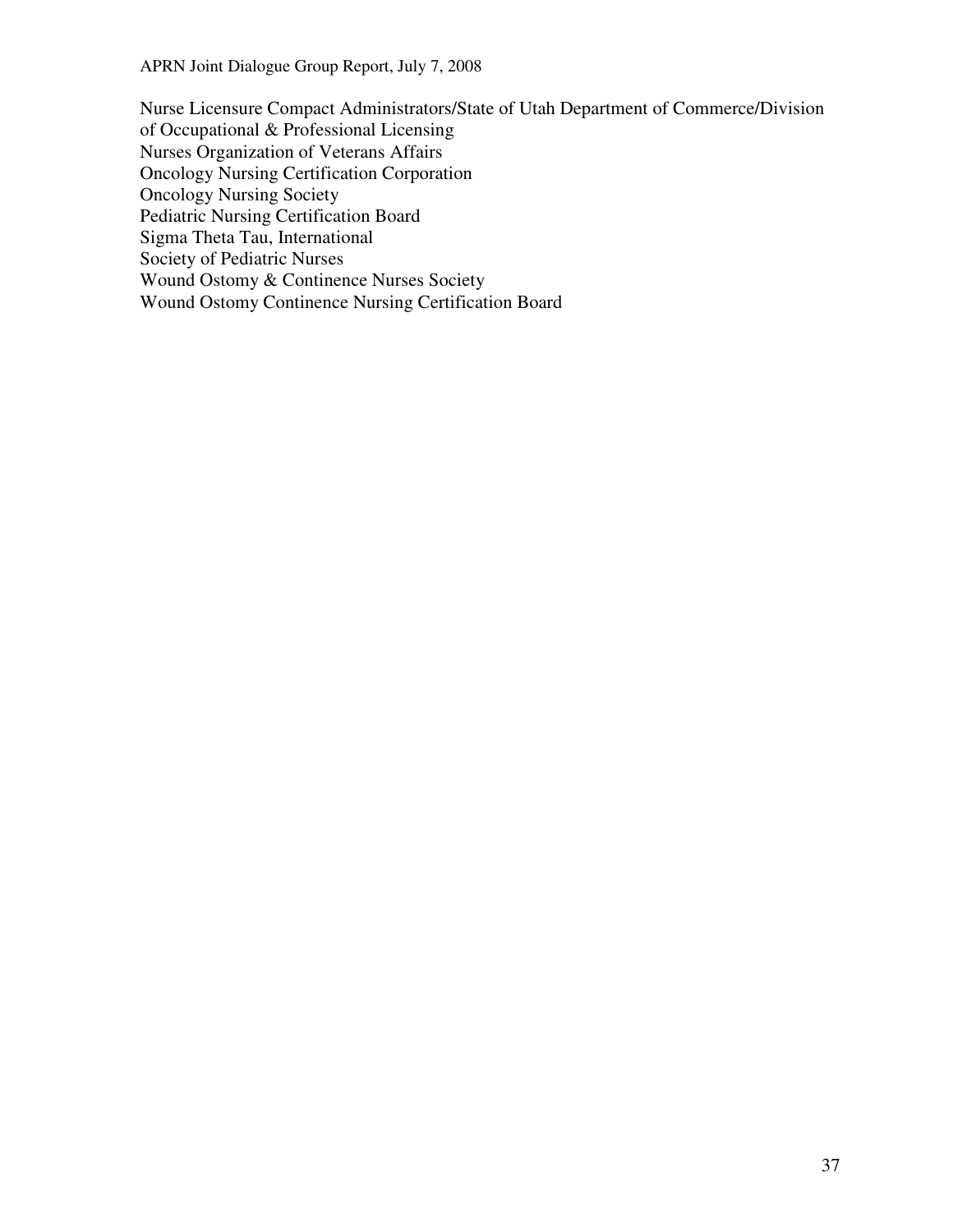## **APPENDIX G**

#### **ORGANIZATIONS PARTICIPATING IN APRN CONSENSUS PROCESS**

Academy of Medical-Surgical Nurses Accreditation Commission for Midwifery Education American College of Nurse-midwives Division of Accreditation American Academy of Nurse Practitioners American Academy of Nurse Practitioners Certification Program American Association of Colleges of Nursing American Association of Critical Care Nurses Certification American Association of Neuroscience Nurses American Association of Nurse Anesthetists American Association of Occupational Health Nurses American Board for Occupational Health Nurses American Board of Nursing Specialties American College of Nurse-Midwives American College of Nurse Practitioners American Holistic Nurses Association American Nephrology Nurses Association American Nurses Association American Nurses Credentialing Center American Organization of Nurse Executives American Psychiatric Nurses Association American Society of PeriAnesthesia Nurses American Society for Pain Management Nursing Association of Community Health Nursing Educators Association of Faculties of Pediatric Nurse Practitioners Association of Nurses in AIDS Care Association of PeriOperative Registered Nurses Association of Rehabilitation Nurses Association of State and Territorial Directors of nursing Association of Women's Health, Obstetric and Neonatal Nurses Board of Certification for Emergency Nursing Council on Accreditation of Nurse Anesthesia Educational Programs Commission on Collegiate Nursing Education Commission on Graduates of Foreign Nursing Schools District of Columbia Board of Nursing Department of Health Dermatology Nurses Association Division of Nursing, DHHS, HRSA Emergency Nurses Association George Washington University Health Resources and Services Administration Infusion Nurses Society International Nurses Society on Addictions International Society of Psychiatric-Mental Health Nurses Kentucky Board of Nursing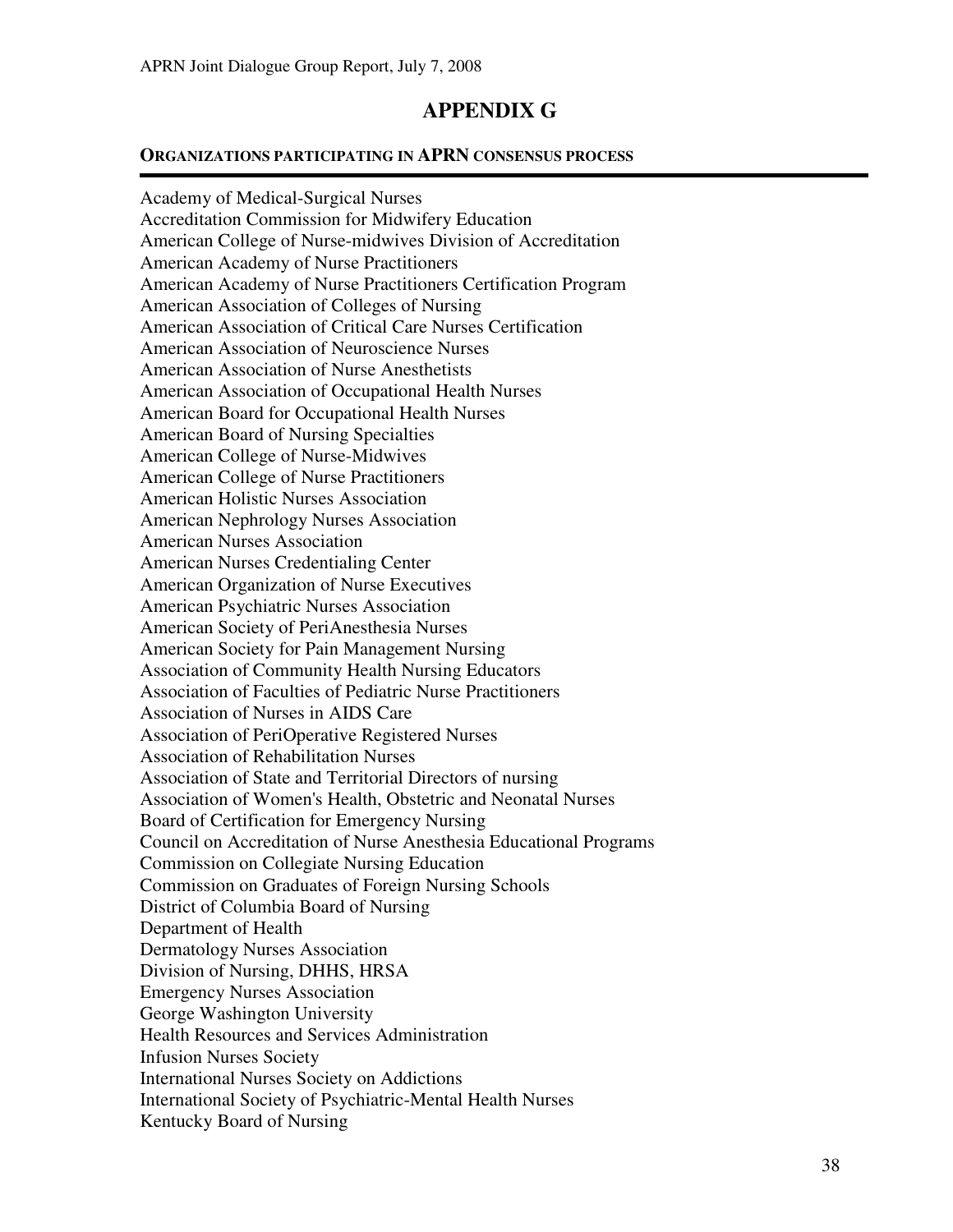National Association of Clinical Nurse Specialists National Association of Neonatal Nurses National Association of Nurse Practitioners in Women's Health, Council on Accreditation National Association of Pediatric Nurse Practitioners National Association of School of Nurses National Association of Orthopedic Nurses National Certification Corporation for the Obstetric, Gynecologic, and Neonatal Nursing Specialties National Conference of Gerontological Nurse Practitioners National Council of State Boards of Nursing National League for Nursing National League for Nursing Accrediting Commission National Organization of Nurse Practitioner Faculties Nephrology Nursing Certification Commission North American Nursing Diagnosis Association International Nurses Organization of Veterans Affairs Oncology Nursing Certification Corporation Oncology Nursing Society Pediatric Nursing Certification Board Pennsylvania State Board of Nursing Public Health Nursing Section of the American Public Health Association. Rehabilitation Nursing Certification Board Society for Vascular Nursing Texas Nurses Association Texas State Board of Nursing Utah State Board of Nursing Women's Health, Obstetric & Neonatal Nurses Wound, Ostomy, & Continence Nurses Society Wound, Ostomy, & Continence Nursing Certification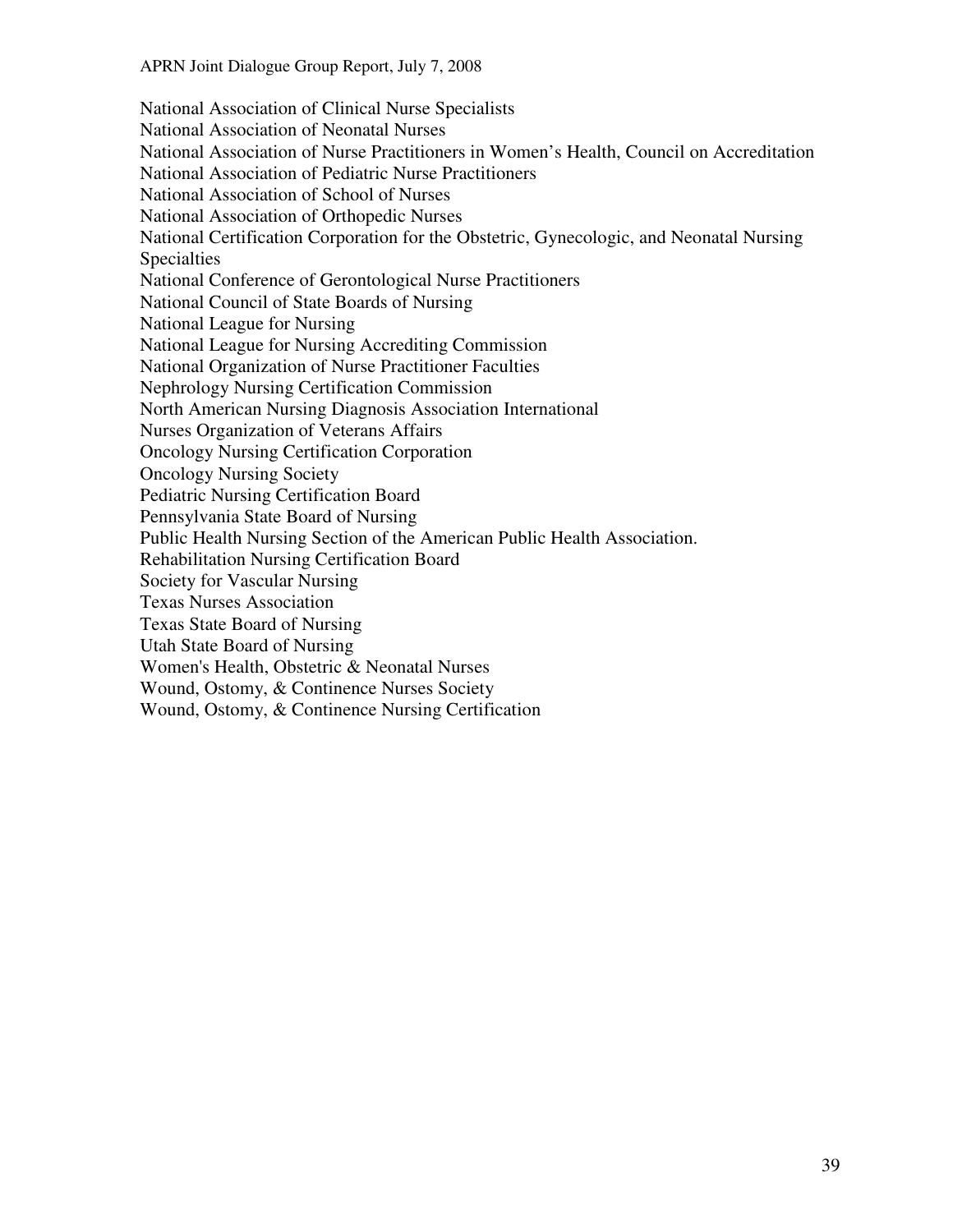# **APPENDIX H**

## **APRN CONSENSUS PROCESS WORK GROUP ORGANIZATIONS THAT WERE REPRESENTED AT THE WORK GROUP MEETINGS**

Jan Towers, American Academy of Nurse Practitioners Certification Program Joan Stanley, American Association of Colleges of Nursing Carol Hartigan, American Association of Critical Care Nurses Certification Corporation Leo LeBel, American Association of Nurse Anesthetists Bonnie Niebuhr, American Board of Nursing Specialties Peter Johnson & Elaine Germano, American College of Nurse-Midwives Mary Jean Schumann, American Nurses Association Mary Smolenski, American Nurses Credentialing Center M.T. Meadows, American Organization of Nurse Executives Edna Hamera & Sandra Talley, American Psychiatric Nurses Association Elizabeth Hawkins-Walsh, Association of Faculties of Pediatric Nurse Practitioners Jennifer Butlin, Commission on Collegiate Nursing Education Laura Poe, APRN Compact Administrators Betty Horton, Council on Accreditation of Nurse Anesthesia Educational Programs Kelly Goudreau, National Association of Clinical Nurse Specialists Fran Way, National Association of Nurse Practitioners in Women's Health, Council on Accreditation Mimi Bennett, National Certification Corporation for the Obstetric, Gynecologic, and Neonatal Nursing Specialties Kathy Apple, National Council of State Boards of Nursing Grace Newsome & Sharon Tanner, National League for Nursing Accrediting Commission Kitty Werner & Ann O'Sullivan, National Organization of Nurse Practitioner Faculties Cyndi Miller-Murphy, Oncology Nursing Certification Corporation Janet Wyatt, Pediatric Nursing Certification Board Carol Calianno, Wound, Ostomy and Continence Nursing Certification Board Irene Sandvold, DHHS, HRSA, Division of Nursing *(observer)*